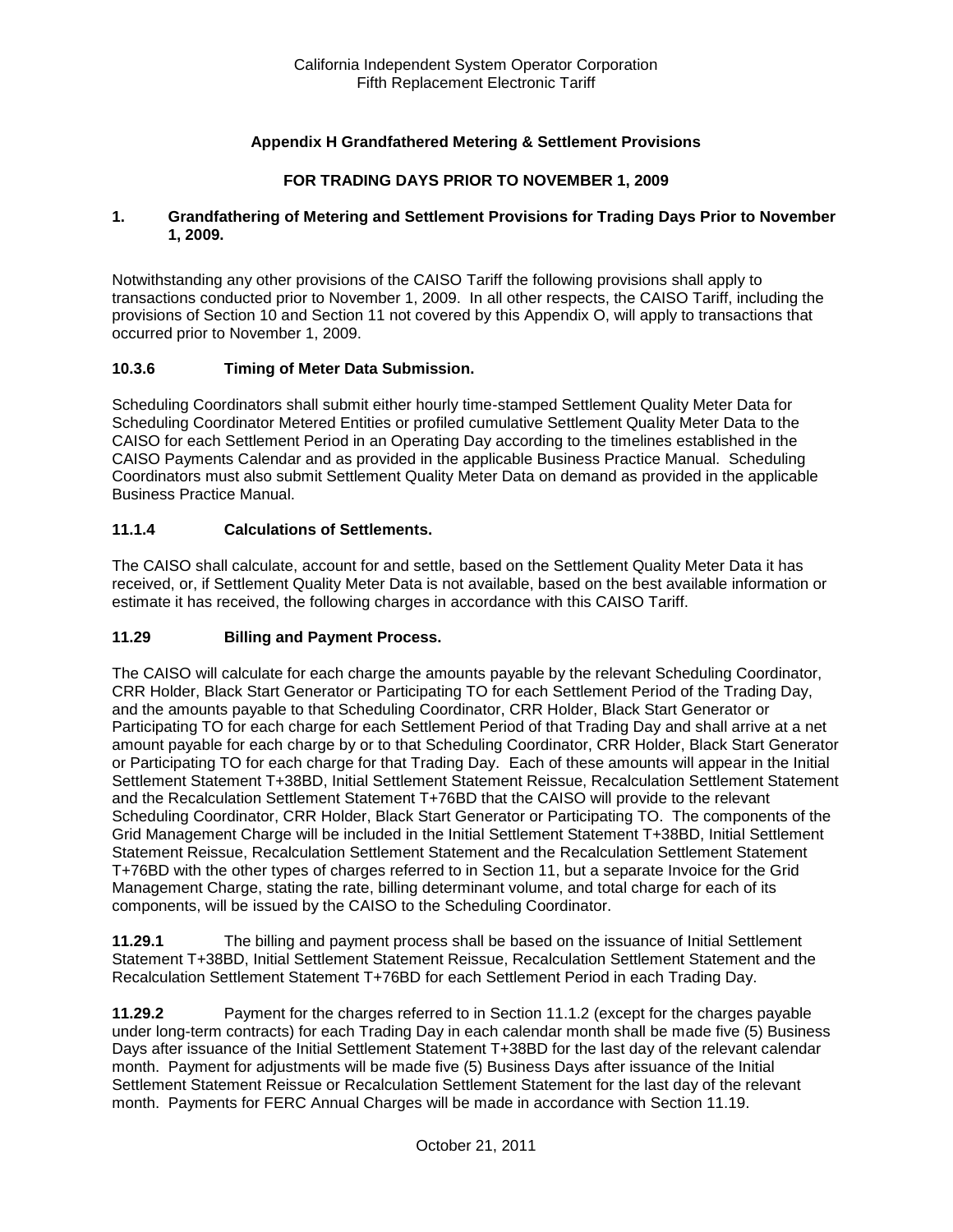## **11.29.5 General Principles for Production of Settlement Statements.**

### **11.29.5.1 Basis of Settlement.**

The basis of each Settlement Statement shall be the debiting or crediting of an account in the name of the relevant Scheduling Coordinator, CRR Holder, Black Start Generator or Participating TO in the general ledger set up by the CAISO to reflect all transactions, charges or payments settled by the CAISO.

#### **11.29.5.2 Right to Dispute.**

All Scheduling Coordinators, CRR Holders, Black Start Generators or Participating TOs shall have the right to dispute any item or calculation set forth in any Initial Settlement Statement in accordance with this CAISO Tariff.

#### **11.29.7 Settlements Cycle.**

### **11.29.7.1 Timing of the Settlements Process.**

#### **11.29.7.1.1 Initial Settlement Statement T+38BD.**

The CAISO shall provide to each Scheduling Coordinator, CRR Holder, Black Start Generator or Participating TO for validation an Initial Settlement Statement for each Trading Day within thirty-eight (38) Business Days of the relevant Trading Day, covering all Settlement Periods in that Trading Day. Each Initial Settlement Statement will include a statement of:

(a) the amount payable or receivable by the Scheduling Coordinator, CRR Holder, Black Start Generator or Participating TO for each charge referred to in Section 11 for each Settlement Period in the relevant Trading Day;

(b) the total amount payable or receivable by that Scheduling Coordinator, CRR Holder, Black Start Generator or Participating TO for each charge for all Settlement Periods in that Trading Day after the amounts payable and the amounts receivable under (a) have been netted off pursuant to Section 11.29; and

(c) the components of each charge in each Settlement Period except for information contained in the Imbalance Energy report referred to in this Section 11.29.7.1.1.

Each Initial Settlement Statement shall also be accompanied by a breakdown of the components of the Imbalance Energy Charge (the Imbalance Energy report).

**11.29.7.1.2** Each Scheduling Coordinator, CRR Holder, Black Start Generator or Participating TO shall have a period of eight (8) Business Days from the issuance of an Initial Settlement Statement during which it may review the Initial Settlement Statement T+38BD and notify the CAISO of any errors. No later than fifty-one (51) Business Days after the Trading Day to which it relates, the CAISO shall issue an Initial Settlement Statement Reissue or a Recalculation Settlement Statement to each Scheduling Coordinator or CRR Holder for that Trading Day.

#### **11.29.7.1.3 Initial Settlement Statement Reissues and Recalculation Settlement Statements.**

The CAISO shall provide to each Scheduling Coordinator, CRR Holder, Black Start Generator or Participating TO an Initial Settlement Statement Reissue or a Recalculation Settlement Statement in accordance with the CAISO Tariff and the CAISO Payments Calendar. The Initial Settlement Statement Reissue or Recalculation Settlement Statement shall be in a format similar to that of the Initial Settlement Statement and shall include the same granularity of information provided in the Initial Settlement Statement as amended following the validation procedure.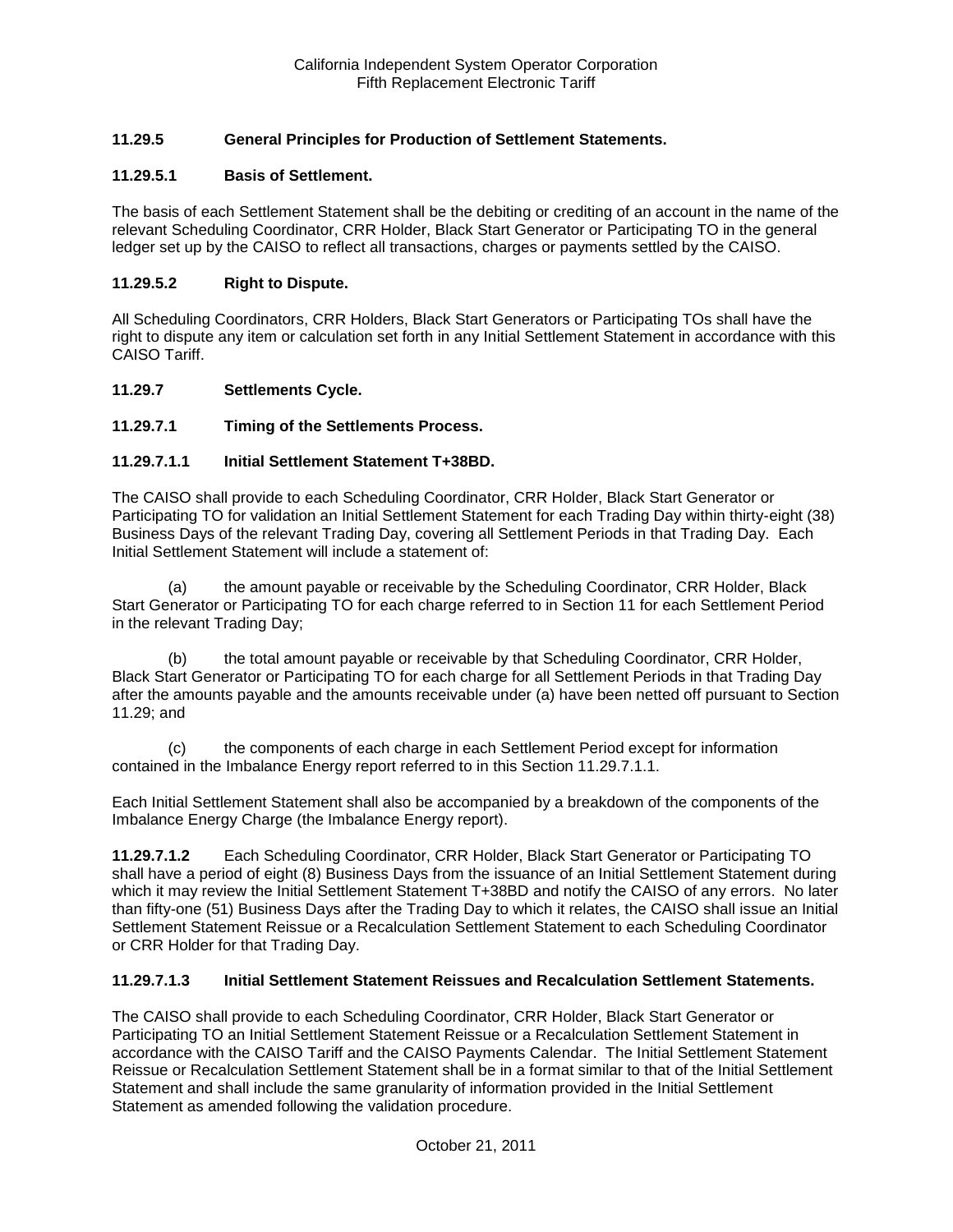**11.29.7.1.4** Each Scheduling Coordinator, CRR Holder, Black Start Generator or Participating TO shall have a period of ten (10) Business Days from the issuance of the Initial Settlement Statement Reissue or Recalculation Settlement Statement during which it may review the Incremental Changes on the Initial Settlement Statement Reissue or Recalculation Settlement Statement and notify the CAISO of any errors. No later than twenty-five (25) Business Days from the date of issuance of the Initial Settlement Statement Reissue or Recalculation Settlement Statement, the CAISO shall issue the 76th Day Recalculation Settlement Statement and shall incorporate any required corrections in a subsequent Initial Settlement Statement.

### **11.29.7.2 Basis for Billing and Payment.**

The Initial Settlement Statement T+38BD, Initial Settlement Statement Reissue, Recalculation Settlement Statement and the Recalculation Settlement Statement T+76BD shall constitute the basis for billing and associated automatic funds transfers in accordance with this CAISO Tariff. The Initial Settlement Statement T+38BD shall constitute the basis for billing and associated automatic funds transfers for all charges in the first instance. The Initial Settlement Statement Reissue and Recalculation Settlement Statement shall constitute the basis for billing and associated automatic funds transfers for adjustments to charges set forth in the Initial Settlement Statement T+38BD. Each Scheduling Coordinator, CRR Holder, Black Start Generator, and Participating TO shall pay any net debit and shall be entitled to receive any net credit shown in an Invoice or Payment Advice on the Payment Date, whether or not there is any dispute regarding the amount of the debit or credit.

## **11.29.7.2.1 Elimination of Invoices under \$10.00.**

Preliminary and final Invoices and Payment Advices due to or from any Market Participant for amounts less than \$10.00 will be adjusted to \$0.00 and no amount will be due to or from that Market Participant for that Invoice or Payment Advice.

### **11.29.7.3 Settlement Statement Re-runs and Post Final Adjustments.**

The CAISO is authorized to perform Settlement Statement Re-runs following approval of the CAISO Governing Board. A request to perform a Settlement Statement Re-run may be made at any time by a Scheduling Coordinator, CRR Holder, Black Start Generator, or Participating TO by notice in writing to the CAISO Governing Board. The CAISO Governing Board shall, in considering whether to approve a request for a Settlement Statement Re-run, determine in its reasonable discretion whether there is good cause to justify the performance of a Settlement Statement Re-run.

**11.29.7.3.1** If a Settlement Statement Re-run is ordered by the CAISO Governing Board, the CAISO shall arrange to have the Settlement Statement Re-run carried out as soon as is reasonably practicable following the CAISO Governing Board's order, subject to the availability of staff and computer time, compatible software, appropriate data and other resources.

**11.29.7.3.2** The cost of a Settlement Statement Re-run shall be borne by the Scheduling Coordinator, CRR Holder, Black Start Generator, or Participating TO requesting it, unless the Settlement Statement Re-run was needed due to a clerical oversight or error on the part of the CAISO staff.

**11.29.7.3.3** Where a Settlement Statement Re-run indicates that the accounts of Scheduling Coordinators, CRR Holders, Black Start Generators, or Participating TOs should be debited or credited to reflect alterations to Settlements previously made under this CAISO Tariff, for those Scheduling Coordinators, CRR Holders, Black Start Generators, or Participating TOs affected by the statement rerun, the CAISO shall reflect the amounts to be debited or credited in the next subsequent Recalculation Settlement Statement that it issues following the Settlement Statement Re-run to which the provisions of this Section 11 apply.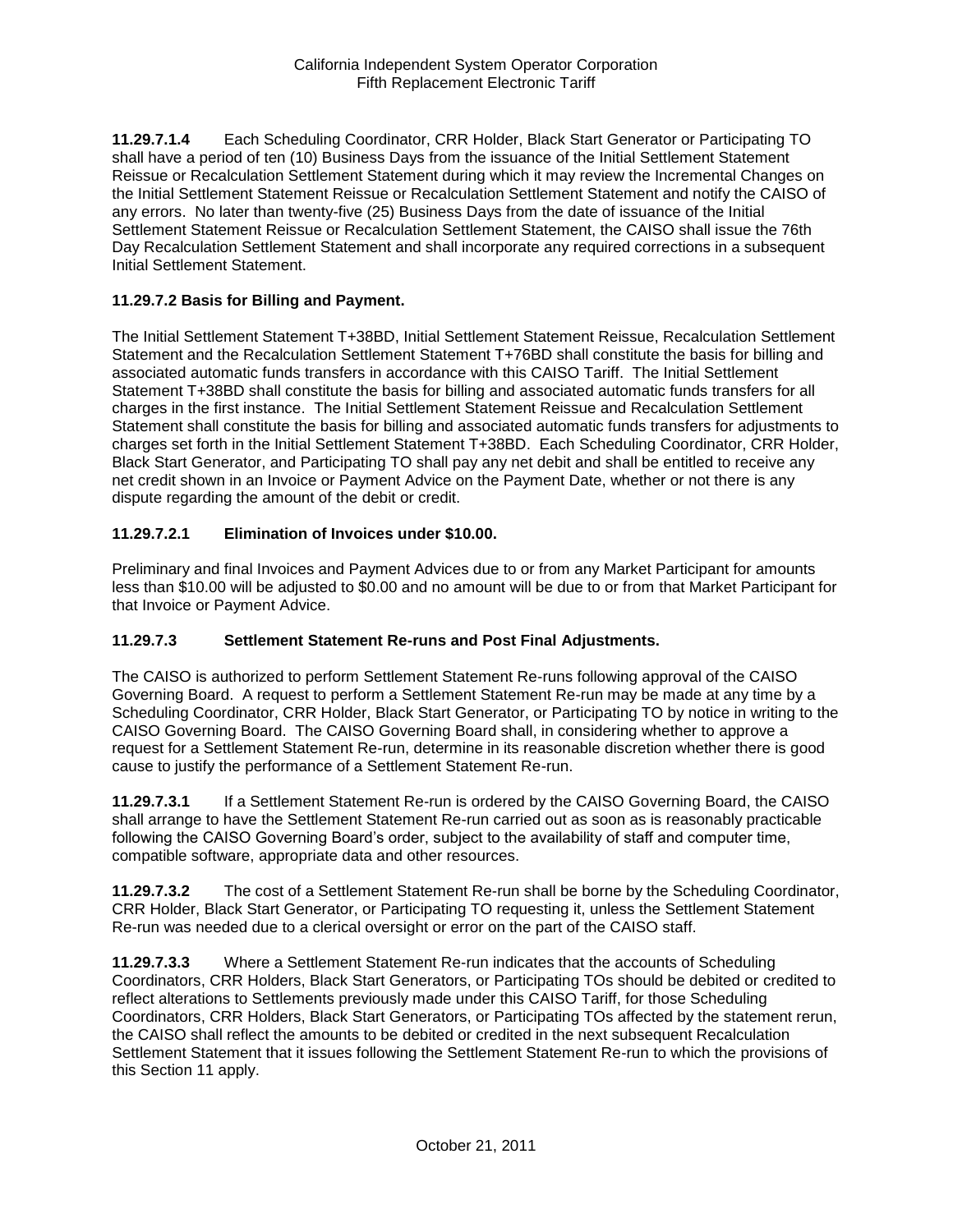**11.29.7.3.4** Reruns, post closing adjustments and the financial outcomes of CAISO ADR Procedures and any other dispute resolution may be invoiced separately from monthly market activities. The CAISO shall provide a Market Notice at least thirty (30) days prior to such invoicing identifying the components of such Invoice or Payment Advice.

### **11.29.8 Confirmation and Validation.**

## **11.29.8.1 Confirmation.**

It is the responsibility of each Scheduling Coordinator, CRR Holder, Black Start Generator, or Participating TO to notify the CAISO if it fails to receive a Settlement Statement on the date specified for the publication of such Settlement Statement in the CAISO Payments Calendar. Each Scheduling Coordinator, CRR Holder, Black Start Generator, or Participating TO shall be deemed to have received its Settlement Statement on the dates specified, unless it notifies the CAISO to the contrary.

## **11.29.8.2 Validation.**

Each Scheduling Coordinator, CRR Holder, Black Start Generator, or Participating TO shall have the opportunity to review the terms of the Initial Settlement Statement T+38BD that it receives. The Scheduling Coordinator, CRR Holder, Black Start Generator, or Participating TO shall be deemed to have validated each Initial Settlement Statement unless it has raised a dispute or reported an exception within eight (8) Business Days from the date of issuance. Once validated, an Initial Settlement Statement shall be binding on the Scheduling Coordinator, CRR Holder, Black Start Generator or Participating TO to which it relates, unless the CAISO performs a Settlement Statement Re-run pursuant to Section 11.29.7.3.

The notice of dispute, if any, shall state clearly the Trading Day, the issue date of the Initial Settlement Statement, the item disputed, the reasons for the dispute, the amount claimed (if appropriate) and shall be accompanied with all available evidence reasonably required to support the claim.

### **11.29.8.3 Validation of Initial Settlement Statement Reissue and Recalculation Settlement Statements.**

Each Scheduling Coordinator, CRR Holder, Black Start Generator or Participating TO shall have the opportunity to review the Incremental Changes that appear on the Initial Settlement Statement Reissue and Recalculation Settlement Statement that it receives. The Scheduling Coordinator, CRR Holder, Black Start Generator or Participating TO shall be deemed to have validated the Incremental Changes on each Initial Settlement Statement Reissue and Recalculation Settlement Statement unless it has raised a dispute or reported an exception regarding those Incremental Changes within ten (10) Business Days from the date of issuance. Once validated, the Incremental Changes on the Initial Settlement Statement Reissue and Recalculation Settlement Statement shall be binding on the Scheduling Coordinator, CRR Holder, Black Start Generator or Participating TO to which it relates, unless the CAISO performs a Settlement Statement Re-run pursuant to Section 11.29.7.3. The notice of dispute shall state clearly the Trading Day, the issue date of the Initial Settlement Statement Reissue and Recalculation Settlement Statement, the item disputed, the reasons for the dispute, the amount claimed (if appropriate) and shall be accompanied with all available evidence reasonably required to support the claim. The only Recalculation Settlement Statement that cannot be disputed is the one issued on T+60BD.

### **11.29.8.4 Recurring Disputes or Exceptions.**

A Scheduling Coordinator, CRR Holder, Black Start Generator or Participating TO may request the CAISO to treat as recurring a dispute or exception raised in accordance with Sections 11.29.8.1 and 11.29.8.2 above, if a dispute or exception would apply to subsequent Initial and the Initial Settlement Statement Reissue and Recalculation Settlement Statements. A request for recurring treatment may be made for any valid reason provided that subsequent Initial Settlement Statements T+38BD, Initial Settlement Statement Reissue and Recalculation Settlement Statements would be affected, including but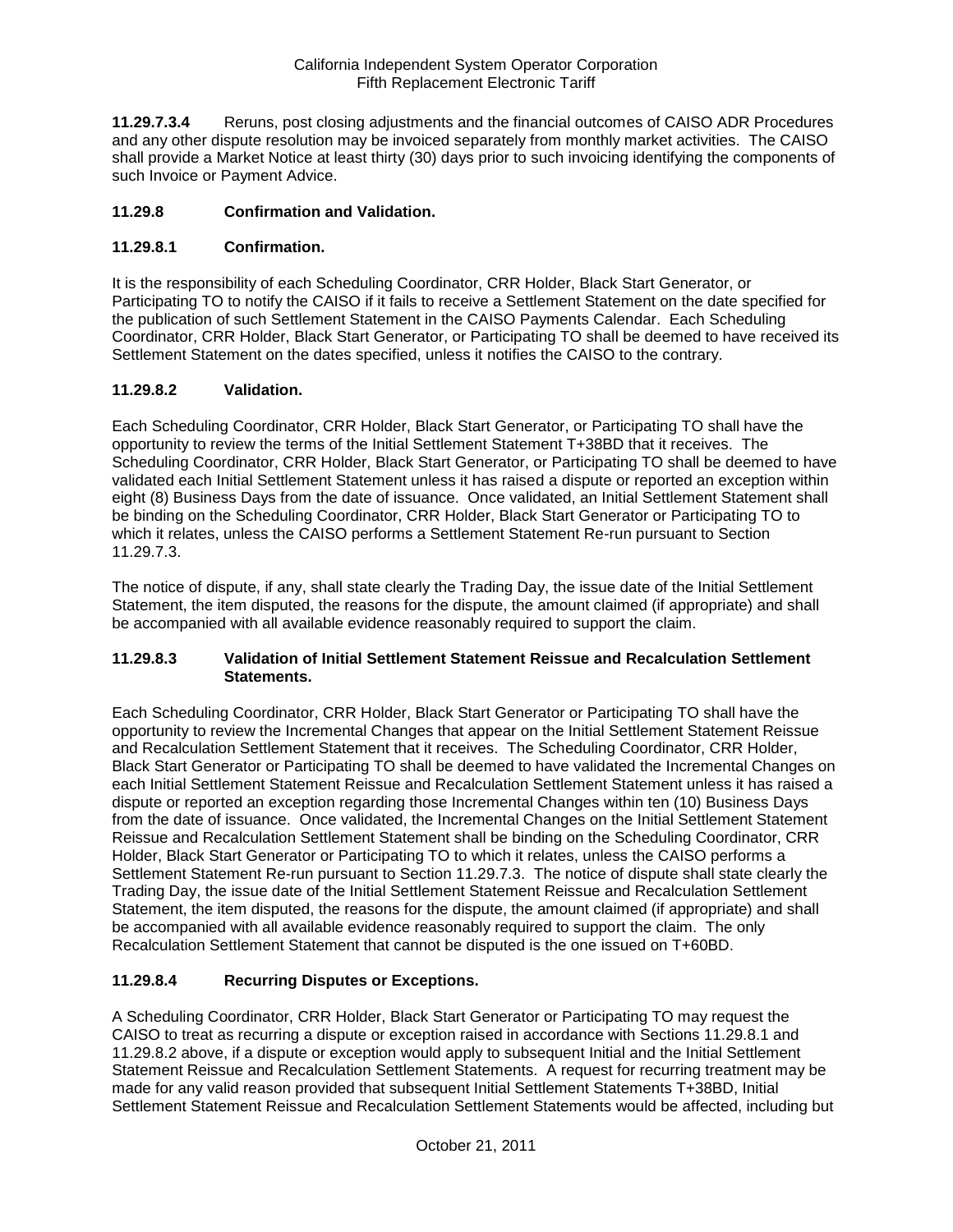not limited to, that the disputed calculation will recur, or that a disagreement as to policy will affect calculations in subsequent Initial Settlement Statement T+38BD, the Initial Settlement Statement Reissue and Recalculation Settlement Statements. If a Scheduling Coordinator, CRR Holder, Black Start Generator or Participating TO wishes to request that the CAISO treat a dispute as recurring, it shall, in the notice, clearly indicate that it requests such treatment and set forth in detail the reasons that support such treatment. To the extent possible, the Scheduling Coordinator, CRR Holder, Black Start Generator or Participating TO shall state the types of charges and dates to which the dispute will apply, and provide estimates of the amounts that will likely be claimed on each date. The CAISO shall make a determination on such a request within five (5) Business Days of receipt. To preserve its right to dispute an item, a Scheduling Coordinator, CRR Holder, Black Start Generator or Participating TO must continue to raise a dispute or report an exception until it is notified by the CAISO that the CAISO agrees to treat the dispute or exception as recurring. If the CAISO grants a request to treat a dispute or exception as recurring, the dispute raised or exception reported by the Scheduling Coordinator, CRR Holder, Black Start Generator or Participating TO shall be deemed to apply to every subsequent Initial Settlement Statement T+38BD, the Initial Settlement Statement Reissue and Recalculation Settlement Statement provided to the Scheduling Coordinator, CRR Holder, Black Start Generator or Participating TO from the date that the CAISO grants the request for recurrent treatment until: a) ninety (90) days have elapsed, unless the CAISO indicates a different expiration date on its response to the request, in which case the expiration date shall be as stated by the CAISO in its response or b) the dispute or exception is resolved, whichever is shorter. The CAISO may deny a request that the CAISO treat a dispute as recurring for any valid reason, including because the request is not adequately specific as to the basis for recurring treatment or the subsequent calculations that will be affected.

## **11.29.8.5 Amendment.**

Regarding a dispute related to an Initial Settlement Statement, if the CAISO agrees with the amount claimed, it shall incorporate the relevant data into the Initial Settlement Statement Reissue or Recalculation Settlement Statement. Regarding a dispute related to an Incremental Change in an Initial Settlement Statement Reissue or Recalculation Settlement Statement, the CAISO shall make a determination on the dispute no later than twenty-five (25) Business Days from the issuance of the Initial Settlement Statement Reissue or Recalculation Settlement Statement, and, if the CAISO agrees with the amount claimed, shall incorporate the relevant data into the next Recalculation Settlement Statement issued on T+76BD.

## **11.29.8.6 CAISO Contact.**

If the CAISO does not agree with the amount claimed or if it requires additional information, it shall make reasonable efforts (taking into account the time it received the notice of dispute and the complexity of the issue involved) to contact the relevant Scheduling Coordinator, CRR Holder, Black Start Generator or Participating TO to resolve the issue before issuing the Initial Settlement Statement Reissue or Recalculation Settlement Statement. If it is not possible to contact the relevant party, the CAISO shall issue the Initial Settlement Statement Reissue or Recalculation Settlement Statement without taking into account the dispute notice.

## **11.29.10 Billing and Payment.**

The CAISO shall prepare and send to each Scheduling Coordinator, CRR Holder, Black Start Generator or Participating TO two Invoices or Payment Advices for each calendar month. The first Invoice or Payment Advice will be based on the Initial Settlement Statement T+38BD and the second Invoice or Payment Advice will be based on the Initial Settlement Statement Reissue or Recalculation Settlement Statement(s). Each Invoice or Payment Advice will show amounts which are to be paid by or to each Scheduling Coordinator, CRR Holder, Black Start Generator or Participating TO, the Payment Date, being the date on which such amounts are to be paid or received and details of the CAISO Clearing Account to which any amounts owed by Scheduling Coordinators, CRR Holder, Black Start Generator or Participating TO are to be paid.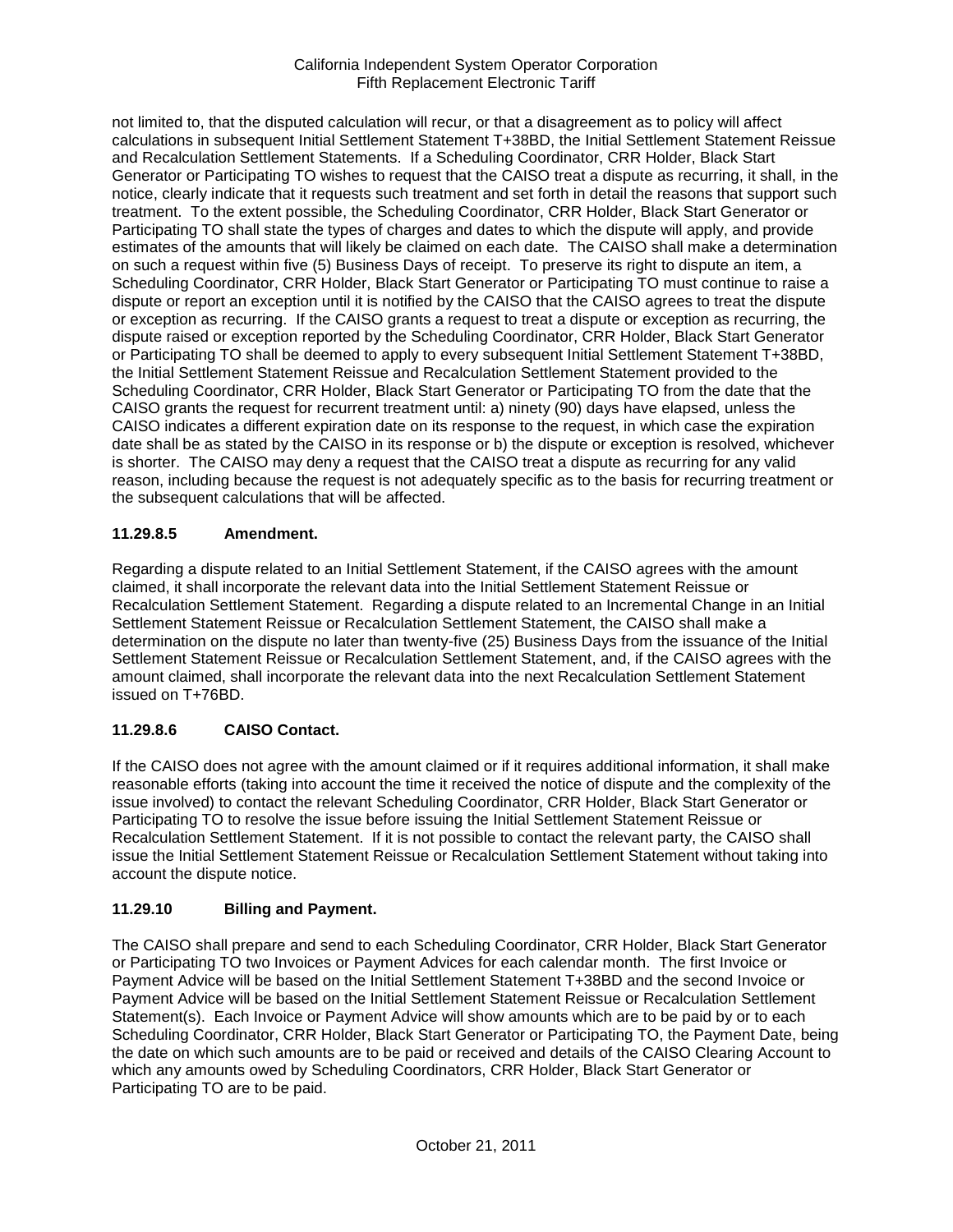The Invoices or Payment Advices will also include the total charges for each component of the Grid Management Charge, the total charges associated with any Interest for each relevant Trading Month, the FERC Annual Charges due monthly, as well as any disbursements associated with a shortfall receipt distribution.

A separate Invoice for the FERC Annual Charges due annually will be issued by the CAISO to the Scheduling Coordinator in accordance with Section 11.19.1.2. The CAISO will issue separate Invoices for NERC/WECC Charges as described in Section 11.20.

A separate Invoice for a shortfall allocation will be issued by the CAISO to Scheduling Coordinators in the event of a payment default in accordance with Section 11.29.17.1.

Settlement Statement Reruns, post closing adjustments and the financial outcomes of CAISO ADR Procedures and any other dispute resolution may be invoiced separately from monthly market activities. The CAISO shall provide a Market Notice at least thirty (30) days prior to such invoicing identifying the components of such Invoice or Payment Advice.

## **11.29.10.1 Emergency Procedures.**

## **11.29.10.2 Use of Estimated Data.**

In the event of an emergency or a failure of any of the CAISO software or business systems, the CAISO may use estimated Settlement Statements and Invoices and Payment Advices and may implement any temporary variation of the timing requirements relating to the Settlement and billing process contained in the CAISO Tariff. Details of the variation and the method chosen to produce estimated data, Settlement Statements and Invoices and Payment Advices will be published on the CAISO Website.

### **11.29.10.3 Payment of Estimated Statements and Invoices.**

When estimated Settlement Statements and Invoices or Payment Advices are issued by the CAISO, payments between the CAISO and Market Participants shall be made on an estimated basis and the necessary corrections shall be made by the CAISO as soon as practicable. The corrections will be reflected as soon as practicable in later Settlement Statements and Invoices and Payment Advices issued by the CAISO. Failure to make such estimated payments shall result in the same consequences as a failure to make actual payments.

### **11.29.10.4 Validation and Correction of Estimated Statements and Invoices.**

The CAISO shall use its best efforts to verify the estimated data and to make the necessary corrections as soon as practicable. The corrections will be reflected as soon as practicable in later Settlement Statements and Invoices and Payment Advices issued by the CAISO.

### **11.29.10.5 Estimated Statements to be Final.**

In the event that the CAISO is of the opinion that, despite its best efforts, it is not possible for it to verify the estimated data because actual data is not reasonably expected to become available to the CAISO in the foreseeable future, the CAISO shall consult with the Market Participants in order to develop the most appropriate substitute data including using data provided by Market Participants. Following such determination of substitute data, the CAISO shall send to the relevant Market Participants revised Settlement Statements and Invoices and Payment Advices. The provisions of Section 11.29.8.6 shall apply to payment of revised Invoices issued in accordance with these emergency procedures. Failure to make payments of such revised Invoices shall result in the same consequences as a failure to make actual payments.

## **11.29.21.2 Evidence of Unpaid Amount.**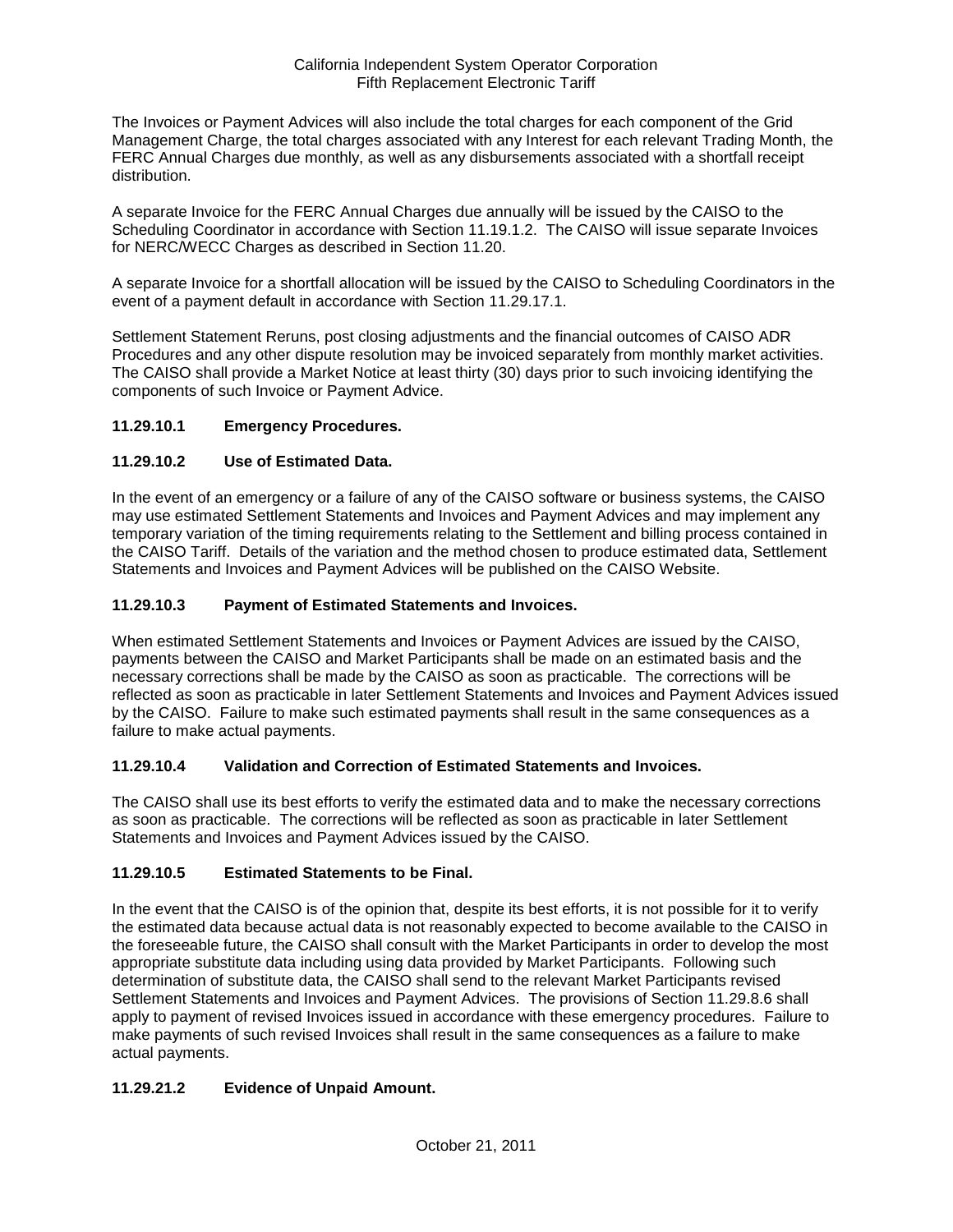The CAISO shall, on request, certify in writing the amounts owed by a CAISO Debtor that remain unpaid and the CAISO Creditors to whom such amounts are owed and shall provide certified copies of the relevant Initial Settlement Statement T+38BD and the Initial Settlement Statement Reissue and Recalculation Settlement Statements, Invoices, Payment Advices, and other documentation on which the CAISO's certificate was based to the CAISO Debtor and the relevant CAISO Creditors. A CAISO certificate given under this Section 11.29.21.2 may be used as prima facie evidence of the amount due by a CAISO Debtor to CAISO Creditors in any legal proceedings.

### **11.29.23 Communications.**

The Initial Settlement Statement T+38BD, any Initial Settlement Statement Reissue, the Recalculation Settlement Statements and Invoices, and Payment Advices will be considered issued to CAISO Creditors or CAISO Debtors when released by the CAISO's secure communication system. Communications on a Payment Date relating to payment shall be made by the fastest practical means including by telephone. If there is a failure of a communication system and it is not possible to communicate by electronic means, then the CAISO or CAISO Creditor or CAISO Debtor, as the case may be, shall communicate by facsimile but only if the recipient is first advised by telephone to expect the facsimile. Methods of communication between the CAISO and Market Participants may be varied by the CAISO giving not less than ten (10) days notice to Market Participants on the CAISO's secure communication system.

## **11.29.24 CAISO Payments Calendar.**

### **11.29.24.1 Preparation.**

In September of each year, the CAISO will prepare a draft CAISO Payments Calendar for the following calendar year showing for each Trading Day:

(a) The date by which Scheduling Coordinators are required to provide Settlement Quality Meter Data for all their Scheduling Coordinator Metered Entities for each Settlement Period in the Trading Day;

(b) The date on which the CAISO will issue Initial Settlement Statements and Invoices and Payment Advices to Scheduling Coordinators or CRR Holders, Black Start Generators and Participating TOs for that Trading Day;

(c) The date by which Scheduling Coordinators, CRR Holders, Black Start Generators and Participating TOs are required to notify the CAISO of any disputes in relation to their Initial Settlement Statements pursuant to Section 11.29.8.2;

(d) The date on which the CAISO will issue the Initial Settlement Statement Reissue and Recalculation Settlement Statements for T+51BD, T+60BD and T+76BD, and Invoices and Payment Advices to Scheduling Coordinators, CRR Holders, Black Start Generators and Participating TOs for that Trading Day;

(e) The date and time by which CAISO Debtors are required to have made payments into the CAISO Clearing Account in payment of Invoices for that Trading Day;

(f) The dates and times on which CAISO Creditors will receive payments from the CAISO Clearing Account of amounts owing to them for that Trading Day; and

(g) In relation to Reliability Must-Run Charges and RMR Payments, the details set out in paragraph 3 of Appendix N, Part J.

The CAISO will make a draft of the CAISO Payments Calendar available on the CAISO Website to Scheduling Coordinators, CRR Holders, Black Start Generators, Participating TOs and RMR Owners any of which may submit comments and objections to the CAISO within two weeks of the date of posting of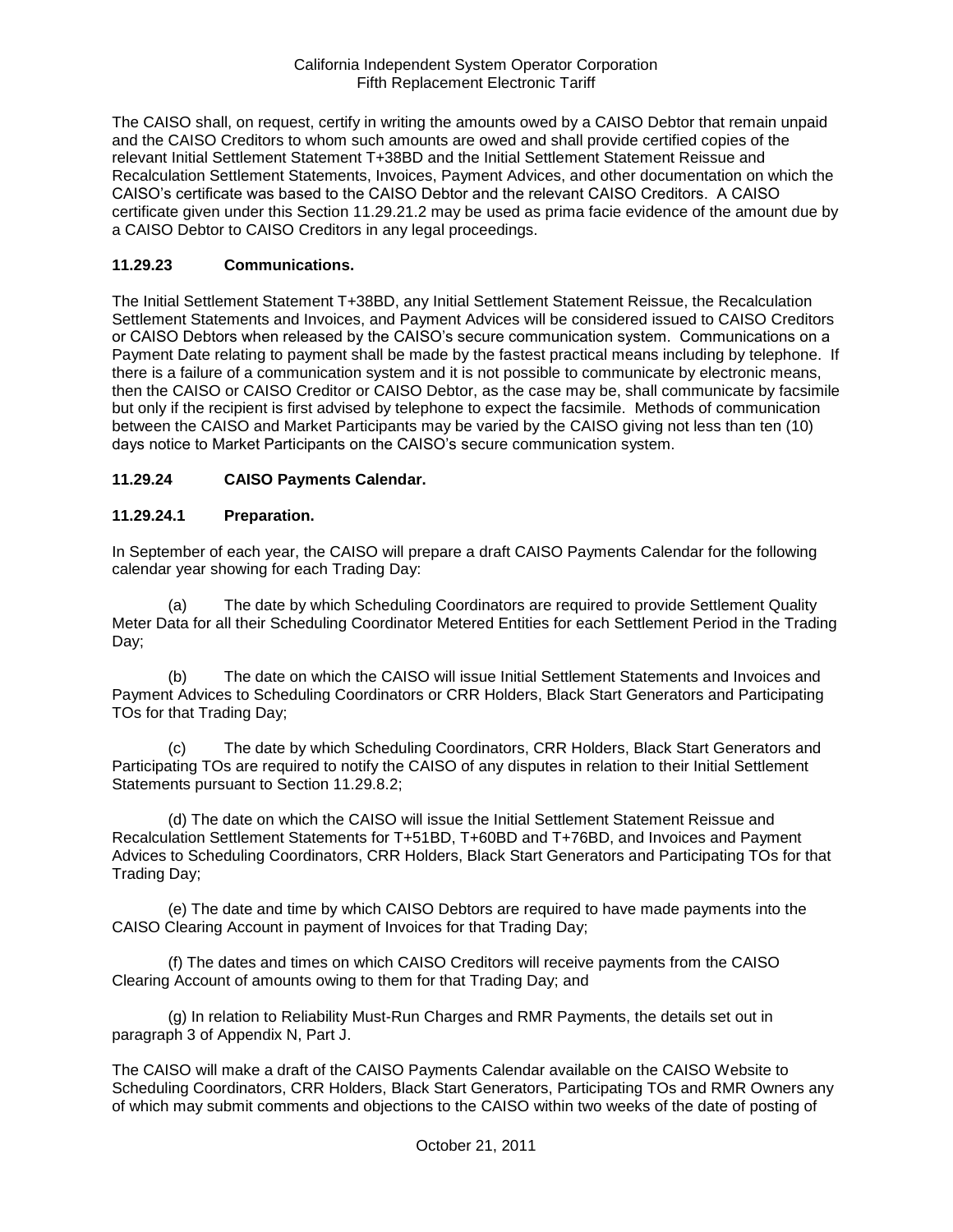the draft on the CAISO Website. No later than October 31st in each year, the CAISO will publish the final CAISO Payments Calendar for the following calendar year, after considering the comments and objections received from Scheduling Coordinators, CRR Holders, Black Start Generators, Participating TOs and RMR Owners. The final CAISO Payments Calendar will be posted on the CAISO Website, and will show for the period from 1 January to 31 December in the next succeeding year (both dates inclusive), the dates on which Settlement Statements shall be published by the CAISO and the Payment Dates on which the CAISO will pay the Participating TOs the Wheeling revenues allocated to them pursuant to Section 26.1.4.3.

#### **2. Definitions**

As used in this Appendix O, the capitalized terms defined below shall have the definitions specified in this Section 2. All other capitalized terms shall have the meaning specified in the Master Definition Supplement in Attachment A.

**Incremental Change:** The change in dollar value of a specific Charge Code from the Initial Settlement Statement T+33BD to the Initial Settlement Statement Reissue or Recalculation Settlement Statement including any new Charge Codes or Trading Day charges appearing for the first time on the Initial Settlement Statement, Reissue or Recalculation Settlement Statement.

**Initial Settlement Statement T+38BD**: A Settlement Statement generated by the CAISO for the calculation of Settlements for a given Trading Day, which is published on the thirty eight Business Day from the relevant Trading Day (T+38BD) and is prior to the Invoice or Payment Advice published for the relevant bill period.

**Settlement Statement Re-run:** The recalculation of a Settlement Statement in accordance with the provisions of the CAISO Tariff.

**Recalculation Settlement Statement:** The reissue of an Initial Settlement Statement T+38BD by the CAISO on the fifty-first (51st) Business Day from the relevant Trading Day (T+51BD) if T+51BD falls on a calendar day that is after the day the invoice or Payment Advice for the bill period containing the relevant Trading Day is scheduled to publish.

**Recalculation Settlement Statement T+76BD:** The reissue of an Initial Settlement Statement Reissue or the Recalculation Settlement Statement by the CAISO on the seventy-sixth (76th) Business Day from the relevant Trading Day (T+76BD).

**Settlement Statement:** Any one of the following: Initial Settlement Statement T+38BD, Initial Settlement Statement Reissue, Recalculation Settlement Statement and Recalculation Settlement Statement T+76BD.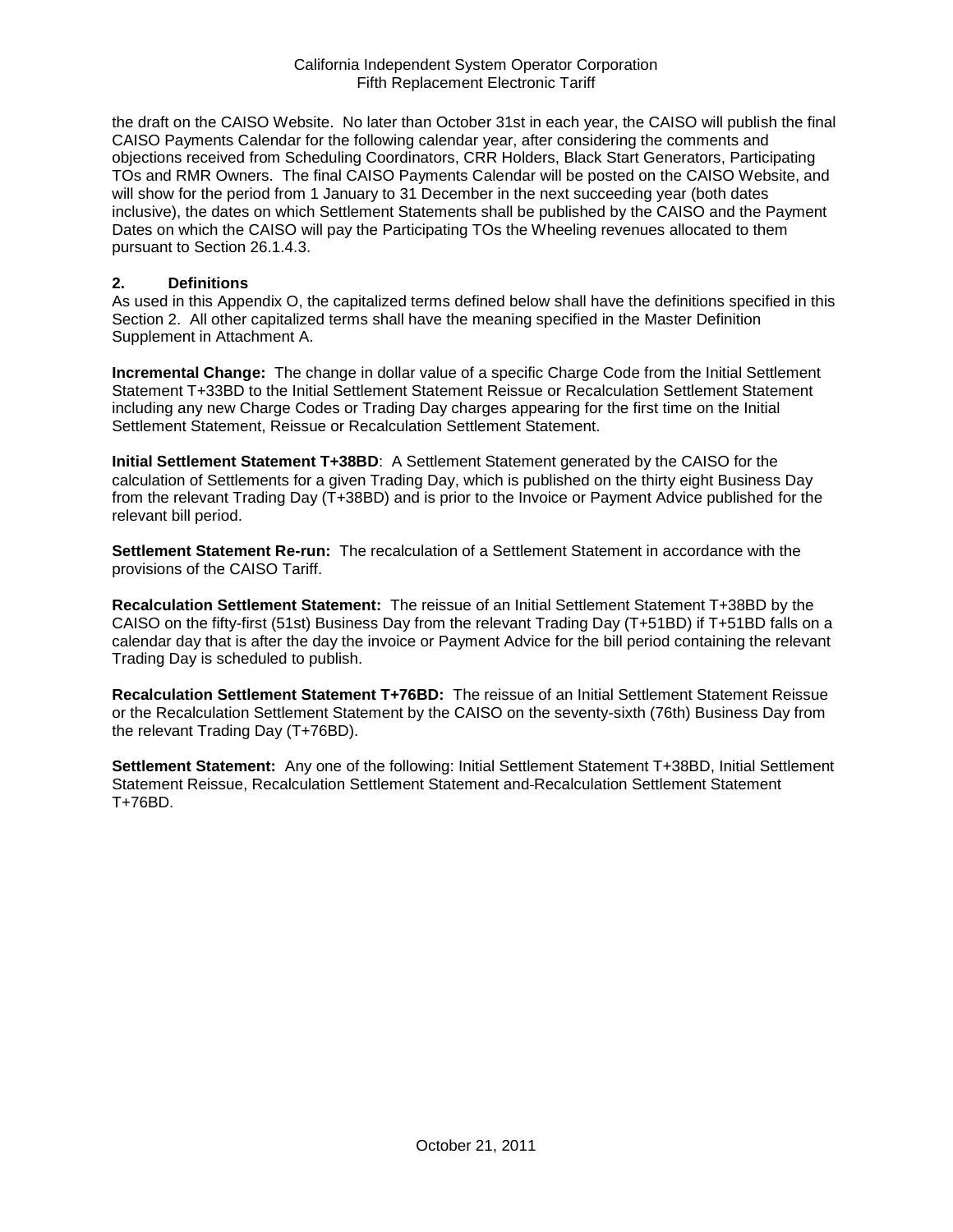## **Appendix I Station Power Protocol**

### **1 General Conditions**

#### **1.1 Procurement**

Station Power may be voluntarily self-supplied through On-Site Self-Supply or Remote Self-Supply. Third Party Supply may serve Station Power only to the extent permissible under the rules and regulations of the applicable Local Regulatory Authority.

### **1.2 Eligibility**

**1.2.1** Only Station Power Loads associated with Generating Units in the CAISO Balancing Authority Area that are part of an approved Station Power Portfolio may be self-supplied in accordance with this SPP. Each Generating Unit must be subject to a PGA, QF PGA, or MSS Agreement. Any generating facility outside the CAISO Balancing Authority Area owned by the same entity is eligible to provide Remote Self-Supply to Station Power Loads, subject to the terms of this SPP. Generating Units wishing to self-supply Station Power, by means other than netting permitted under Section 10.1.3 of the CAISO Tariff, shall complete the application process specified in Section 2 of this SPP.

**1.2.2** Station Power may be self-supplied by a single corporate entity, government agency, or joint powers agency or other legal entity organized under the laws of the State of California. A Station Power Portfolio may not include any facilities that are owned by the owner's corporate Affiliates. In the case of a joint powers agency, a Station Power Portfolio may not include facilities independently owned by one or more members or other legally distinct entities. If an entity owns a portion of a jointly owned Generating Unit, such ownership share may be included in a Station Power Portfolio up to the amount of the associated entitlement to Energy from the jointly-owned Generating Unit provided that: (i) the entity has the right to call upon that Energy for its own use; and (ii) the Energy entitlement is not characterized as a sale from the jointly owned Generating Unit to any of its joint owners.

**1.2.3** Net Output from generating facilities outside the CAISO Balancing Authority Area may be included in a Station Power Portfolio and used as a source of Remote Self-Supply to serve Station Power of Generating Units in the CAISO Balancing Authority Area and part of the Station Power Portfolio, so long as the following conditions are fulfilled:

- (a) Imports of Net Output must be submitted in Self-Schedules using a Resource ID specified by the CAISO;
- (b) HASP Intertie Schedules using such Resource ID do not exceed the available Net Output of such generating facilities in any hour;
- (c) Firm transmission service to a Scheduling Point that assures delivery into the CAISO Balancing Authority Area is secured; and
- (d) Meter Data for generating facilities located outside the CAISO Balancing Authority Area shall be subject to CAISO audit to verify performance in accordance with these requirements.

### **1.3 Limitations**

**1.3.1** Station Power supplied by contemporaneous on-site Generation is treated as permitted netting under Section 10.1.3 of this CAISO Tariff. This SPP neither expands opportunities for nor imposes additional conditions on permitted netting. In accordance with this CAISO Tariff, such contemporaneous self-supplied Station Power need not be submitted in Self-Schedules with the CAISO.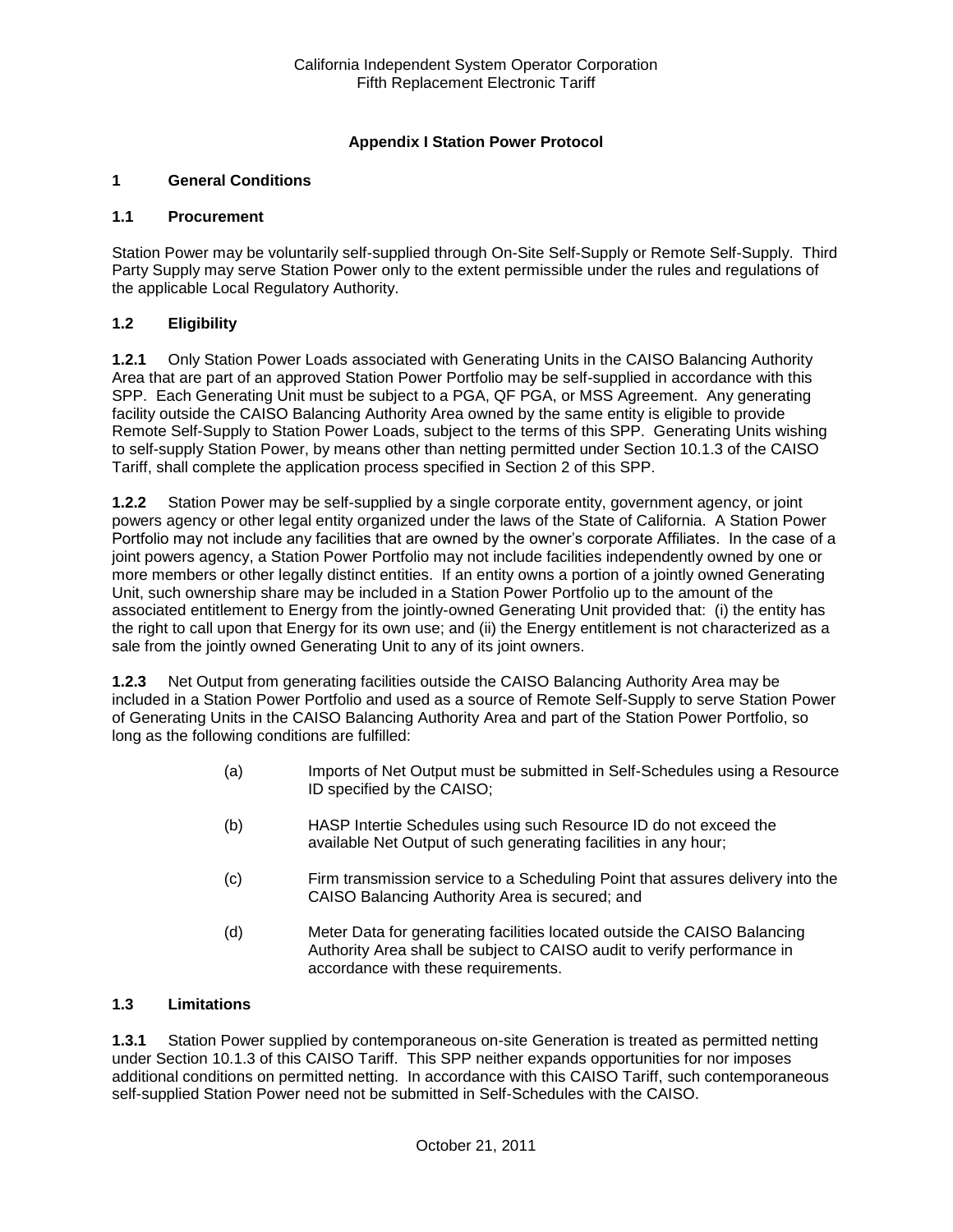**1.3.2** Self-supply of Station Power shall be strictly voluntary. Nothing in this SPP is intended to: 1) preclude a Generating Unit from purchasing Station Power pursuant to an applicable retail rate or tariff; or 2) supersede otherwise applicable jurisdiction of a Local Regulatory Authority, except in the event of a conflict between federal and state tariff provisions, in which case the federal tariff provisions will control.

### **2 Station Power Requirements and Review**

### **2.1 Applications to Self-Supply Station Power**

**2.1.1** An application to establish a Station Power Portfolio or to modify the configuration of Station Power meters or the generating facilities included in a Station Power Portfolio must be submitted according to the process specified by the CAISO and posted on the CAISO Website, and shall include the following information:

- (a) One-line diagrams clearly showing the location and ownership of all Generating Units and Station Power meters, their connection to the CAISO Controlled Grid or distribution system, and the status of breakers and switchgear for normal system operation.
- (b) Identification of any generating facilities outside the CAISO Balancing Authority Area, to be used to provide Remote Self-Supply of Station Power within the proposed Station Power Portfolio. No loads associated with generating facilities outside the CAISO Balancing Authority Area may be supplied under this SPP.
- (c) Certification that the applicant is the sole owner of all generating facilities proposed to be included in the Station Power Portfolio, and that the applicant has the right to call on Energy for its own use from its ownership share of any jointly owned facilities that are proposed to be used to self-supply Station Power.
- (d) Demonstration that each Station Power meter is certified in accordance with the CAISO Tariff.
- (e) Verification that each Station Power meter is subject to a Meter Service Agreement for CAISO Metered Entities, and that each Generating Unit is bound to the CAISO Tariff by a PGA, QF PGA, or MSS Agreement.
- (f) Verification that the applicant has arranged for terms of service with the responsible UDC or MSS Operator for the use of any distribution facilities required to self-supply Station Power.

**2.1.2** On the CAISO's written request, the applicant will provide additional information that the CAISO reasonably determines is necessary to verify the planned operation of the Station Power Portfolio and meet the requirements of Section 2.1.1 of this SPP.

### **2.2 CAISO Monitoring and Review**

**2.2.1** The CAISO will take the following actions with respect to each application to establish a Station Power Portfolio:

> (a) The CAISO shall post on the CAISO Website a listing of the specific Station Power meters and Generating Units located in the CAISO Balancing Authority Area, and any generating facilities outside the CAISO Balancing Authority Area, that compose each Station Power Portfolio, and which are eligible to participate in the self-supply of Station Power in accordance with this SPP.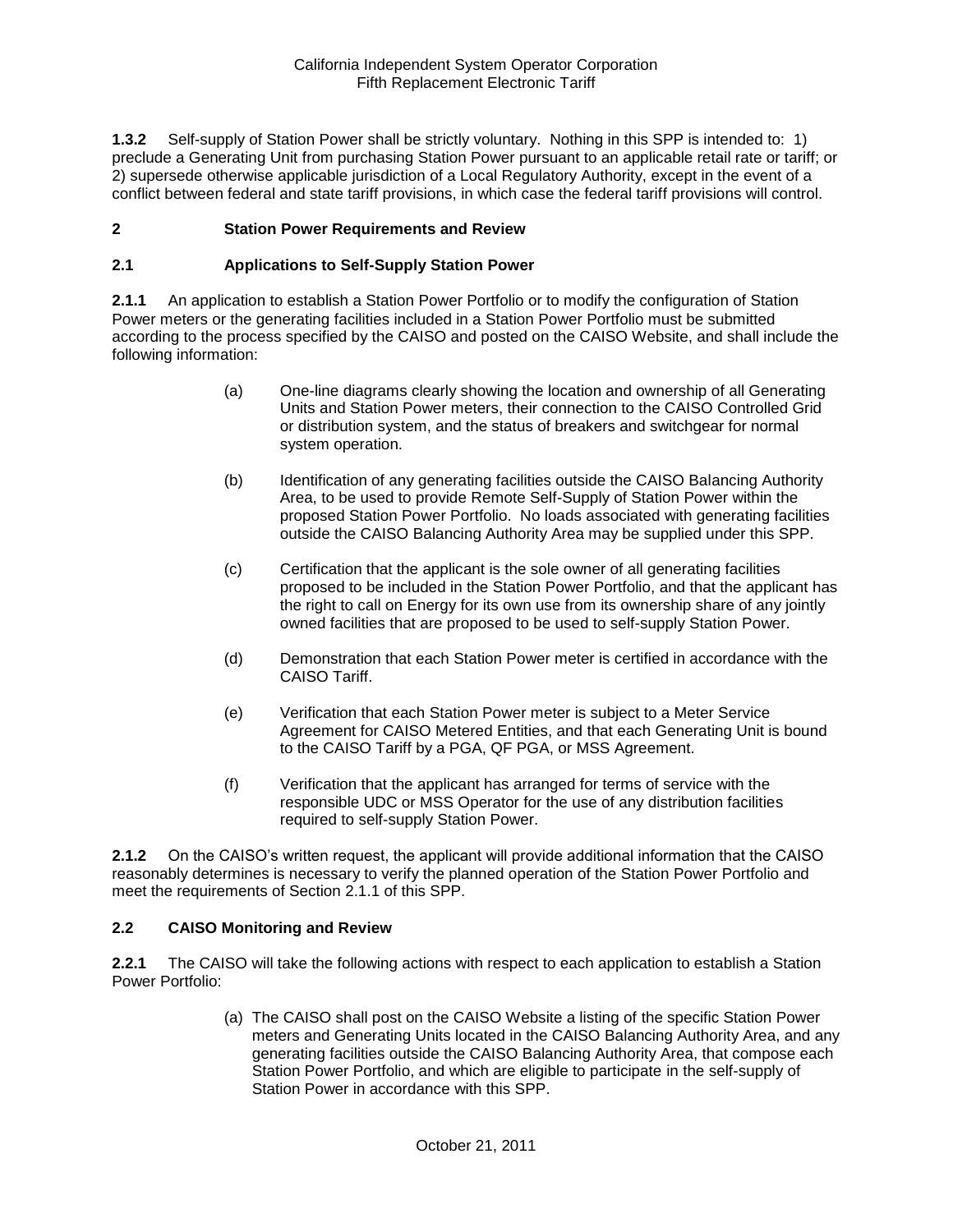- (b) The CAISO will provide the appropriate UDC or MSS Operator and the Local Regulatory Authority with one-line diagrams and other information regarding each application.
- (c) The CAISO will make a determination in consultation with the UDC or MSS Operator and the Local Regulatory Authority on the factual question of whether distribution facilities are involved in the requested self-supply of Station Power. Any disputes regarding such determinations shall be subject to the dispute resolution procedures of this CAISO Tariff.
- (d) The CAISO will verify metering schemes and assign unique Load identifiers consistent with the CAISO data templates and validation rules that the Scheduling Coordinator responsible for each meter will be required to use for scheduling and Settlement.

**2.2.2** The CAISO shall promptly review each application to establish or modify a Station Power Portfolio. Within ten (10) Business Days after the submittal of the application, the CAISO shall notify the applicant in writing that the application is complete, or shall list any specific deficiencies or additional information that the CAISO reasonably requires to complete the application. The CAISO shall use all reasonable efforts to make the changes necessary for the new or modified configurations to take effect and the Station Power Portfolio to begin self-supplying Station Power within twenty (20) Business Days after a complete application is submitted. In no event shall a Station Power Portfolio begin self-supplying Station Power until any and all required changes to the configuration of metering or other equipment are completed as required under Section 6 of this SPP. The CAISO will have an ongoing right to request additional information reasonably necessary to verify that conditions on the self-supply of Station Power as specified in this SPP are met.

## **3 Self-Supply Verification and CAISO Charges**

### **3.1 Self-Supply Verification**

At the end of each Netting Period, the CAISO will calculate the Net Output for each Generating Unit in the Station Power Portfolio. If the Net Output is positive, then all Station Power associated with that Generating Unit will have been served by On-Site Self-Supply. Any positive Net Output from facilities in the Station Power Portfolio will be available to provide Remote Self-Supply to any Generating Unit with negative Net Output. If the available Remote Self-Supply is less than the aggregate negative Net Output in the Station Power Portfolio, then such shortfall will be deemed to have been served by Third Party Supply. The CAISO will incorporate these determinations in its accounting and billing for the Netting Period by reassigning Station Power to unique Load identifiers for Remote Self-Supply and Third Party Supply, as required.

## **3.2 Charges on Metered Demand**

Station Power that is not eligible for permitted netting in accordance with Section 10.1.3 of this CAISO Tariff must be submitted in Self-Schedules in accordance with the CAISO Tariff, and will be assessed all charges applicable to metered Demand under the CAISO Tariff, except as provided in Section 4.1 of this SPP.

### **3.3 Administrative Charge**

Scheduling Coordinators of Generating Units that have Station Power meters shall be assessed an administrative charge in accordance with Schedule 5 of Appendix F.

### **4 Transmission Service**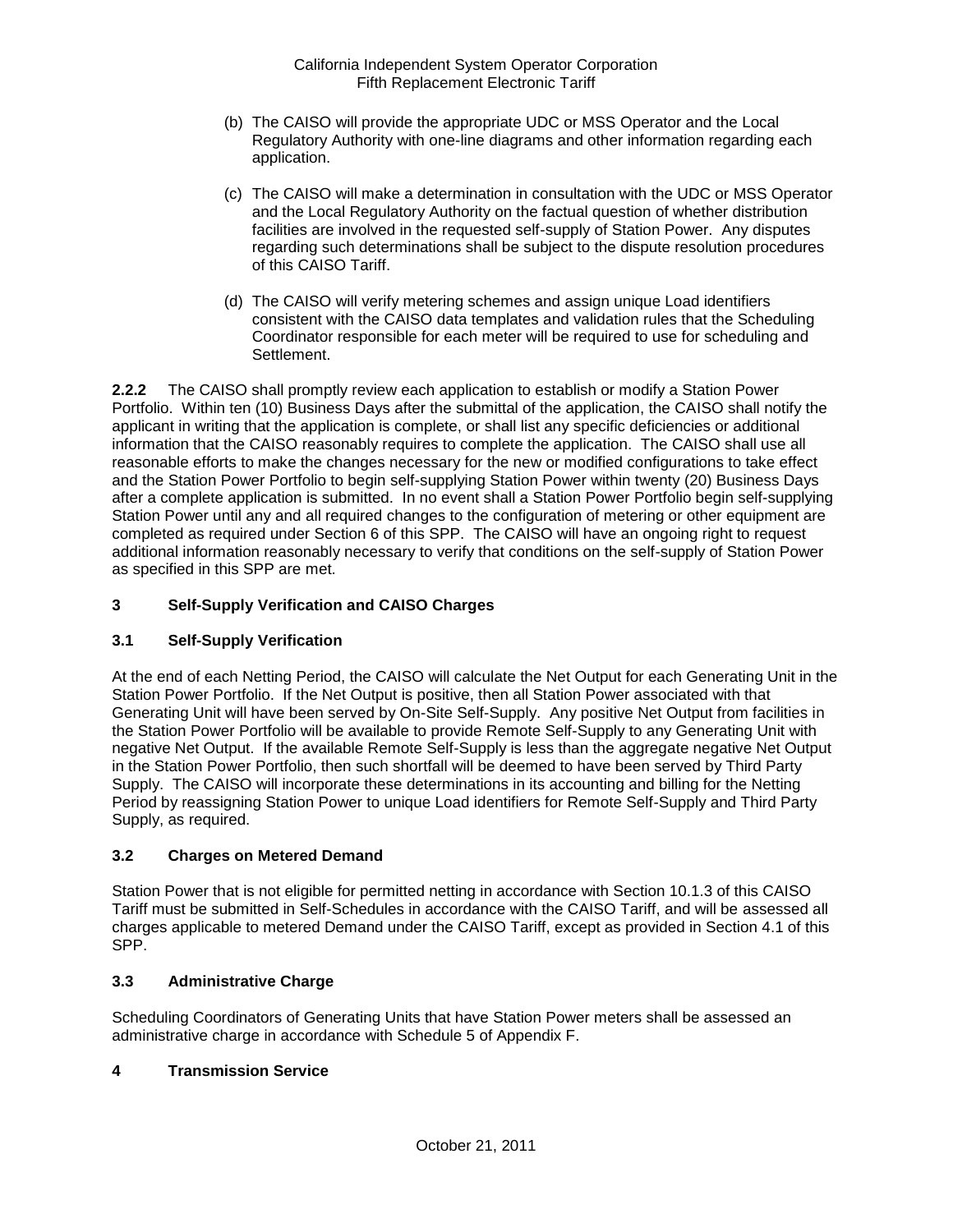**4.1** Station Power Load that is directly connected to the transmission facilities or directly connected to the Distribution System of a UDC or MSS Operator located in a PTO Service Territory and that is determined to have been served by On-Site Self-Supply shall be deemed not to have used the CAISO Controlled Grid and shall not be included in the Gross Load of the applicable UDC or MSS Operator. Station Power that is served by Wheeling service and that is determined to have been served by On-Site Self-Supply shall be deemed not to have used the CAISO Controlled Grid and shall not be included in the hourly Self-Schedules (in kWh) of the applicable Scheduling Coordinator that are subject to the Wheeling Access Charge.

**4.2** Station Power Load that is directly connected to the transmission facilities or directly connected to the Distribution System of a UDC or MSS Operator located in a PTO Service Territory and that is determined to have been served by Remote Self-Supply or Third Party Supply shall be included in the Gross Load of the applicable UDC or MSS Operator. Station Power that is served by Wheeling service and that is determined to have been served by Remote Self-Supply or Third Party Supply shall be included in the hourly Self-Schedules (in kWh) of the applicable Scheduling Coordinator that are subject to the Wheeling Access Charge.

**4.3** If the Generating Unit requires the use of distribution facilities or other facilities that are not part of the CAISO Controlled Grid, then the Generating Unit will be subject to the appropriate charges of the applicable UDC, MSS Operator or owner of such non-CAISO Controlled Grid facilities.

## **5 Energy Pricing**

All deviations between metered Generation or Station Power and that submitted in Self-Schedules will be settled at the resource-specific LMP at the applicable Custom LAP for the Station Power Load. The determination of Net Output and attribution of On-Site Self-Supply, Remote Self-Supply and Third Party Supply to serving Station Power under this SPP shall apply only to determine whether Station Power was self-supplied during the Netting Period and will have no effect on the price of Energy sold or consumed by any facility in the Station Power Portfolio.

## **6 Metering**

**6.1** In order to self-supply Station Power under this SPP by means other than netting permitted under Section 10.1.3 of this CAISO Tariff, a Generating Unit must be subject to a Meter Service Agreement for CAISO Metered Entities pursuant to CAISO Tariff Section 10.3.1. A meter certified in accordance with the CAISO Tariff is required for Station Power Load taken under the SPP. Separate metering is required for any on-site Load that does not meet the definition of Station Power. Under no circumstances may ineligible Loads be included in the Meter Data collected by the CAISO from a Station Power meter.

**6.2** Any costs associated with owning or operating metering or related facilities necessary to selfsupply Station Power according to the terms of this SPP are the responsibility of the owner-applicant.

**6.3** A single Scheduling Coordinator must represent the unique Load identifiers assigned by the CAISO for On-Site Self-Supply and Remote Self-Supply associated with each Station Power meter.

## **7 Provision Of Data To UDC Or MSS Operator**

The CAISO will provide the applicable UDC or MSS Operator with the amount of On-Site Self-Supply, Remote Self-Supply, and Third Party Supply serving Station Power at the granularity required to allow the UDC or MSS Operator to assess charges, if any, under the applicable retail tariff(s).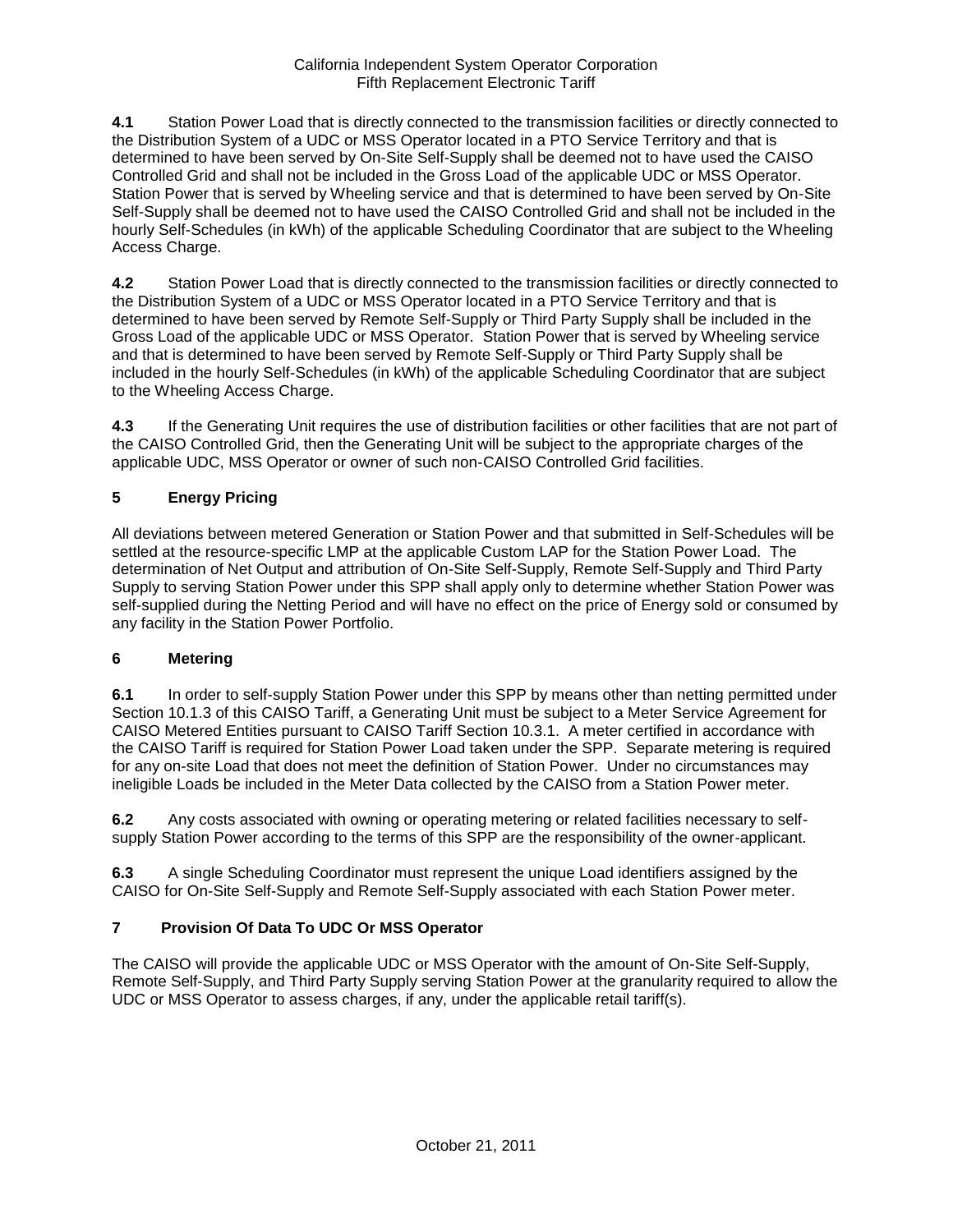## **APPENDIX J**

### **GRANDFATHERED METERING AND SETTLEMENT PROVISIONS FOR TRADING DAYS PRIOR TO**

### **OCTOBER 1, 2011**

#### **1. Grandfathering of Metering and Settlement Provisions for Trading Days Prior to October 1, 2011.**

Notwithstanding any other provisions of the CAISO Tariff the following provisions shall apply to transactions conducted prior to October 1, 2011. In all other respects, the CAISO Tariff, including the provisions of Sections 10, 11, and 37 not covered by this Appendix J, will apply to transactions that occurred prior to October 1, 2011.

## **10.2.1.3 Provision of and Access to Settlement Quality Meter Data**

Scheduling Coordinators may obtain Settlement Quality Meter Data relating to the CAISO Metered Entities they represent by directly accessing the Settlement Quality Meter Data Systems as specified in the applicable Business Practice Manual.

- For CAISO Metered Entities, Revenue Quality Meter Data obtained by successfully  $\bullet$ polled meters will be validated, estimated and edited by the CAISO to produce Settlement Quality Meter Data (actual), which will be made available to Scheduling Coordinators within five (5) Business Days from the Trading Day (T+5B) and will be used in the Initial Settlement Statement T+7B calculation.
- In the event that Revenue Quality Meter Data remains unavailable at noon on the fifth  $\bullet$ Business Day after the Trading Day (T+5B) due to unsuccessfully polled meters or facility and/or systems failures, the CAISO will estimate Settlement Quality Meter Data for CAISO Metered Entities for any outstanding metered Demand and/or Generation for the Initial Settlement Statement T+7B calculation as provided in Section 11.1.5.
- If the CAISO is notified in accordance with Section 10.2.13.2 that the revenue quality  $\bullet$ meter for a CAISO Metered Entity requires repair, the CAISO will produce Settlement Quality Meter Data (actual) for that entity using the estimation procedures referred to in Section 10.2.9, which will be made available to the Scheduling Coordinator for the CAISO Metered Entity within forty-three (43) calendar days from the Trading Day (T+43C) and will be used in the Recalculation Settlement Statement T+38B calculation.

### **10.3.6 Settlement Quality Meter Data Submission**

Scheduling Coordinators shall submit to the CAISO Actual Settlement Quality Meter Data or Scheduling Coordinator Estimated Settlement Quality Meter Data, as provided in Section 10.3.6.1(a), for Scheduling Coordinator Metered Entities they represent for each Settlement Period in an Operating Day according to the timelines established in Section 10.3.6.1 and the CAISO Payments Calendar and as provided in the applicable Business Practice Manual. Scheduling Coordinators must also submit Settlement Quality Meter Data (actual and Scheduling Coordinator estimated) on demand as provided in the applicable Business Practice Manual.

#### **10.3.6.1 Timing of Settlement Quality Meter Data Submission for Calculation of Initial Settlement Statement T+7B.**

Scheduling Coordinators must submit Actual Settlement Quality Meter Data or Scheduling Coordinator Estimated Settlement Quality Meter Data for the Scheduling Coordinator Metered Entities they represent to the CAISO no later than noon on the fifth Business Day after the Trading Day (T+5B) for the Initial Settlement Statement T+7B calculation. Scheduling Coordinators cannot submit Estimated Settlement Quality Meter Data for Proxy Demand Resources.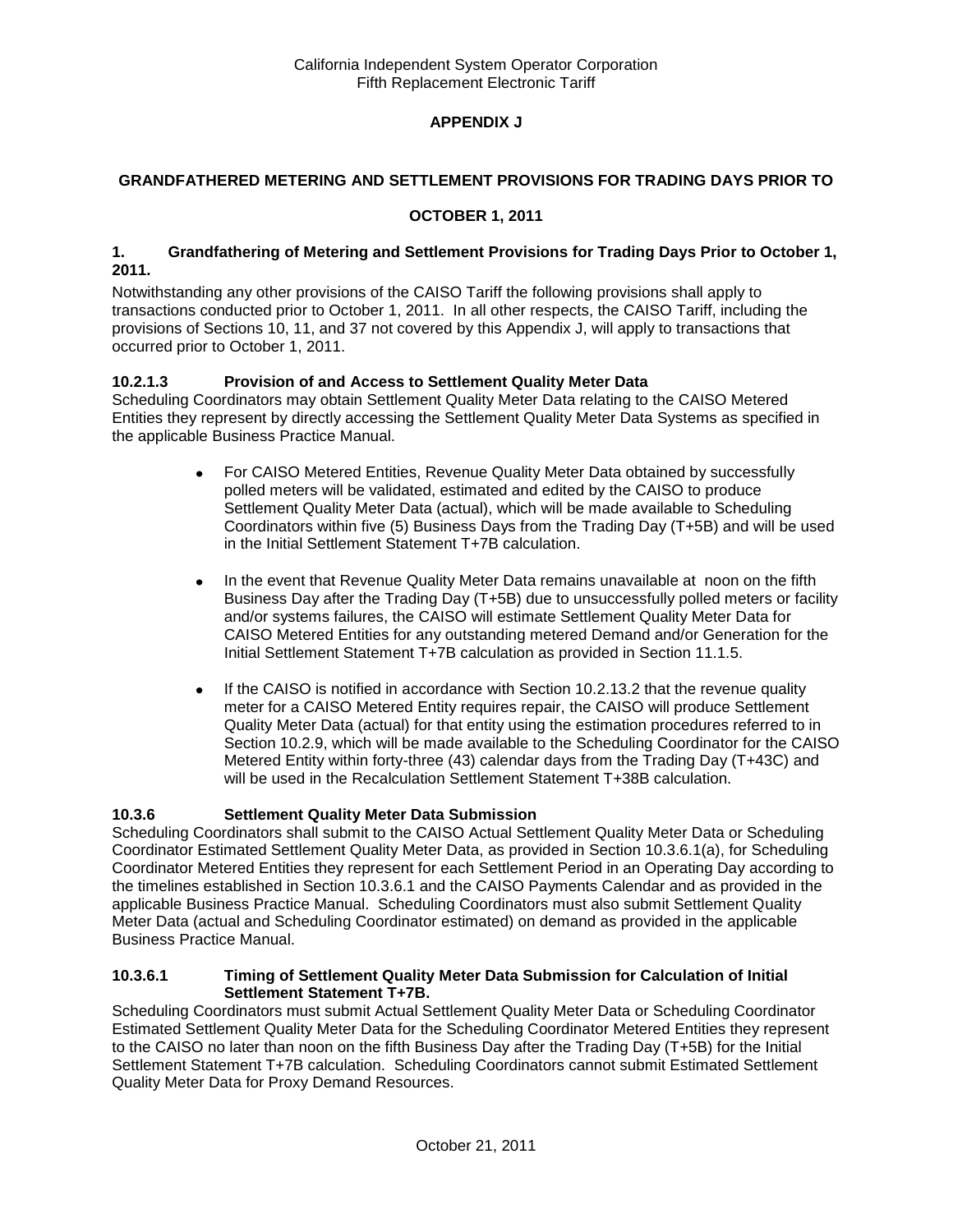- (a) In the absence of Actual Settlement Quality Meter Data, Scheduling Coordinators may submit Scheduling Coordinator Estimated Settlement Quality Meter Data using interval metering when available, sound estimation practices, and other available information including, but not limited to, bids, schedules, forecasts, temperature data, operating logs, recorders, and historical data. Scheduling Coordinator Estimated Settlement Quality Meter Data must be a good faith estimate that reasonably represents Demand and/or Generation quantities for each Settlement Period.
- (a) When Actual Settlement Quality Meter Data or Scheduling Coordinator Estimated Settlement Quality Meter Data is not received by the CAISO for a Scheduling Coordinator Metered Entity within five (5) Business Days from the Trading Day (T+5B), the CAISO will estimate the entity's Settlement Quality Meter Data for any outstanding metered Demand and/or Generation, excluding a Proxy Demand Resource, for use in the Initial Settlement Statement T+7B calculation, as provided in Section 11.1.5.

#### **10.3.6.2 Timing of Settlement Quality Meter Data Submission for Recalculation Settlement Statement T+38B**

Scheduling Coordinators must submit Actual Settlement Quality Meter Data for the Scheduling Coordinator Metered Entities they represent to the CAISO no later than midnight on the forty-third (43) calendar day after the Trading Day (T+43C) for the Recalculation Settlement Statement T+38B. A Scheduling Coordinator that timely submits Actual Settlement Quality Meter Data for the Initial Settlement Statement T+7B pursuant to Section 10.3.6.1 may submit revised Actual Settlement Quality Meter Data for the Recalculation Settlement Statement T+38B no later than the forty-third (43) calendar day after the Trading Day pursuant to this Section.

- (a) When Actual Settlement Quality Meter Data is not received by the CAISO for a Scheduling Coordinator Metered Entity by forty-three (43) calendar days after the Trading Day (T+43C), the Scheduling Coordinator has failed to submit complete and accurate meter data as required by Section 37.5.2.1 and will be subject to monetary penalty pursuant to Section 37.5.2.2.
- (b) Any Scheduling Coordinator Estimated Settlement Quality Meter Data submitted by a Scheduling Coordinator on behalf of the Scheduling Coordinator Metered Entities it represents that is not replaced with Actual Settlement Quality Meter Data by forty-three (43) calendar days after the Trading Day (T+43C) has failed to submit complete and accurate meter data as required by Section 37.5.2.1 and will be subject to monetary penalty pursuant to Section 37.5.2.2. In the absence of Actual Settlement Quality Meter Data, Scheduling Coordinator Estimated Settlement Quality Meter Data will be used in the Recalculation Settlement Statements.
- (c) The CAISO will not estimate a Scheduling Coordinator Metered Entity's Settlement Quality Meter Data for any outstanding metered Demand and/or Generation for use in a Recalculation Settlement Statement calculation. Any previous CAISO Estimated Settlement Quality Meter Data that the Scheduling Coordinator does not replace with Actual Settlement Quality Meter Data by forty-three (43) calendar days after the Trading Day (T+43C) will be set to zero. The CAISO will follow the control process described in the BPM for Metering to monitor and identify the CAISO Estimated Settlement Quality Meter Data that was not timely replaced and will take proactive measures to obtain the Actual Settlement Quality Meter Data. A Scheduling Coordinator that fails to replace CAISO Estimated Settlement Quality Meter Data with Actual Settlement Quality Meter Data by forty-three (43) calendar days after the Trading Day (T+43C) has failed to provide complete and accurate Settlement Quality Meter Data as required by Section 37.5.2.1 and will be subject to monetary penalty pursuant to Section 37.5.2.2.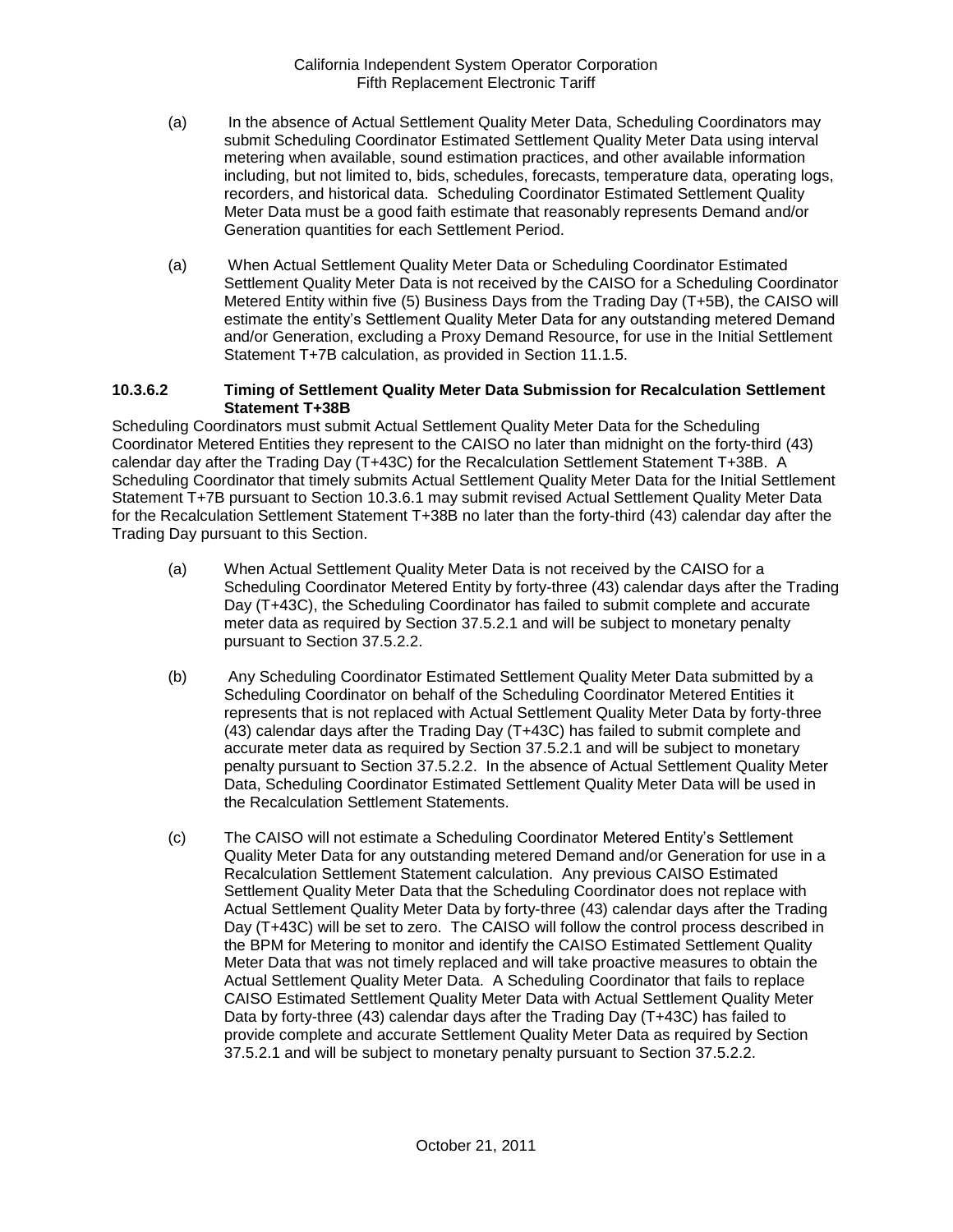#### **10.3.6.3 Timing of Settlement Quality Meter Data Submission for Recalculation Settlement Statements after the Recalculation Settlement Statement T+38B**

Scheduling Coordinators may continue to submit Actual Settlement Quality Meter Data for the Scheduling Coordinator Metered Entities they represent to the CAISO for use in Recalculation Settlement Statements subsequent to the Recalculation Settlement Statement T+38B according to timelines established in the CAISO Payments Calendar. Provided, however, that Scheduling Coordinators submitting Actual Settlement Quality Meter Data more than forty-three (43) calendar days after the Trading Day (T+43C) have failed to provide complete and accurate Settlement Quality Meter Data as required by Section 37.5.2.1 and will be subject to monetary penalty pursuant to Section 37.5.2.2.

## **11.29 Billing And Payment Process**

The CAISO will calculate for each charge the amounts payable by the relevant Scheduling Coordinator, CRR Holder, Black Start Generator or Participating TO for each Settlement Period of the Trading Day, and the amounts payable to that Scheduling Coordinator, CRR Holder, Black Start Generator or Participating TO for each charge for each Settlement Period of that Trading Day and shall arrive at a net amount payable for each charge by or to that Scheduling Coordinator, CRR Holder, Black Start Generator or Participating TO for each charge for that Trading Day. Each of these amounts will appear in the Settlement Statements that the CAISO will provide to the relevant Scheduling Coordinator, CRR Holder, Black Start Generator or Participating TO.

The components of the Grid Management Charge will be included in an Initial Settlement Statement T+7B, and any Recalculation Settlement Statement with the other types of charges referred to in Section 11.

## **11.29.1 Billing And Payment Process Based On Settlement Statements**

The billing and payment process shall be based on the issuance of Initial Settlement Statement T+7B and the Recalculation Settlement Statements.

### **11.29.2 Time-Frame For Payments Or Charges**

Payments or charges for the items referred to in Section 11.1.2 (except for the charges payable under long-term contracts) for each Trading Day in each calendar month shall be made five (5) Business Days after issuance of the Invoices and Payment Advices issued in accordance with Section 11.29.10. Payments for FERC Annual Charges will be made in accordance with Section 11.19.

### **11.29.5 General Principles For Production Of Settlement Statements**

### **11.29.5.1 Basis of Settlement**

The basis of each Settlement Statement shall be the debiting or crediting of an account in the name of the relevant Scheduling Coordinator, CRR Holder, Black Start Generator or Participating TO in the general ledger set up by the CAISO to reflect all transactions, charges or payments settled by the CAISO.

### **11.29.5.2 Right to Dispute**

All Scheduling Coordinators, CRR Holders, Black Start Generators or Participating TOs shall have the right to dispute any item or calculation set forth in any Initial Settlement Statement T+7B, Recalculation Settlement Statement T+38B, or Incremental Changes in Recalculation Settlement Statements T+76B, T+18M, and T+35M in accordance with this CAISO Tariff, but not those set forth in Recalculation Settlement Statement T+36M.

### **11.29.7 Settlements Cycle**

## **11.29.7.1 Timing of the Settlements Process**

The CAISO will publish: (i) Initial Settlement Statements T+7B on the seventh Business Day from the relevant Trading Day (T+7B), (ii) Recalculation Settlement Statements on the thirty-eighth Business Day from the relevant Trading Day (T+38B), (iii) Recalculation Settlement Statements on the seventy-sixth Business Day after the Trading Day (T+76B), (iv) Recalculation Settlement Statements on the Business Day eighteen (18) calendar months from the relevant Trading Day (T+18M) if necessary, (v)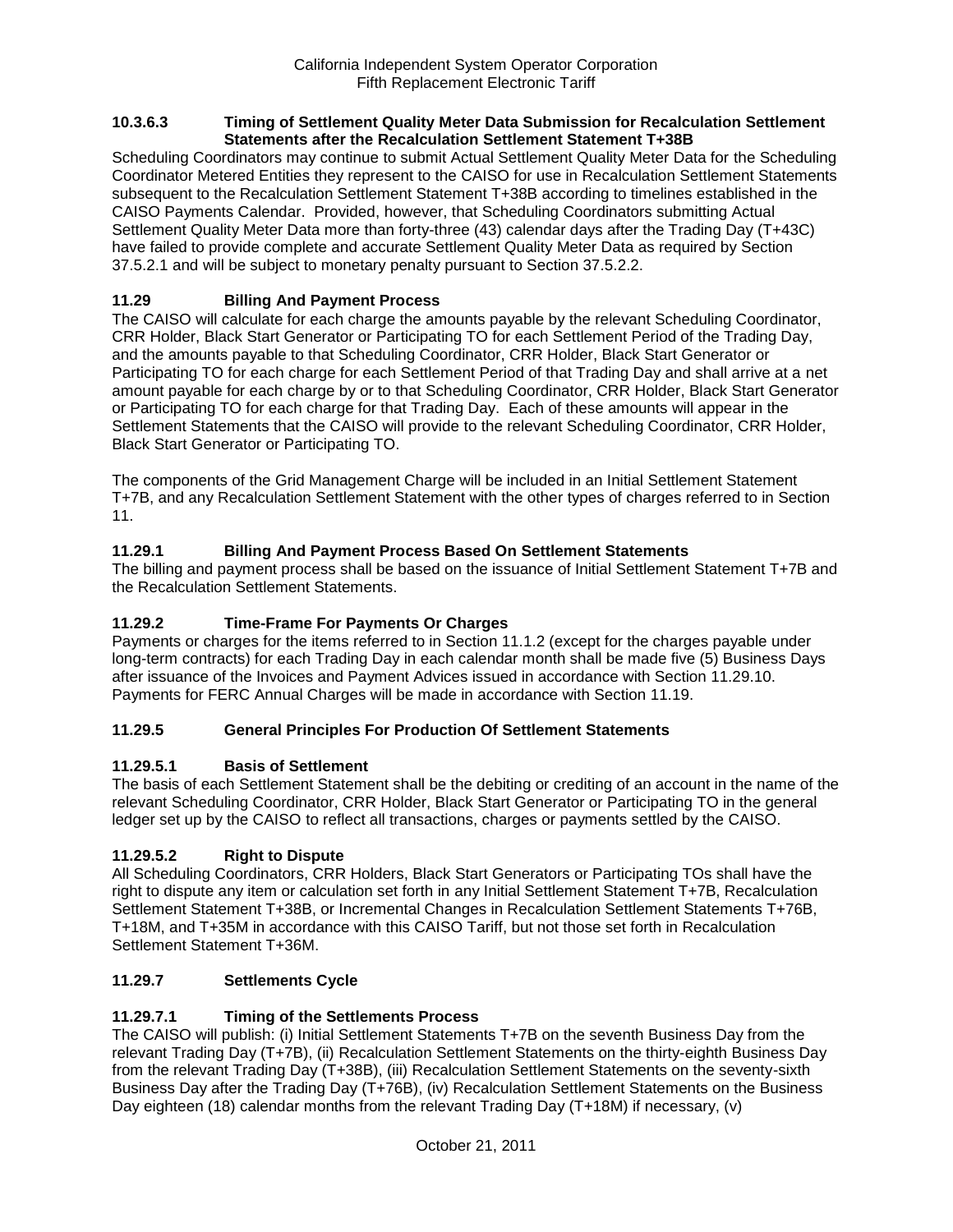Recalculation Settlement Statements on the Business Day thirty-five (35) calendar months from the relevant Trading Day (T+35M) if necessary, (vi) Recalculation Settlement Statements on the Business Day thirty-six (36) calendar months from the relevant Trading Day (T+36M) if necessary, and (v) any other Recalculation Settlement Statement authorized under Section 11.29.7.3. The CAISO will issue a notice to the market if a Recalculation Settlement Statement T+18M, Recalculation Settlement Statement T+35M, Recalculation Settlement Statement T+36M, or any additional Recalculation Settlement Statement is required for a Trading Day. The CAISO will notify affected Market Participants regarding failed or late publication of any Settlement Statements specified above and will rectify such failed or late publications pursuant to its procedure posted on the CAISO Website.

### **11.29.7.1.1 Initial Settlement Statement T+7B**

The CAISO shall provide to each Scheduling Coordinator, CRR Holder, Black Start Generator or Participating TO for validation an Initial Settlement Statement T+7B for each Trading Day within seven (7) Business Days of the relevant Trading Day, covering all Settlement Periods in that Trading Day. Each Initial Settlement Statement T+7B will be produced using available Settlement Quality Meter Data (either actual or estimated) and CAISO Estimated Settlement Quality Meter Data. The Initial Settlement Statement T+7B will include the following:

- (a) the amount payable or receivable by the Scheduling Coordinator, CRR Holder, Black Start Generator or Participating TO for each charge referred to in Section 11 for each Settlement Period in the relevant Trading Day;
- (b) the total amount payable or receivable by that Scheduling Coordinator, CRR Holder, Black Start Generator or Participating TO for each charge for all Settlement Periods in that Trading Day after the amounts payable and the amounts receivable under (a) have been netted off pursuant to Section 11.29; and
- (c) the components of each charge in each Settlement Period except for information contained in the Imbalance Energy report referred to in this Section 11.29.7.1.1; and
- (d) a breakdown of the components of the Imbalance Energy charge (the Imbalance Energy report).

### **11.29.7.1.2 Recalculation Settlement Statements**

The CAISO shall provide to each Scheduling Coordinator, CRR Holder, Black Start Generator or Participating TO Recalculation Settlement Statements in accordance with the CAISO Tariff and the CAISO Payments Calendar. Recalculation Settlement Statements shall be in a format similar to that of the Initial Settlement Statement T+7B and shall include the same granularity of information provided in the Initial Settlement Statement T+7B as amended following the validation procedure.

### **11.29.7.1.3 Recalculation Settlement Statement – Bridge Period**

For Trading Days April 1, 2009 through October 31, 2009, the settlement timeline shall include: (i) issuance of Recalculation Settlement Statement T+18M if necessary, Recalculation Settlement Statement T+35M if necessary, and Recalculation Settlement Statement T+36M, if necessary to adjust any charge set forth in a previously published Settlement Statement for any Trading Day within this period; and (ii) any other Recalculation Settlement Statement authorized under Section 11.29.7.3.

Any Recalculation Settlement Statement issued pursuant to this Section shall be subject to the same provisions in the CAISO Tariff as are applicable to a Recalculation Settlement Statement T+18M, Recalculation Settlement Statement T+35M, Recalculation Settlement Statement T+36M, or any other Recalculation Settlement Statement authorized under Section 11.29.7.3, including, but not limited to, Section 11.29.7.2 (Basis for Billing and Payment), Section 11.29.8 (Confirmation and Validation), and Section 11.29.9 (Payment Procedures), except that Section 11.29.10.2 (Interest) shall not apply.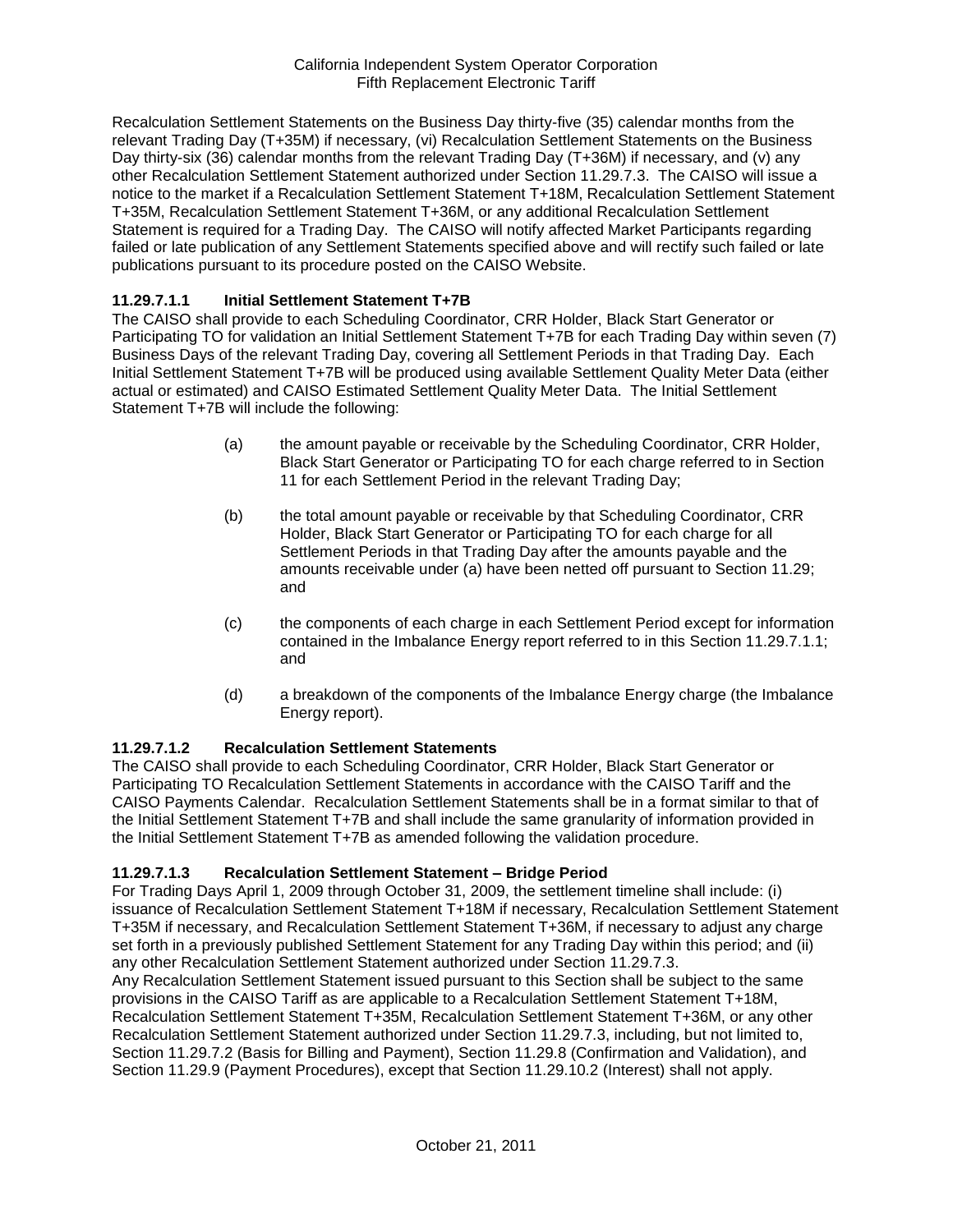The CAISO will include the publication dates and related invoice dates for the Recalculation Settlement Statements for Trading Days within the period April 1, 2009 through October 31, 2009 on the CAISO Payments Calendar prepared in accordance with Section 11.29.24.

The CAISO will issue a notice to the market if a Recalculation Settlement Statement T+18M, Recalculation Settlement Statement T+35M, Recalculation Settlement Statement T+36M, or any additional Recalculation Settlement Statement is required for a Trading Day within the period April 1, 2009 through October 31, 2009.

To the extent that any provision in this Section is in conflict or inconsistent with CAISO Tariff Appendix H (Grandfathered Metering and Settlement Provisions for Trading Days Prior to November 1, 2009), the provision in this Section shall prevail.

## **11.29.7.2 Basis for Billing and Payment**

The Initial Settlement Statement T+7B and any Recalculation Settlement Statement shall constitute the basis for billing in accordance with this CAISO Tariff. The Initial Settlement Statement T+7B shall constitute the basis for billing for all charges in the first instance. The Recalculation Settlement Statement T+38B shall constitute the basis for billing for adjustments to charges set forth in the Initial Settlement Statement T+7B. Each Scheduling Coordinator, CRR Holder, Black Start Generator, and Participating TO shall pay any net debit and shall be entitled to receive any net credit shown in an Invoice or Payment Advice on the Payment Date, whether or not there is any dispute regarding the amount of the debit or credit.

## **11.29.7.2.1 Elimination of Invoices under \$10.00**

Invoices and Payment Advices due to or from any Scheduling Coordinator, CRR Holder, Black Start Generator, or Participating TO for amounts less than \$10.00 will be adjusted to \$0.00 and no amount will be due to or from that Scheduling Coordinator, CRR Holder, Black Start Generator, or Participating TO for that Invoice or Payment Advice.

### **11.29.7.3 Additional Recalculation Settlement Statements**

The CAISO shall issue no Recalculation Settlement Statements other than to Recalculation Settlement Statements T+38B, Recalculation Settlement Statements T+76B, Recalculation Settlement Statements T+18M, Recalculation Settlement Statements T+35M, and Recalculation Settlement Statements T+36M, unless directed by the CAISO Governing Board or pursuant to a FERC order.

**11.29.7.3.1** If an additional Recalculation Settlement Statement is ordered by the CAISO Governing Board, the CAISO shall arrange to have the Recalculation Settlement Statement carried out as soon as is reasonably practicable following the CAISO Governing Board's order, subject to the availability of staff and computer time, compatible software, appropriate data and other resources.

**11.29.7.3.2** The cost of an additional Recalculation Settlement Statement shall be borne by the Scheduling Coordinator, CRR Holder, Black Start Generator, or Participating TO requesting it, unless an additional Recalculation Settlement Statement was needed due to a clerical oversight or error on the part of the CAISO staff.

**11.29.7.3.3** Where an additional Recalculation Settlement Statement indicates that the accounts of Scheduling Coordinators, CRR Holders, Black Start Generators, or Participating TOs should be debited or credited to reflect alterations to Settlements previously made under this CAISO Tariff, for those Scheduling Coordinators, CRR Holders, Black Start Generators, or Participating TOs affected by the additional Recalculation Settlement Statement, the CAISO shall reflect the amounts to be debited or credited in the next scheduled semi-monthly Invoice or Payment Advice for the end of the month.

**11.29.7.3.4** Recalculation Settlement Statements, post closing adjustments and the financial outcomes of CAISO ADR Procedures and any other dispute resolution may be invoiced separtely from monthly market activities in accordance with Section 11.29.10.3.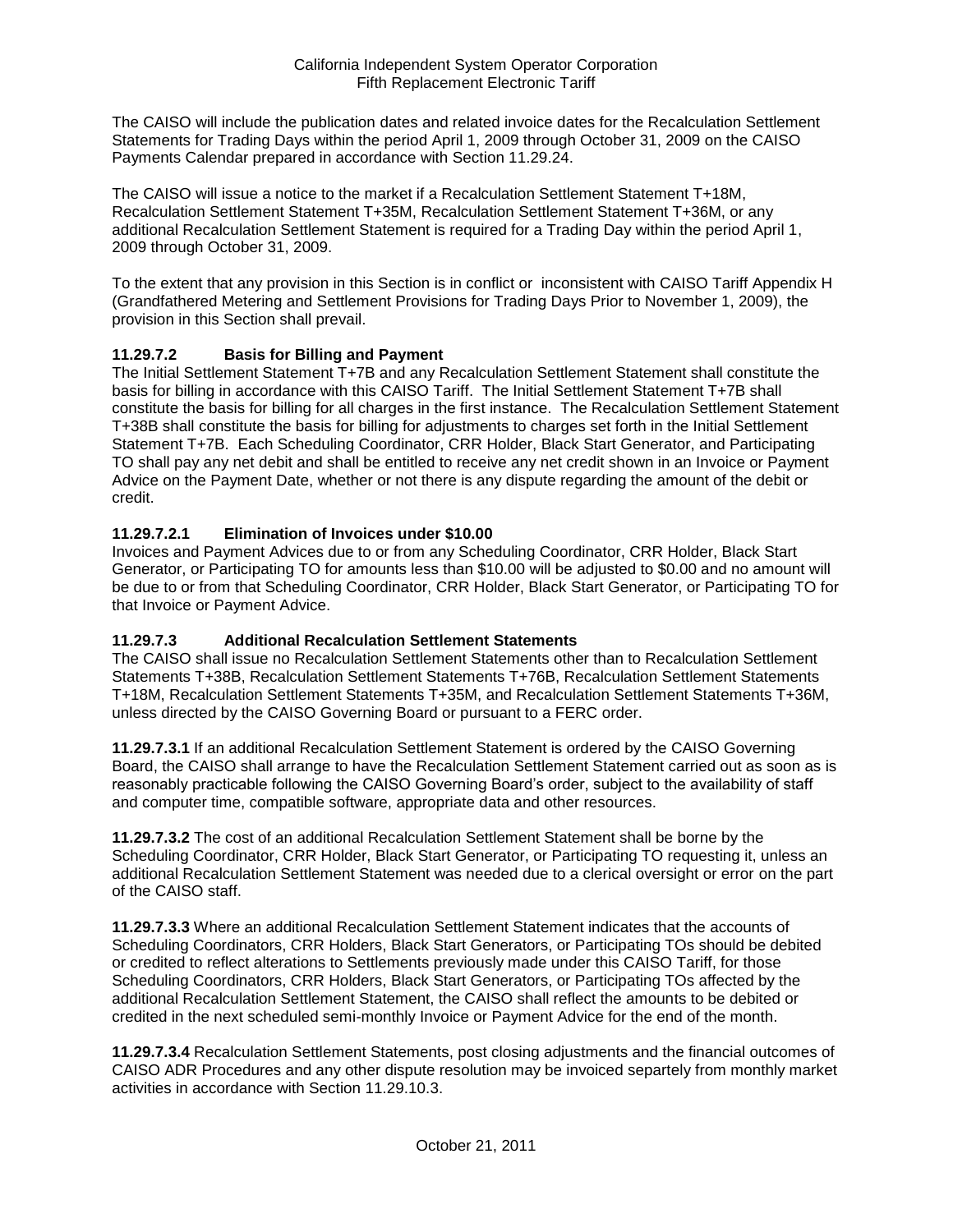### **11.29.8 Confirmation And Validation**

### **11.29.8.1 Confirmation**

It is the responsibility of each Scheduling Coordinator, CRR Holder, Black Start Generator, or Participating TO to notify the CAISO if it fails to receive a Settlement Statement on the date specified for the publication of such Settlement Statement in the CAISO Payments Calendar. Each Scheduling Coordinator, CRR Holder, Black Start Generator, or Participating TO shall be deemed to have received its Settlement Statement on the dates specified, unless it notifies the CAISO to the contrary.

### **11.29.8.2 Validation of Initial Settlement Statement T+7B and Recalculation Settlement Statement T+38B**

### **11.29.8.3 Validation of Additional Recalculation Settlement Statements**

Each Scheduling Coordinator, CRR Holder, Black Start Generator or Participating TO shall have the opportunity to review the Incremental Changes, including the CAISO's implementation of a prior accepted dispute, that appear on or are omitted from any Recalculation Settlement Statement T+76B, Recalculation Settlement Statement T+18M or Recalculation Settlement Statement T+35M that it receives. The Scheduling Coordinator, CRR Holder, Black Start Generator or Participating TO shall be deemed to have validated the Incremental Changes on each Recalculation Settlement Statement unless it has raised a dispute or reported an exception regarding those Incremental Changes within time periods set forth in Sections 11.29.8.4.1 through 11.29.8.4.6 from the date of issuance. Once validated, the Incremental Changes on a Recalculation Settlement Statement T+76B , Recalculation Settlement Statement T+18M, or Recalculation Settlement Statement T+35M shall be binding on the Scheduling Coordinator, CRR Holder, Black Start Generator or Participating TO to which it relates, except to the extent that the CAISO performs an additional Recalculation Settlement Statement pursuant to Section 11.29.7.3.

The notice of dispute shall state clearly the Trading Day, the issue date of the Recalculation Settlement Statement, the item disputed, the reasons for the dispute, and the amount claimed (if appropriate) and shall be accompanied with all available evidence reasonably required to support the claim. The only Recalculation Settlement Statement that cannot be disputed is Recalculation Settlement Statement T+36M.

### **11.29.8.4 Disputes or Exceptions**

### **11.29.8.5 CAISO Timeline for Determining Settlement Statement Disputes**

The timeline for the CAISO to reach a determination on a settlement statement dispute shall be as follows:

- (a) For a settlement statement dispute based on an Initial Settlement Statement T+7B, Recalculation Settlement Statement T+38B, Recalculation Settlement Statement T+76B, or Recalculation Settlement Statement T+18M, the CAISO shall reach a determination to approve or deny the dispute, and provide electronic notice of the outcome to the Scheduling Coordinator that submitted the dispute, no later than twenty (20) Business Days after the end of the dispute period for that settlement statement; with the exception of complex disputes or unless otherwise agreed to by the disputing Scheduling Coordinator. In the event that the CAISO's determination results in an adjustment to payments and/or charges, the CAISO in its notice to the disputing Scheduling Coordinator shall identify the subsequent recalculation settlement statement expected to include the adjustment.
- (b) For a settlement statement dispute based on Recalculation Settlement Statement T+35M, the CAISO shall reach a determination to approve or deny the dispute, and provide electronic notice of the outcome to the Scheduling Coordinator that submitted the dispute, no later than fourteen (14) days after the end of the dispute period for that settlement statement. Valid disputes regarding data appearing on Recalculation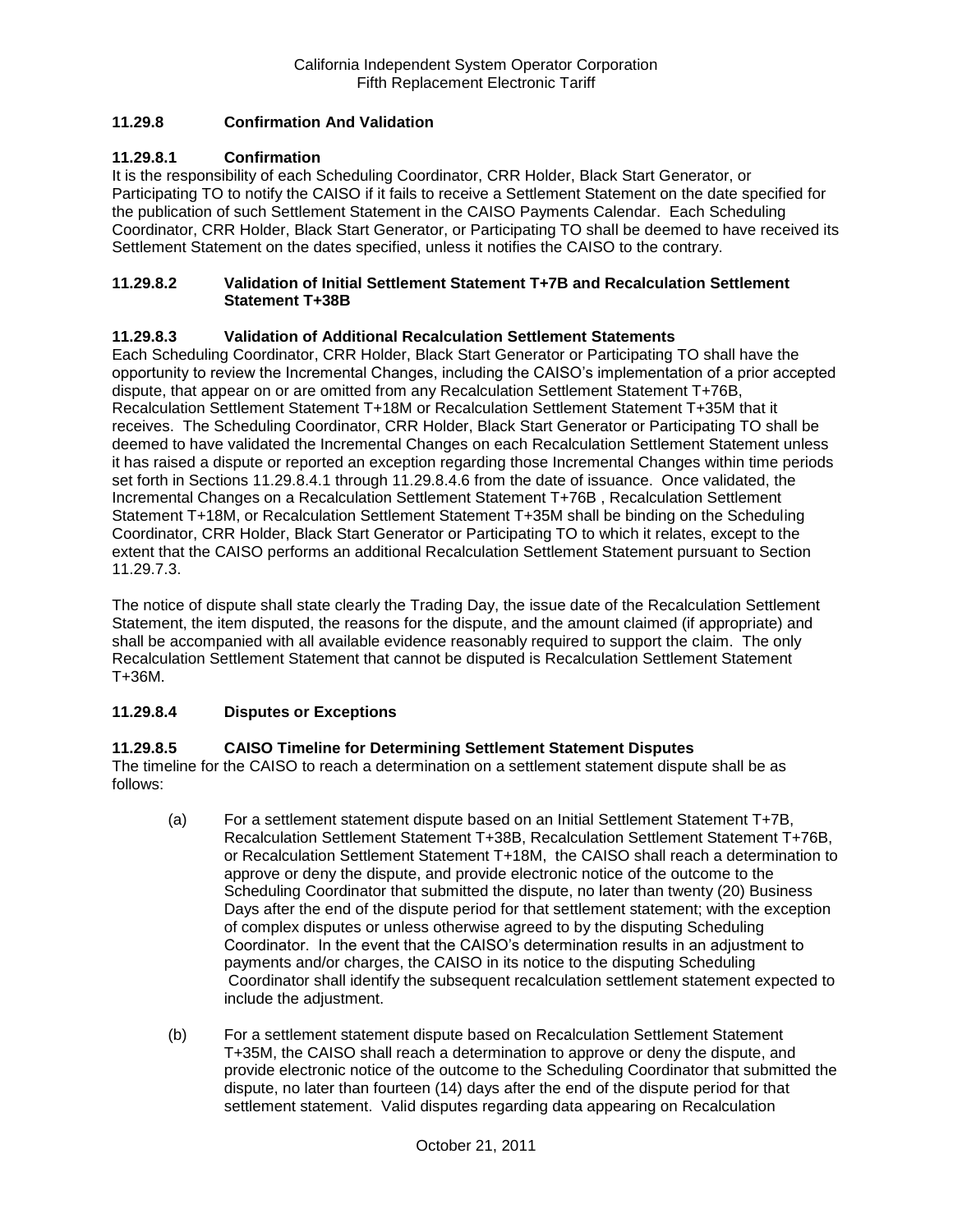Settlement Statement T+35M will be reflected on Recalculation Settlement Statement T+36M.

(c) Complex settlement statement disputes involve policy considerations, entail extensive research, require granular review of previous market runs, include complicated data or calculations, or depend on additional information to be provided by the disputing Scheduling Coordinator or a third party. The CAISO in its sole discretion may designate a settlement statement dispute to be complex dispute. The CAISO will advise the disputing Scheduling Coordinator within twenty (20) Business Days after the end of the dispute period for that settlement statement if a dispute is a complex dispute. The CAISO shall make reasonable efforts to reach a determination to approve or deny a complex dispute resulting from (i) an Initial Settlement Statement T+7B, Recalculation Settlement Statement T+38B, or Recalculation Settlement Statement T+76B, no later than fifteen (15) months after the Trading Day so that any resultant adjustment will be included on the Recalculation Settlement Statement T+18M, and (ii) a Recalculation Settlement Statement T+18M, no later than thirty-three (33) months after the Trading Day so that any resultant adjustment will be included on the Recalculation Settlement Statement T+35M.

## **11.29.10 Billing And Payment**

The CAISO shall prepare and send to each Scheduling Coordinator, CRR Holder, Black Start Generator or Participating TO two Invoices or Payment Advices for each billing period in each calendar month. There are two (2) billing periods in each calendar month. The first billing period is from the first to the fifteenth day of the month and second billing period is from the sixteenth to the last of day of the month. The CAISO will publish Invoices and Payment Advices for the first semi-monthly billing period in a month on the seventh Business Day after the Trading Day that is the fifteenth day of the month. The CAISO will publish Invoices and Payment Advices for the second semi-monthly billing period in a month on the seventh Business Day after the Trading Day that is the end of the month. Each Invoice or Payment Advice will show amounts which are to be paid by or to each Scheduling Coordinator, CRR Holder, Black Start Generator or Participating TO, the Payment Date, being the date on which such amounts are to be paid or received, and details of the CAISO Clearing Account to which any amounts owed by or to Scheduling Coordinators, CRR Holder, Black Start Generator or Participating TO are to be paid. Revenues owed from a Scheduling Coordinator, CRR Holder, Black Start Generator or Participating TO are expressed as a positive amount on an Invoice. Revenues owed to a Scheduling Coordinator, CRR Holder, Black Start Generator or Participating TO are expressed as a negative amount on a Payment Advice. Payments or charges for the items referred to in an Invoice or Payment Advice (except for the charges payable under long-term contracts) for each Trading Day in each calendar month shall be made five (5) Business Days after the date on which the semi-monthly Invoice or Payment Advice is issued.

## **11.29.10.1 Billing Periods**

Each Invoice or Payment Advice will include one (1) semi-monthly billing period and up to five (5) other billing periods. The other billing periods correspond to the dates on which the Recalculation Settlement Statements are published. Any Invoice or Payment Advice for a billing period corresponding to a Recalculation Settlement Statement will be reflected on the next scheduled semi-monthly Invoice or Payment Advice for the end of the month. Each billing period will be represented separately on the Invoice or Payment Advice but the net Invoice or Payment Advice for a Scheduling Coordinator, CRR Holder, Black Start Generator or Participating TO will reflect the entity's net financial obligations in all billing periods.

### **11.29.10.2 Interest**

Interest will be applied to any Incremental Changes through Recalculation Settlement Statement T+36M. Interest will be calculated separately for the billing period from the first to the fifteenth day of the month and for the billing period from the sixteenth to the last of day of the month. The rate of interest will be the interest rate calculated in accordance with 18 C.F.R. 35.19a of FERC's regulations.

## **11.29.10.3 Other Invoicing Provisions**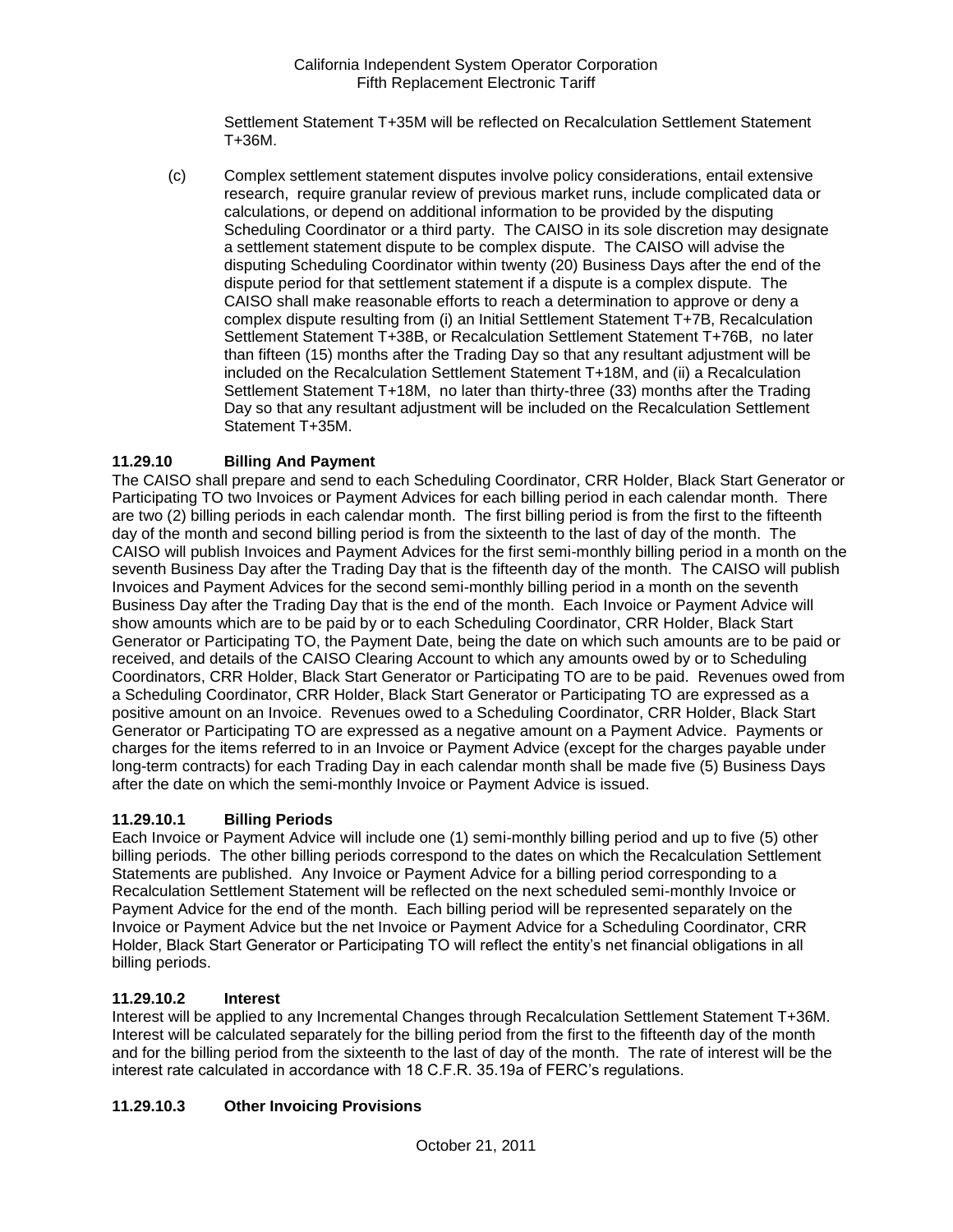The Invoices or Payment Advices will also include the total charges for each component of the Grid Management Charge, the total charges associated with any Interest for each relevant Trading Month, the FERC Annual Charges due monthly, as well as any disbursements associated with a shortfall receipt distribution.

A separate Invoice for the FERC Annual Charges due annually will be issued by the CAISO to the Scheduling Coordinator in accordance with Section 11.19.1.2. The CAISO will issue separate Invoices for NERC/WECC Charges as described in Section 11.20.

A separate Invoice for a shortfall allocation will be issued by the CAISO to Scheduling Coordinators in the event of a payment default in accordance with Section 11.29.17.1.

In the event of an allocation of a payment default in accordance with Section 11.29.17.2, the CAISO may either issue separate Invoices to Default-Invoiced SCIDs pursuant to Section 11.29.17.2.1 or to SCIDs pursuant to Section 11.29.17.2.2, as applicable, or may issue Invoices through its standard invoicing process that include the allocation of the payment default.

Recalculation Settlement Statements, post closing adjustments and the financial outcomes of CAISO ADR Procedures and any other dispute resolution may be invoiced separately from monthly market activities. The CAISO shall provide a Market Notice at least five (5) Business Days prior to such invoicing identifying the components of such Invoice or Payment Advice.

## **11.29.10.4 Emergency Procedures**

## **11.29.10.5 Use of Estimated Data**

In the event of an emergency or a failure of any of the CAISO software or business systems, the CAISO may use estimated Settlement Statements and Invoices and Payment Advices and may implement any temporary variation of the timing requirements relating to the Settlement and billing process contained in the CAISO Tariff. Details of the variation and the method chosen to produce estimated data, Settlement Statements and Invoices and Payment Advices will be published on the CAISO Website.

## **11.29.21.2 Evidence of Unpaid Amount**

The CAISO shall, on request, certify in writing the amounts owed by a CAISO Debtor that remain unpaid and the CAISO Creditors to whom such amounts are owed and shall provide certified copies of the relevant Initial Settlement Statement T+7B and the Recalculation Settlement Statements, Invoices, Payment Advices, and other documentation on which the CAISO's certificate was based to the CAISO Debtor and the relevant CAISO Creditors. A CAISO certificate given under this Section 11.29.21.2 may be used as prima facie evidence of the amount due by a CAISO Debtor to CAISO Creditors in any legal proceedings.

### **11.29.23 Communications**

The Initial Settlement Statement T+7B, any Recalculation Settlement Statement, and Invoices, and Payment Advices will be considered issued to CAISO Creditors or CAISO Debtors when released by the CAISO's secure communication system. Communications on a Payment Date relating to payment shall be made by the fastest practical means including by telephone. If there is a failure of a communication system and it is not possible to communicate by electronic means, then the CAISO or CAISO Creditor or CAISO Debtor, as the case may be, shall communicate by facsimile but only if the recipient is first advised by telephone to expect the facsimile. Methods of communication between the CAISO and Market Participants may be varied by the CAISO giving not less than ten (10) days notice to Market Participants on the CAISO's secure communication system.

### **11.29.24.1 Preparation**

In September of each year, the CAISO will prepare a draft CAISO Payments Calendar for the following calendar year showing for each Trading Day: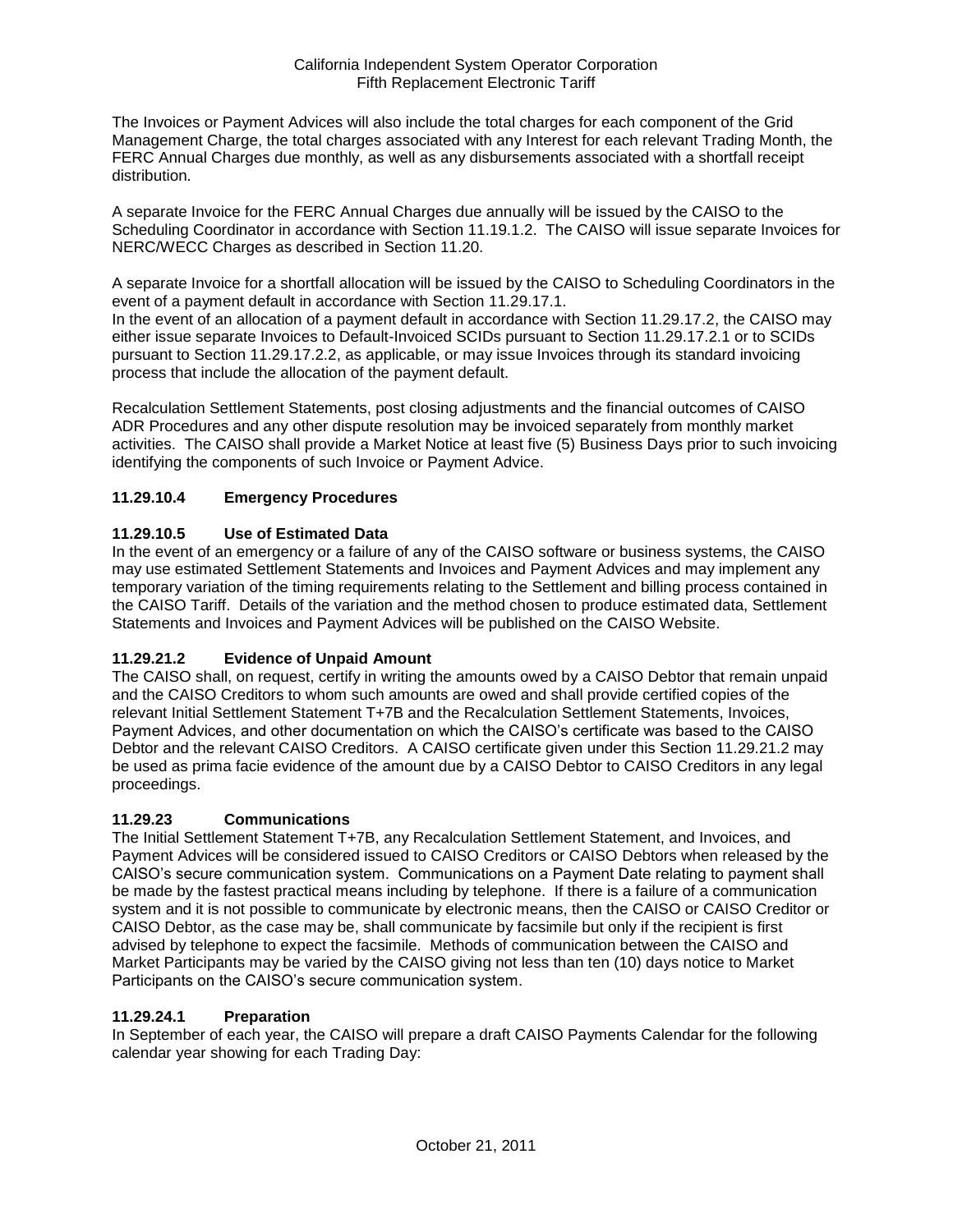- (a) The date by which Scheduling Coordinators are required to provide Actual Settlement Quality Meter Data or Scheduling Coordinator Estimated Settlement Quality Meter Data for all their Scheduling Coordinator Metered Entities for each Settlement Period in the Trading Day;
- (b) The date on which the CAISO will issue Initial Settlement Statements T+7B and Invoices and Payment Advices to Scheduling Coordinators or CRR Holders, Black Start Generators and Participating TOs for that Trading Day;
- (c) The date by which Scheduling Coordinators, CRR Holders, Black Start Generators and Participating TOs are required to notify the CAISO of any disputes in relation to their Initial Settlement Statements T+7B pursuant to Section 11.29.8.2;
- (d) The date on which the CAISO will issue the Recalculation Settlement Statements T+38B, T+76B, T+18M, T+35M, and T+36M, and Invoices and Payment Advices to Scheduling Coordinators, CRR Holders, Black Start Generators and Participating TOs for that Trading Day;
- (e) The dates by which Scheduling Coordinators, CRR Holders, Black Start Generators and Participating TOs are required to notify the CAISO of any disputes in relation to their Recalculation Settlement Statements T+38B, T+76B, T+18M and T+35M.
- (f) The date and time by which CAISO Debtors are required to have made payments into the CAISO Clearing Account in payment of Invoices for that Trading Day;
- (g) The dates and times on which CAISO Creditors will receive payments from the CAISO Clearing Account of amounts owing to them for that Trading Day; and
- (h) In relation to Reliability Must-Run Charges and RMR Payments, the details set out in paragraph 3 of Appendix N, Part J.

The CAISO will make a draft of the CAISO Payments Calendar available on the CAISO Website to Scheduling Coordinators, CRR Holders, Black Start Generators, Participating TOs and RMR Owners any of which may submit comments and objections to the CAISO within two weeks of the date of posting of the draft on the CAISO Website. No later than October 31st in each year, the CAISO will publish the final CAISO Payments Calendar for the following calendar year, after considering the comments and objections received from Scheduling Coordinators, CRR Holders, Black Start Generators, Participating TOs and RMR Owners. The final CAISO Payments Calendar will be posted on the CAISO Website, and will show for the period from 1 January to 31 December in the next succeeding year (both dates inclusive), the dates on which Settlement Statements shall be published by the CAISO and the Payment Dates on which the CAISO will pay the Participating TOs the Wheeling revenues allocated to them pursuant to Section 26.1.4.3.

## **37.5.2 Inaccurate Meter Data**

## **37.5.2.1 Expected Conduct**

Market Participants shall provide complete and accurate Settlement Quality Meter Data for each Trading Hour and shall correct any errors in such data no later than forty-three (43) calendar days after the Trading Day (T+43C). The failure to provide complete and accurate Settlement Quality Meter Data, as required by Section 10.3.6 that causes an error to exist in such Settlement Quality Meter Data after fortythree (43) calendar days after the Trading Day (T+43C) shall be a violation of this rule. Scheduling Coordinators that fail to submit Scheduling Coordinator Estimated Settlement Quality Meter Data that is complete and based on a good faith estimate that reasonably represents Demand and/or Generation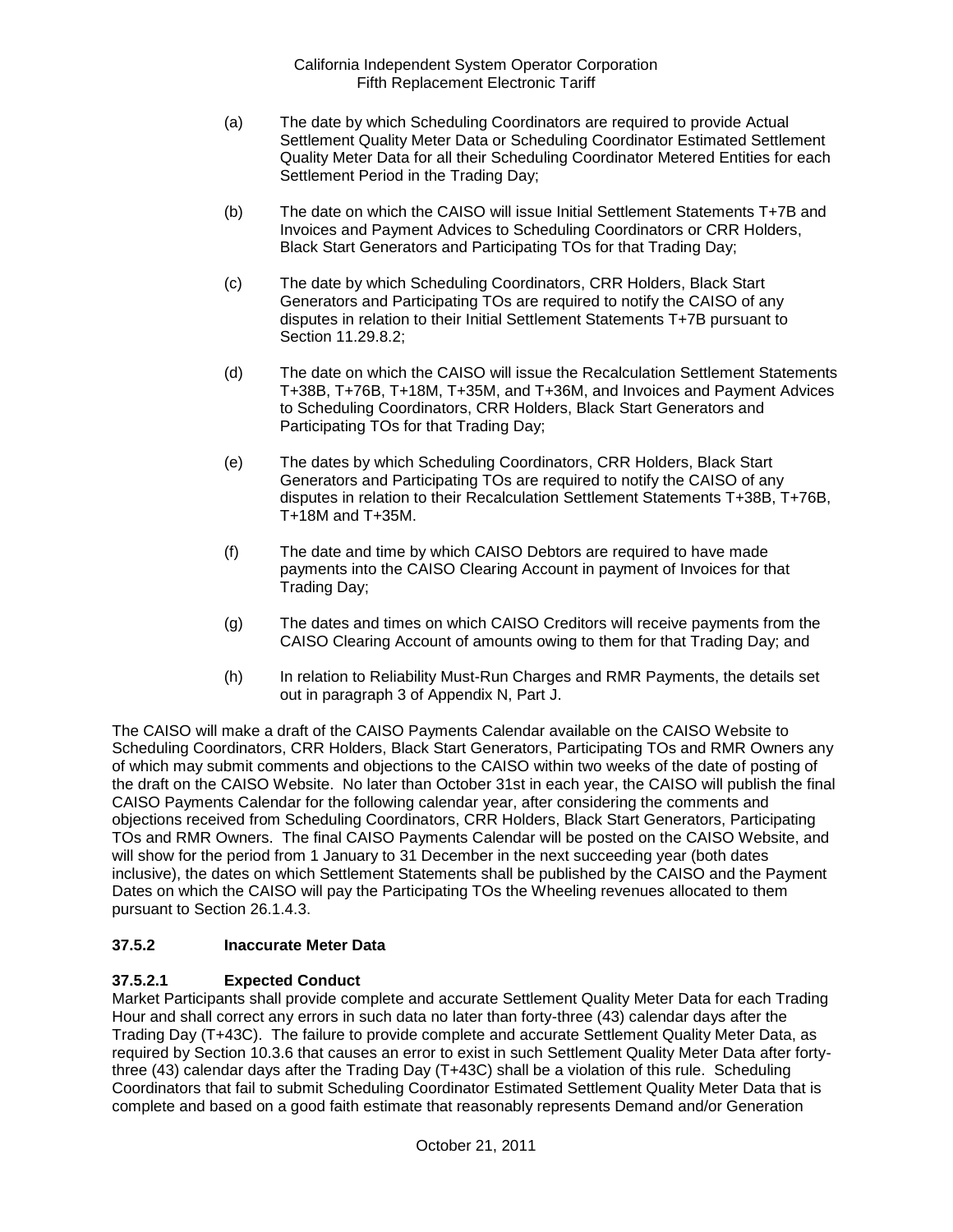quantities for each Settlement Period as required by Section 10 and that results in an error that is discovered after forty three (43) calendar days after the Trading Day (T+43C) shall be a violation of this rule.

### **37.5.2.2 Sanctions**

Violations under this Section 37.5.2 shall be subject to Sanction described in Section 37.11.

### **37.5.2.3 Disposition of Sanction Proceeds**

For purposes of redistributing collected market adjustments, any amounts collected under this provision shall be applied first to those parties affected by the conduct. Any excess amounts shall be disposed of as set forth in Section 37.9.4.

## **37.11 Method For Calculating Penalties**

### **37.11.1 Method For Calculating Inaccurate Meter Data Penalty**

There is no Sanction for the submission of inaccurate Meter Data used for an Initial Settlement Statement T+ 7B. However, an error in submitted Meter Data that exists after forty three (43) calendar days after the Trading Day (T+43C) constitutes a Rule of Conduct violation. The level of the Sanction depends on whether the Scheduling Coordinator or the CAISO discovered the error. An increased penalty will apply for errors that are discovered by the CAISO.

Table A1 below shows how the level of the Sanction depends on the following factors: whether or not the Scheduling Coordinator finds the error; whether or not the Scheduling Coordinator owes the market, and whether or not the CAISO performs a re-run of the market or produces a Recalculation Settlement Statement. If the CAISO issues a Recalculation Settlement Statement or performs a re-run, then Settlement to all Scheduling Coordinators is recalculated, and the impact of such re-runs on charges assessed will be considered. A penalty charge equal to thirty (30) percent of the estimated value of the Energy error will apply if the Scheduling Coordinator discovers the error or seventy-five (75) percent of the estimated value of the Energy error if the CAISO discovers the error. Penalty assessment and disposition of penalty proceeds will be administered as described in Section 37.9.1 and Section 37.9.4 respectively. A Sanction will not be imposed unless such Sanction is more than \$1,000 for at least one Trading Day during the period for which there was incomplete or inaccurate Meter Data.

| Table $A1 -$<br>Calculation of<br>Inaccurate Meter Data<br>Penalty When There<br>Is A Recalculation<br>Settlement Statement<br>or re-run<br>Case | Does SC Owe<br>Market? |                                             |
|--------------------------------------------------------------------------------------------------------------------------------------------------|------------------------|---------------------------------------------|
| Case 1: SC Identifies<br>Inaccurate Meter Data                                                                                                   | Yes                    | Penalty = (MWh x applicable price) $x$ 0.30 |
| Case 1: SC Identifies<br>Inaccurate Meter Data                                                                                                   | No.                    | Penalty = (MWh x applicable price) $x$ 0.30 |
| Case 2: CAISO<br>Identifies Inaccurate<br>Meter Data                                                                                             | Yes                    | Penalty = (MWh x applicable price) $x$ 0.75 |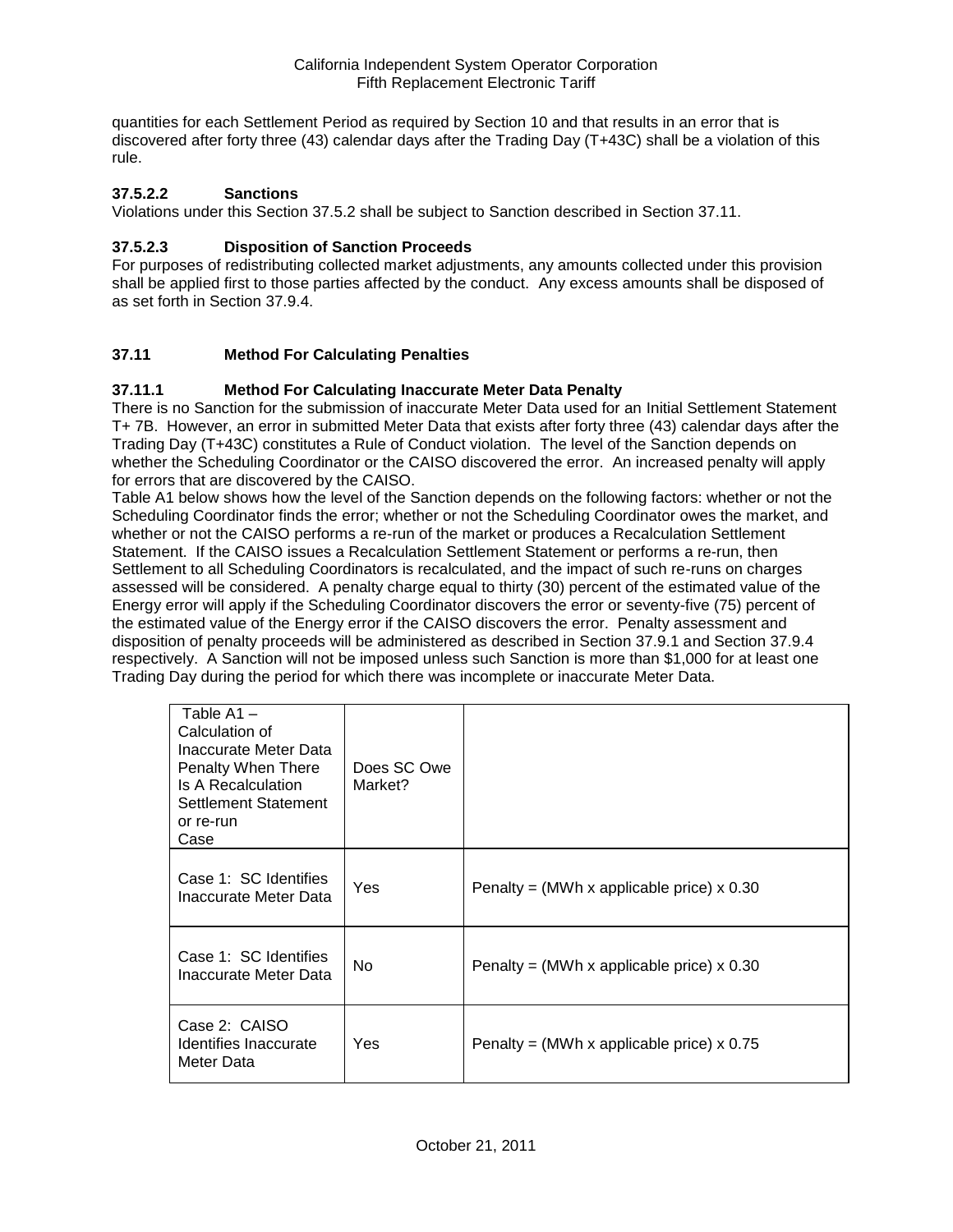Note to Table A1:

The applicable price will be the greater of: (1) the simple average of the relevant twelve (12) five-minute LMPs for each hour in which inaccurate Meter Data occurred; or (2) \$10/MWh. The LMP used will be the values posted on OASIS for each Trading Hour of the applicable Trading Day period.

2. Method for Calculating Inaccurate Meter Data Penalty When there is not a Recalculation Settlement Statement or re-run.

If the CAISO does not perform a Recalculation Settlement Statement or re-run, for cases of inaccurate Meter Data, Table A2 will be used to determine and allocate penalty and any market adjustment amount. The market adjustment approximates the financial impact on the market; however, it does not completely reflect all the Settlement consequences of inaccurately submitted Meter Data. The approximated value of the inaccurate Meter Data in question will be calculated and returned to the market based on the average of the pro rata share of Unaccounted for Energy (UFE) charged in the utility Service Area during the period of the inaccurate Meter Data event. The thirty (30) percent or seventy-five (75) percent penalty will be distributed as discussed in Section 37.9.4. For cases where the CAISO does not perform a Recalculation Settlement Statement or re-run and the Scheduling Coordinator does not owe the market, then no market adjustment will be performed and no penalty will be assessed.

| TARI F A <sub>2</sub><br>Calculation Of<br>Inaccurate Meter Data<br>Penalty When There<br>Is Not a Recalculation<br>Settlement Statement<br>or re-run<br>Case | <b>Does</b><br>SC Owe<br>Market? | CAISO does not perform a Recalculation Settlement<br>Statement or re-run                            |
|---------------------------------------------------------------------------------------------------------------------------------------------------------------|----------------------------------|-----------------------------------------------------------------------------------------------------|
| Case 1: SC Identifies<br>Inaccurate Meter Data                                                                                                                | Yes                              | Market Adjustment $=$ (MWh x applicable price)<br>Penalty = (MWh x applicable price)) $\times$ 0.30 |
| Case 1: SC Identifies<br>Inaccurate Meter Data                                                                                                                | <b>No</b>                        | No market adjustment will be made                                                                   |
| Case 2: CAISO<br>Identifies Inaccurate<br>Meter Data                                                                                                          | Yes                              | Market Adjustment = $(MWh \times applicable\ price)$<br>Penalty = (MWh x applicable price) $x$ 0.75 |
| Case 2: CAISO<br>Identifies Inaccurate<br>Meter Data                                                                                                          | <b>No</b>                        | No market adjustment will be made                                                                   |

Notes to Table A2: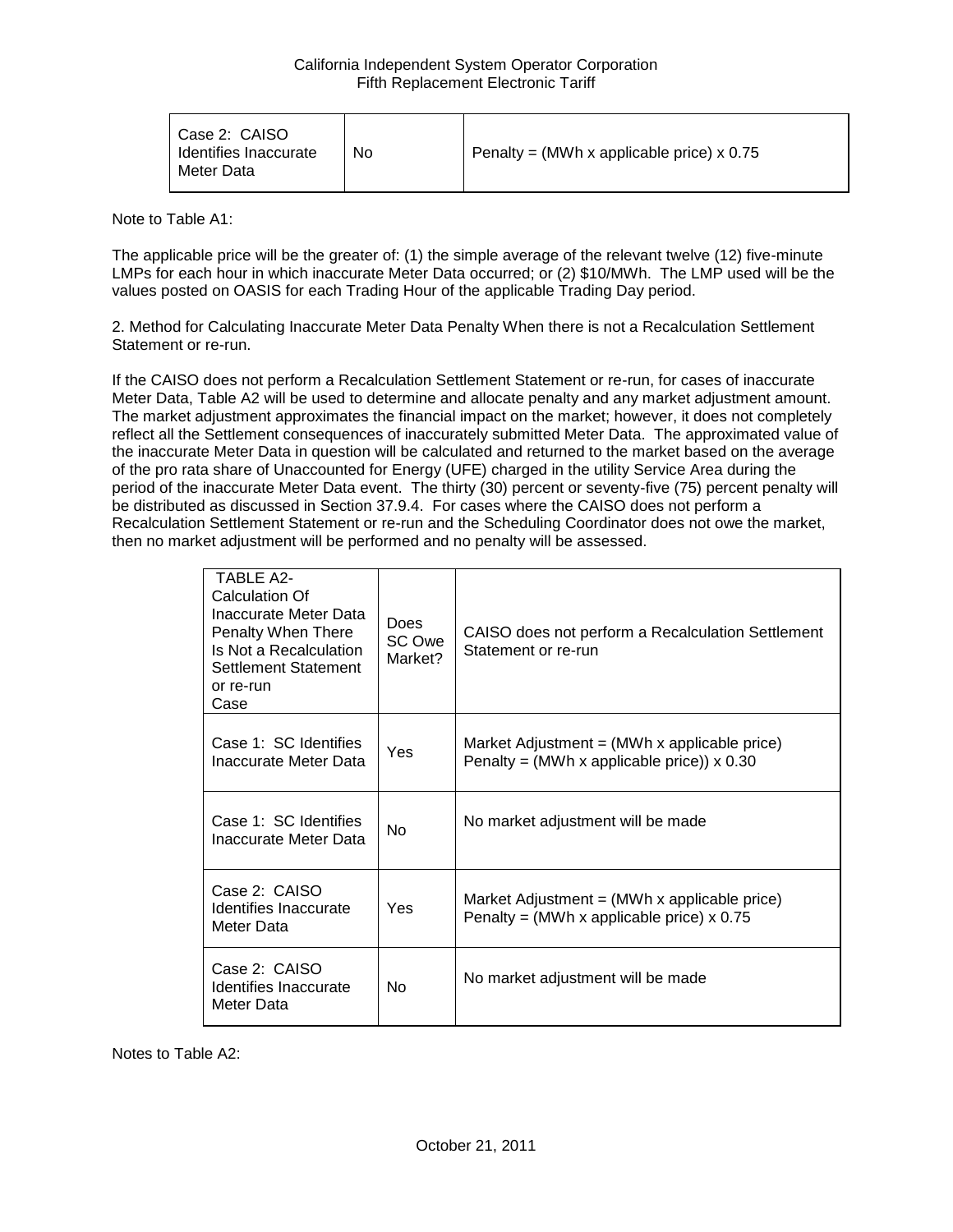The applicable price will be the greater of: (1) the simple average of the relevant twelve (12) five-minute LMPs for each hour in which inaccurate Meter Data occurred; or (2) \$10/MWh. The LMP used will be the value posted on OASIS for each Trading Hour of the applicable Trading Day.

A Sanction will be imposed only if the Sanction is more than \$1,000 for at least one Trading Day during the period for which there was incomplete or inaccurate Meter Data.

If the error is to the detriment of the responsible Scheduling Coordinator (e.g., under-reported Generation or over-reported Demand), and the CAISO does not produce a Recalculation Settlement Statement or perform a re-run, then no market adjustment will be made and no penalty will be assessed. If the CAISO produces a Recalculation Settlement Statement or performs a re-run after the error is corrected, then the Scheduling Coordinator will be given credit for the additional Energy through the normal Settlement process. If the Scheduling Coordinator is paid for an error due to a Recalculation Settlement Statement or re-run, then a Sanction will be assessed to assure that Recalculation Settlement Statements or re-runs do not diminish the incentive to correct such errors. This Sanction would be thirty (30) percent of the Energy value of the error if the Scheduling Coordinator discovers the error or seventy-five (75) percent estimated value of the error if the CAISO discovers the error.

If the error is to the detriment of the market, then a charge equal to thirty (30) percent or seventy-five (75) percent of the estimated value of the error, as appropriate, will be added to the charge for the Energy. If there is no Recalculation Settlement Statement or re-run, then the cost of Energy supplied by the CAISO (and inappropriately charged to the market as Unaccounted for Energy) must be recovered as well, and the charge will be equal to one hundred thirty (130) percent or one hundred seventy-five (175) percent of the estimated value of the error, as appropriate.

### **2. Definitions**

As used in this Appendix J, the capitalized terms defined below shall have the definitions specified in this Section 2. All other capitalized terms shall have the meaning specified in the Master Definition Supplement in Attachment A.

#### **- Incremental Change**

The change in dollar value of a specific Charge Code from the Initial Settlement Statement T+7B to a subsequent Recalculation Settlement Statement including any new Charge Codes or Trading Day charges appearing for the first time on a Settlement Statement.

### **- Recalculation Settlement Statement**

The recalculation of a Settlement Statement in accordance with the provisions of the CAISO Tariff, which includes the Recalculation Settlement Statement T+38B, the Recalculation Settlement Statement T+76B, the Recalculation Settlement Statement T+18M, the Recalculation Settlement Statement T+35M, the Recalculation Settlement Statement T+36M or any other Recalculation Settlement Statement authorized by the CAISO Governing Board.

### **- Recalculation Settlement Statement T+76B**

The reissue of an Initial Settlement Statement T+7B or a Recalculation Settlement Statement T+38B by the CAISO on the seventy-sixth (76th) Business Day from the relevant Trading Day (T+76B).

### **- Settlement Statement**

Any one of the following: Initial Settlement Statement T+7B, Recalculation Settlement Statement T+38B, Recalculation Settlement Statement T+76B, Recalculation Settlement Statement T+18M, Recalculation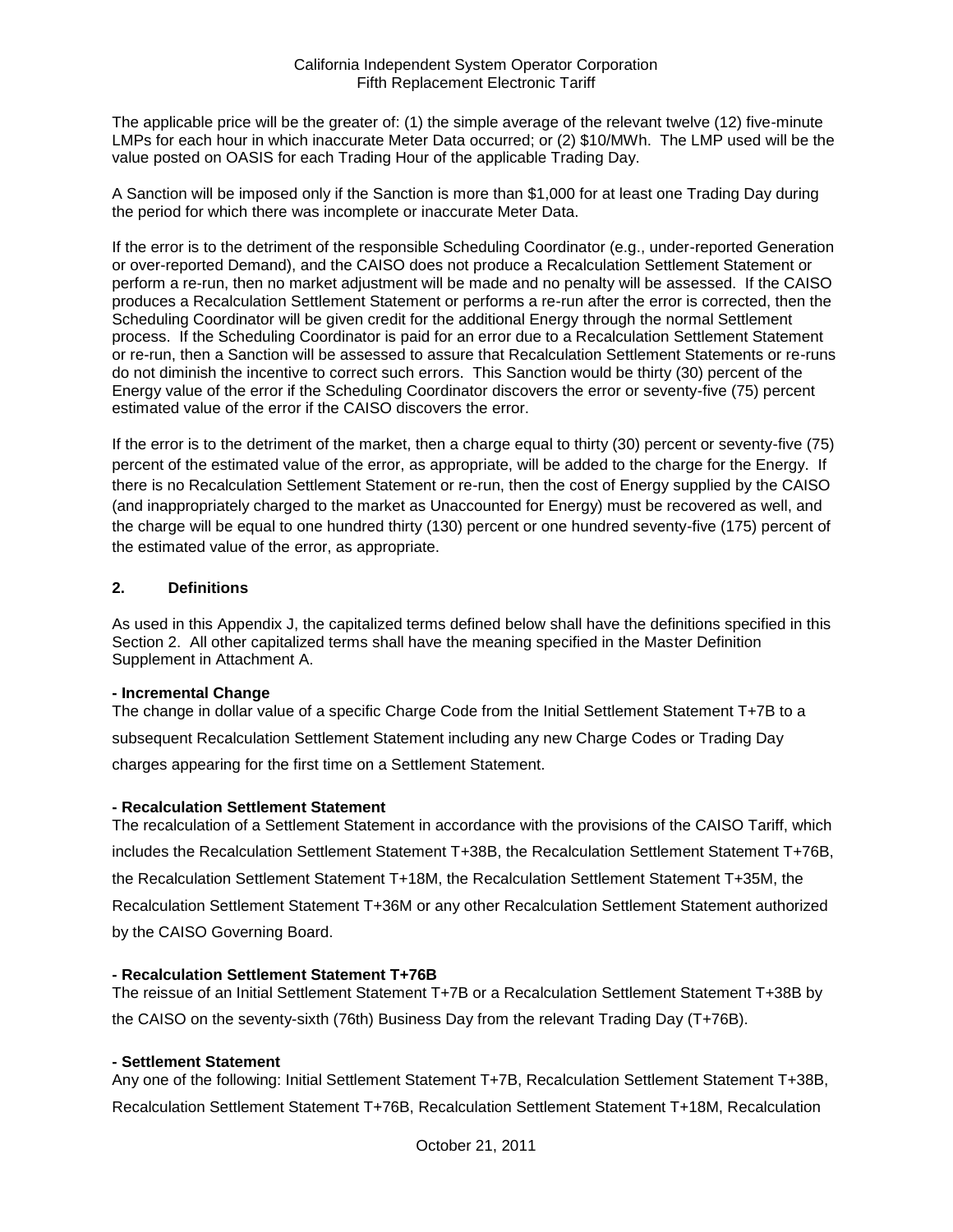Settlement Statement T+35M, Recalculation Settlement Statement T+36M, or any other Recalculation Settlement Statement authorized by the CAISO Governing Board.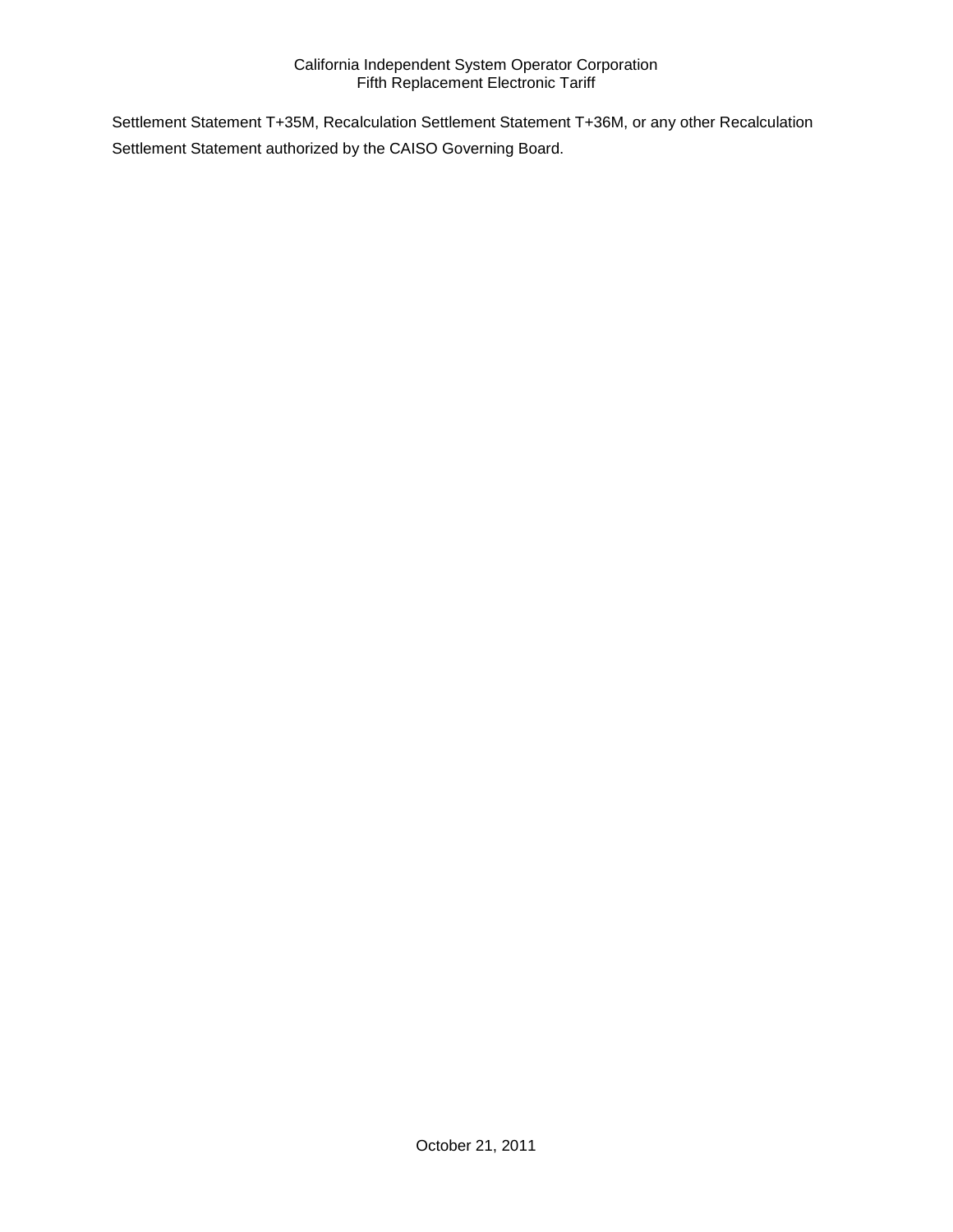## **Appendix K Ancillary Service Requirements Protocol (ASRP)**

### **PART A CERTIFICATION FOR REGULATION**

**A 1** An Ancillary Service Provider wishing to provide Regulation as an Ancillary Service from a resource whether pursuant to a CAISO award or as part of a self-provision arrangement must meet the following operating characteristics and technical requirements in order to be certified by the CAISO to provide Regulation service unless granted a temporary exemption by the CAISO in accordance with criteria which the CAISO shall publish on the CAISO Website;

#### **A 1.1 Operating Characteristics**

- **A 1.1.1** the rated capacity of the resource must be 500 KW or greater (i.e. the resource must be capable of providing at least 500 KW of Regulation) unless the resource is participating in an aggregation arrangement approved by the CAISO;
- **A 1.1.2** the maximum amount of Regulation to be offered must be reached within a period that may range from a minimum of 10 minutes to a maximum of 30 minutes, as such period may be specified by the CAISO and published on the CAISO Website;
- **A 1.1.3** the resource must be able to increase or decrease real power levels immediately in response to signals from the CAISO's EMS control;
- **A 1.1.4** Regulation capacity offered by a resource must be dispatchable on a continuous basis for at least sixty (60) minutes in the Day Ahead Market and at least thirty (30) minutes in the Real Time Market after issuance of the Dispatch Instruction. The ISO will measure continuous energy from the time a resource reaches its award capacity.

#### **A 1.2 Technical Requirements**

#### **A 1.2.1 Control**

- **A 1.2.1.1** a direct, digital, unfiltered control signal generated from the CAISO EMS through a standard CAISO direct communication and direct control system, must meet the minimum performance standards for communications and control which will be developed and posted by the CAISO on the CAISO Website;
- **A 1.2.1.2** the resource response (in MW) to a control signal must meet the minimum performance standards for control and response which will be developed and posted by the CAISO on the CAISO Website. As indicated by the resource response (in MW), the resource must respond immediately, without manual operator intervention, to control signals and must sustain its specified Ramp Rate, within specified Regulation Limits, for each minute of control response (MW/minute);

#### **A 1.2.2 Monitoring:**

the resource must have a standard CAISO direct communication and direct control system to send signals to the CAISO EMS to dynamically monitor, at a minimum the following: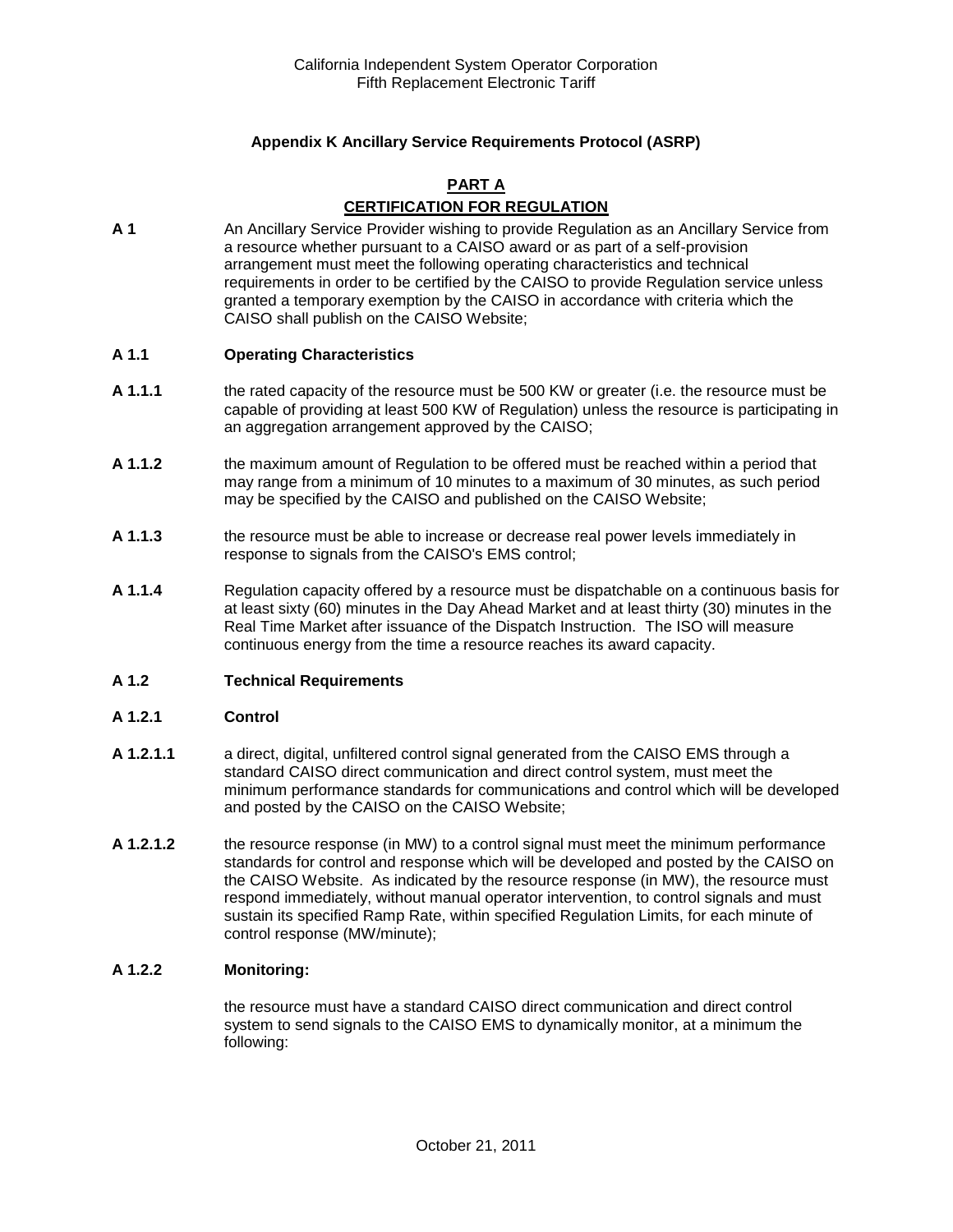- **A 1.2.2.1** actual real power level (MW);
- **A 1.2.2.2** high limit, low limit and rate limit values as selected by the resource operator; and
- **A 1.2.2.3** in-service status indication confirming availability of Regulation service.

#### **A 1.2.3 Voice Communications:**

CAISO approved primary and back-up voice communication must be in place between the CAISO Control Center and the operator controlling the resource at the resource site and between the Scheduling Coordinator and the operator. The primary dedicated voice communication between the CAISO Control Center and the operator controlling the resource at the resource site must be digital voice communication, as provided by a standard CAISO direct communication and direct control system; and

- **A 1.3** the communication and control system and the resource must pass a qualification test to demonstrate the overall ability to provide Regulation meeting the performance requirements of the ASRP for Regulation.
- **A 2** An Ancillary Service Provider wishing to be considered for certification for Regulation service by the CAISO must make a written request to the CAISO, giving details of the technical capability of the resource concerned and identifying the Scheduling Coordinator through whom the Ancillary Service Provider intends to offer Regulation service. The Ancillary Service Provider shall at the same time send a copy of its request to that Scheduling Coordinator. Technical review request forms will be available from the CAISO.
- **A 3** No later than one week after receipt of the Ancillary Service Provider's request, the CAISO shall provide the Ancillary Service Provider with a listing of required interface equipment for Regulation, including a standard CAISO direct communication and direct control system. The CAISO shall send a copy of the listing to the resource's Scheduling Coordinator.
- **A 4** The Ancillary Service Provider may propose alternatives that it believes may provide an equivalent level of communication and control for consideration by the CAISO. Such proposals shall be in writing and contain sufficient detail for the CAISO to make a determination of suitability. The CAISO may request additional information, if required, to assist in its evaluation of the proposal.
- **A 5** The CAISO shall respond by accepting the alternative proposal, rejecting the alternative proposal, or suggesting modifications to the alternative proposal. Such acceptance, rejection, or suggested revision must be provided not later than six weeks after the proposal is received by the CAISO. The Ancillary Service Provider and the CAISO shall keep the Scheduling Coordinator informed of this process by each sending to the Scheduling Coordinator a copy of any written communication which it sends to the other.
- **A 6** Upon agreement as to any alternative method of communication and control to be used by the Ancillary Service Provider, the CAISO shall provisionally approve the proposal in writing providing a copy to the Ancillary Service Provider's Scheduling Coordinator at the same time. If agreed by the CAISO, the Ancillary Service Provider may then proceed to procure and install the equipment and make arrangements for the required communication and control.
- **A 7** Design, acquisition, and installation of the CAISO-approved communication and control equipment shall be under the control of the CAISO. The CAISO shall bear no cost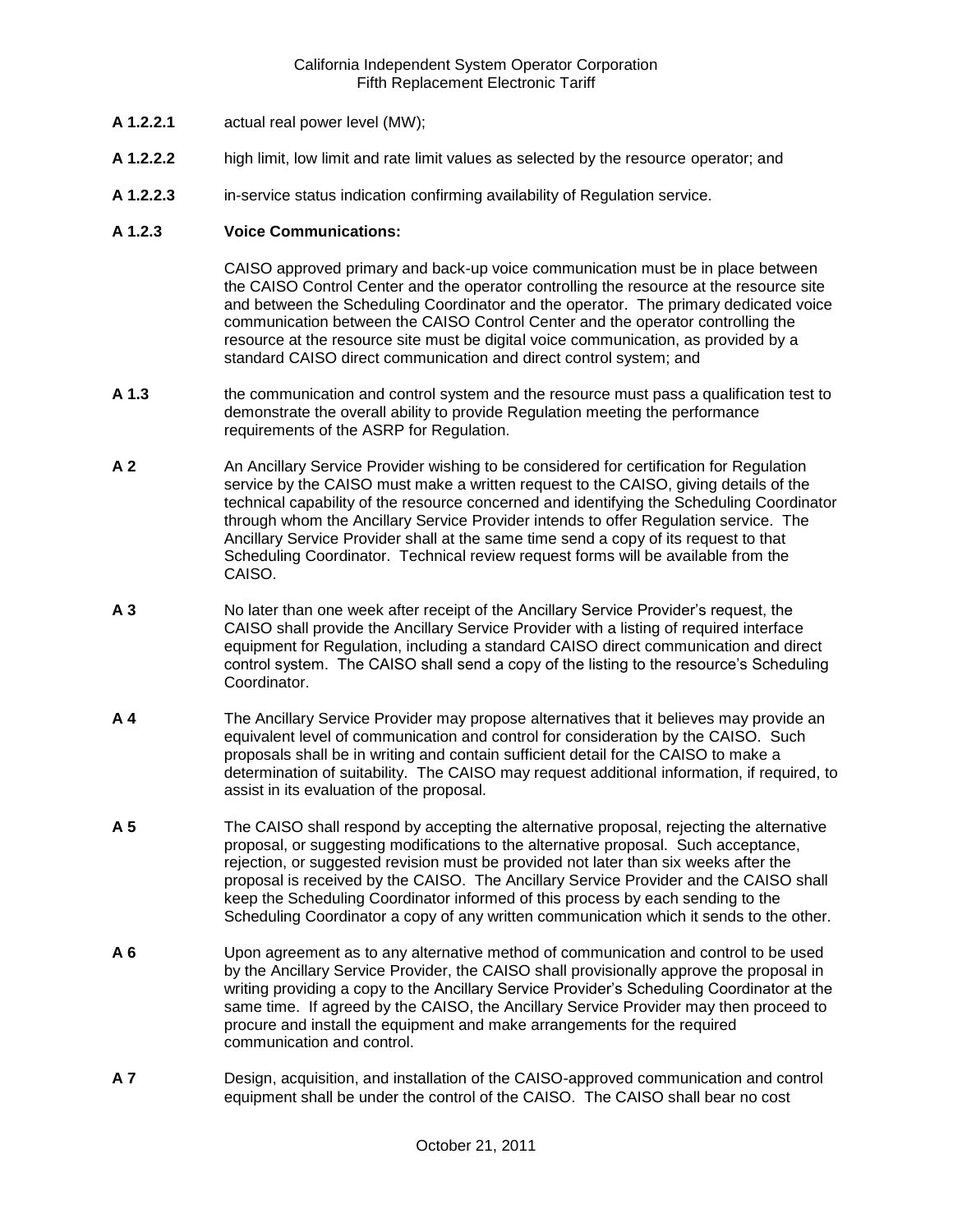responsibility or functional responsibility for such equipment, except that the CAISO shall arrange for and monitor the maintenance of the communication and control system at the Ancillary Service Provider's expense, unless otherwise agreed by the CAISO and the Ancillary Service Provider. The CAISO shall be responsible for the design, acquisition and installation of any necessary modifications to the CAISO EMS at its own cost.

- **A 8** The CAISO, in cooperation with the Ancillary Service Provider shall perform testing of the communication and control equipment to ensure that the communication and control system performs to meet the CAISO requirements.
- **A 9** When the CAISO is satisfied that the communication and control systems meet the CAISO's requirements, the Ancillary Service Provider shall request in writing that the CAISO conduct a certification test with a suggested primary date and time and at least two alternative dates and times. The CAISO shall, within two Business Days of receipt of the Ancillary Service Provider's request, accept a proposed time if possible or suggest at least three alternatives to the Ancillary Service Provider. If the CAISO responds by suggesting alternatives, the Ancillary Service Provider shall, within two Business Days of receipt of the CAISO's response, respond in turn by accepting a proposed alternative if possible or suggesting at least three alternatives, and this procedure shall continue until agreement is reached on the date and time of the test. The Generator shall inform its Scheduling Coordinator of the agreed date and time of the test.
- **A 10** Testing shall be performed by the CAISO, with the cooperation of the Ancillary Service Provider. Such tests shall include, but not be limited to, the following:
- **A 10.1** confirmation of control communication path performance;
- **A 10.2** confirmation of primary and secondary voice circuits for receipt of Dispatch Instructions;
- **A 10.3** confirmation of the resource's control performance; and
- **A 10.4** confirmation of the CAISO EMS control to include changing the resource operating level over the range of Regulation proposed at different Set Points, from minimum to maximum, and at different rates of change from the minimum to the maximum permitted by the design of the resource.
- **A 11** Upon successful completion of the test, the CAISO shall certify the resource as being permitted to provide Regulation as an Ancillary Service Provider and shall provide a copy of the certificate to the Scheduling Coordinator at the same time. The Scheduling Coordinator shall request the CAISO to update its database to reflect the ability of the resource to provide Regulation.
- **A 12** The Scheduling Coordinator may submit Bids for Regulation service from the certified resource into the CAISO Markets starting with the Day-Ahead Market for the hour ending 0100 on the second Trading Day after the CAISO's database reflects the resource's certificate.
- **A 13** The certification to provide Regulation shall remain in force until:
	- (a) withdrawn by the Scheduling Coordinator or the Ancillary Service Provider by written notice to the CAISO to take effect at the time notified in the notice, which must be the end of a Trading Day; or
	- (b) if the resource obtained CAISO certification on the basis of a prior communication and control technology, until revoked by the CAISO for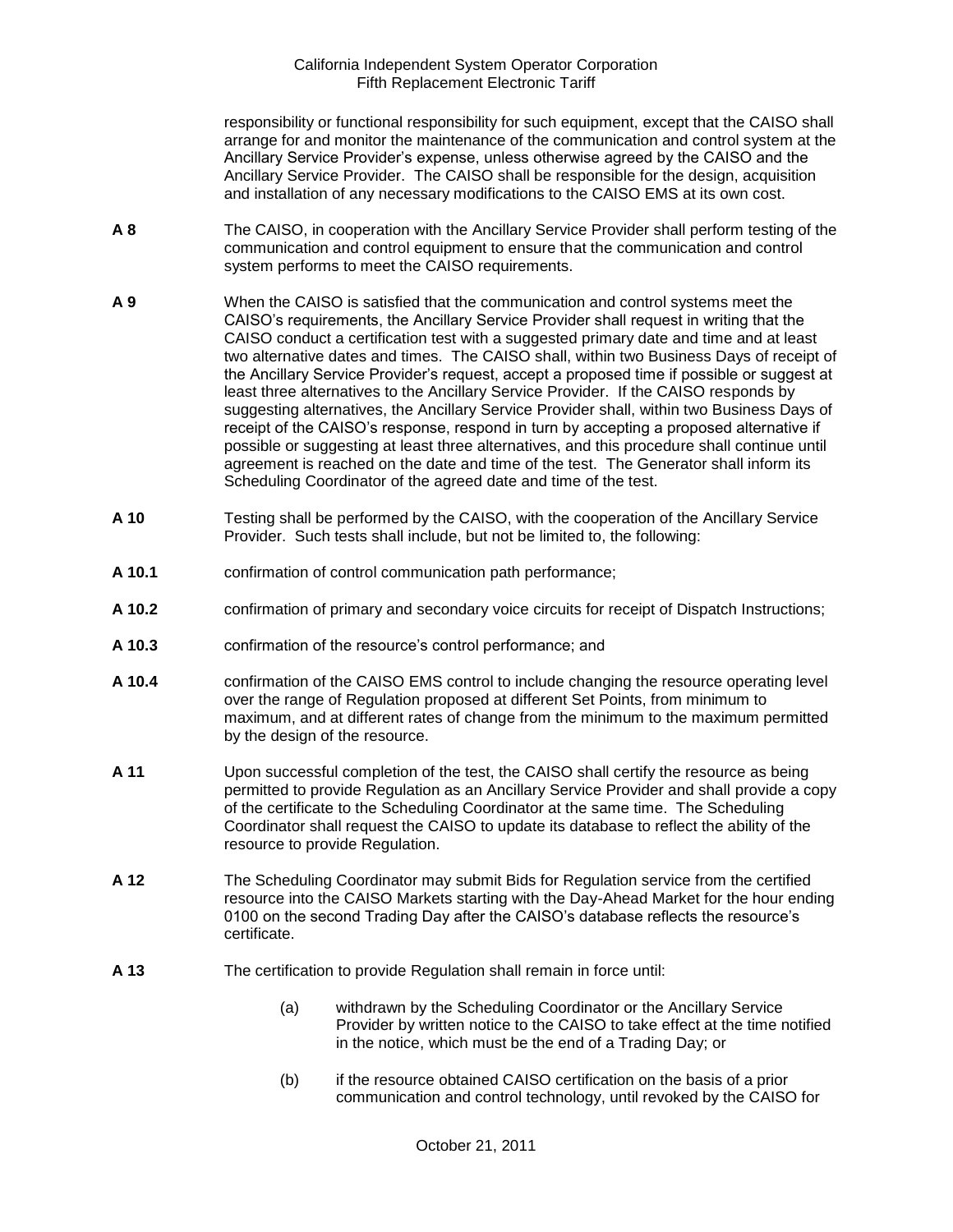failure to comply with the requirement set forth in A 13.1 that the resource install a CAISO-specified standard CAISO direct communication and direct control system (unless exempted by the CAISO).

- **A 13.1** Unless exempted by the CAISO, if the resource obtained CAISO certification on the basis of a prior communication and control technology, the CAISO shall provide written notice to the Ancillary Service Provider of the Ancillary Service Provider's obligation to install a CAISO-specified standard direct communication and direct control system along with a required date for said work to be completed as mutually agreed upon by the CAISO and the Ancillary Service Provider. Failure to meet the completion date shall be grounds for the revocation of certification, provided that the CAISO must provide the Ancillary Service Provider with at least ninety (90) days advance notice of the proposed revocation.
- **A 14** The certification may be revoked by the CAISO only under provisions of the CAISO Tariff.

# **PART B**

# **CERTIFICATION FOR SPINNING RESERVE**

- **B 1** An Ancillary Service Provider wishing to provide Spinning Reserve as an Ancillary Service from a resource whether pursuant to a CAISO award or as part of a self-provision arrangement must meet the following requirements in order to be certified by the CAISO to provide Spinning Reserve service:
- **B 1.1** the rated capacity of the resource must be 500 KW or greater (i.e. the resource must be capable of providing at least 500 KW of Spinning Reserve) unless the resource is participating in an aggregation arrangement approved by the CAISO;
- **B 1.2** the resource must respond immediately and automatically in proportion to frequency deviations through the action of a governor or other control system in accordance with the following requirements:

Minimum Governor Performance:

- a. 5 percent droop;
- b. +/- 0.036 Hz deadband; and
- c. Power output changes in one second for any frequency deviation outside of the deadband

Minimum Frequency Responsive Device Performance:

- a. If frequency is less than or equal to 59.92 Hz, the resource must reach ten (10) percent of its awarded spinning capacity within eight (8) seconds; and
- b. The resources must change the power it delivers or consumes in one (1) second if system frequency is less than or equal to 59.92 Hz
- **B 1.3** the operator of the resource must have a means of receiving Dispatch Instructions to initiate an increase or decrease in real power (MW) within one (1) minute of the CAISO Control Center determination that Energy from Spinning Reserve capacity must be dispatched;
- **B 1.4** the resource must be able to increase or decrease its real power (MW) by the maximum amount of Spinning Reserve to be offered within ten (10) minutes and be capable of maintaining its real power for thirty (30) minutes from the time the resource reaches its award capacity;
- **B 1.5** CAISO approved voice communications services must be in place to provide both primary and alternate voice communication between the CAISO Control Center and the operator controlling the resource; and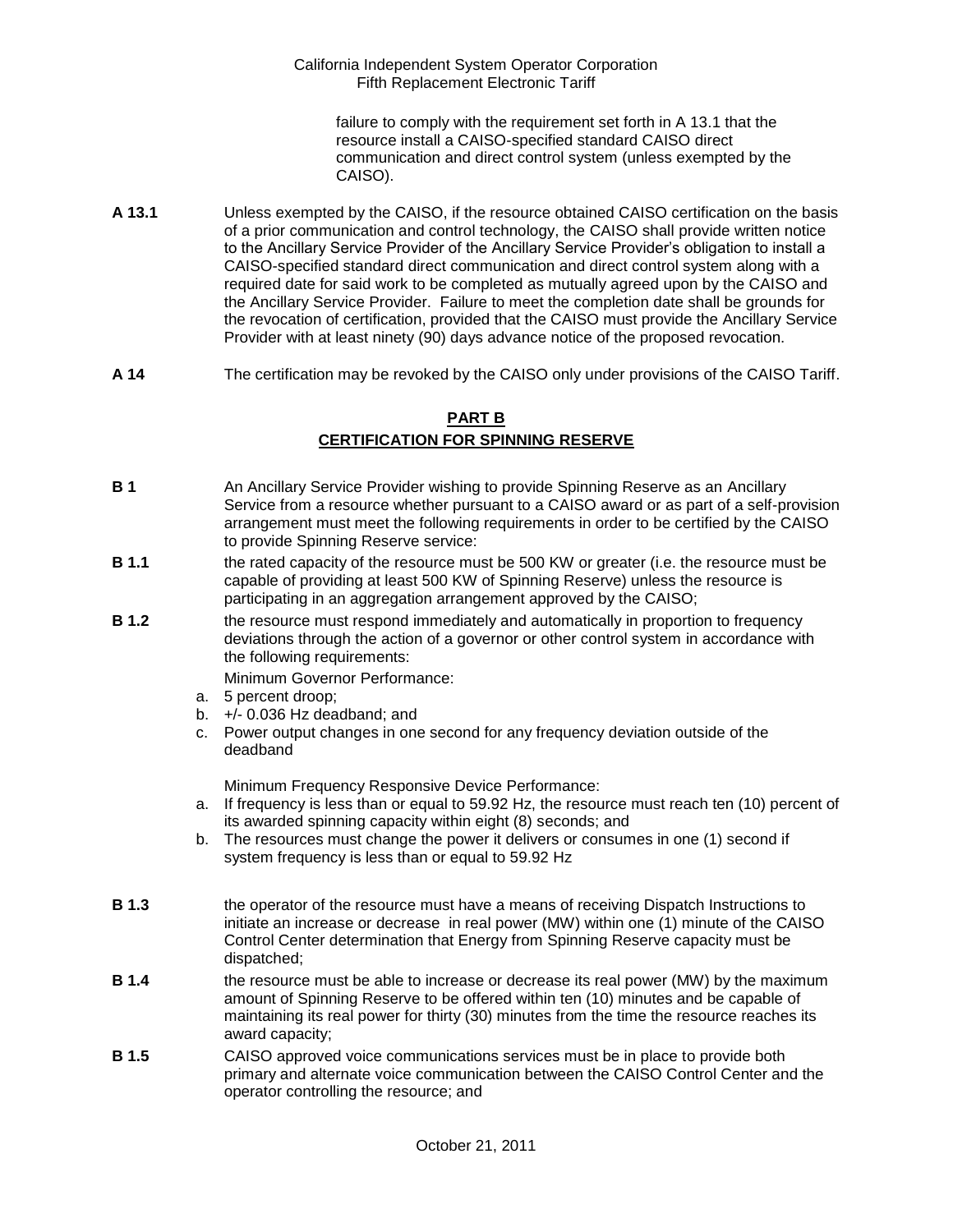- **B 1.6** The communication system and the resource must pass a qualification test to demonstrate the overall ability to meet the performance requirements of the ASRP for Spinning Reserve.
- **B 2** An Ancillary Service Provider wishing to be considered for certification for Spinning Reserve service by the CAISO must make a written request to the CAISO, giving details of the technical capability of the resource concerned and identifying the Scheduling Coordinator through whom the Ancillary Service Provider intends to offer Spinning Reserve service. The Ancillary Service Provider shall at the same time send a copy of its request to that Scheduling Coordinator. Technical review request forms will be available from the CAISO.
- **B 3** No later than one week after receipt of the request, the CAISO shall provide the Ancillary Service Provider with a listing of acceptable communication options and interface equipment options for Spinning Reserve. The CAISO shall send a copy of the listing to the Ancillary Service Provider's Scheduling Coordinator.
- **B 4** The Ancillary Service Provider may elect to implement any of the approved options defined by the CAISO, and, if it wishes to proceed with its request for certification, shall give written notice to the CAISO of its selected communication option, with a copy to its Scheduling Coordinator.
- **B 5** When it receives the Ancillary Service Provider notice, the CAISO shall notify the Ancillary Service Provider and the Scheduling Coordinator in writing no later than two weeks after receipt of the notice confirming receipt of the notice and issuing provisional approval of the selected options. Upon receipt of the CAISO acknowledgment, the Ancillary Service Provider may proceed as indicated below to secure the necessary facilities and capabilities required.
- **B 6** The Ancillary Service Provider may also propose alternatives that it believes may provide an equivalent level of control for consideration by the CAISO. Such proposals shall be in writing and contain sufficient detail for the CAISO to make a determination of suitability. The CAISO may request additional information, if required, to assist in its evaluation of the proposal.
- **B 7** The CAISO shall respond by accepting the alternative proposal, rejecting the alternative proposal, or suggesting modifications to the alternative proposal. Such acceptance, rejection, or suggested revision must be provided not later than six weeks after the proposal is received by the CAISO. The Ancillary Service Provider and the CAISO shall keep the Scheduling Coordinator informed of this process by each sending to the Scheduling Coordinator a copy of any written communication which it sends to the other.
- **B 8** Upon agreement as to the method of communication and control to be used by the resource, the CAISO shall provisionally approve the Ancillary Service Provider's proposal in writing providing a copy to the resource's Scheduling Coordinator at the same time. The Ancillary Service Provider may then proceed to procure and install the equipment and make arrangements for the required communication.
- **B 9** Design, acquisition, and installation of the resource's equipment shall be under the control of the respective Ancillary Service Provider. The CAISO shall bear no cost responsibility or functional responsibility for such equipment. The CAISO shall be responsible for the design, acquisition and installation of any necessary modifications to its own equipment at its own cost.
- **B 10** The Ancillary Service Provider shall perform its own testing of its equipment to ensure that the control system performs to meet the CAISO requirements.
- **B 11** When it is satisfied that its plant, equipment and communication systems meet the CAISO's requirements, the Ancillary Service Provider shall request in writing that the CAISO conduct a certification test with a suggested primary date and time and at least two alternative dates and times. The CAISO shall, within two Business Days of receipt of the request, accept a proposed time if possible or suggest at least three alternatives to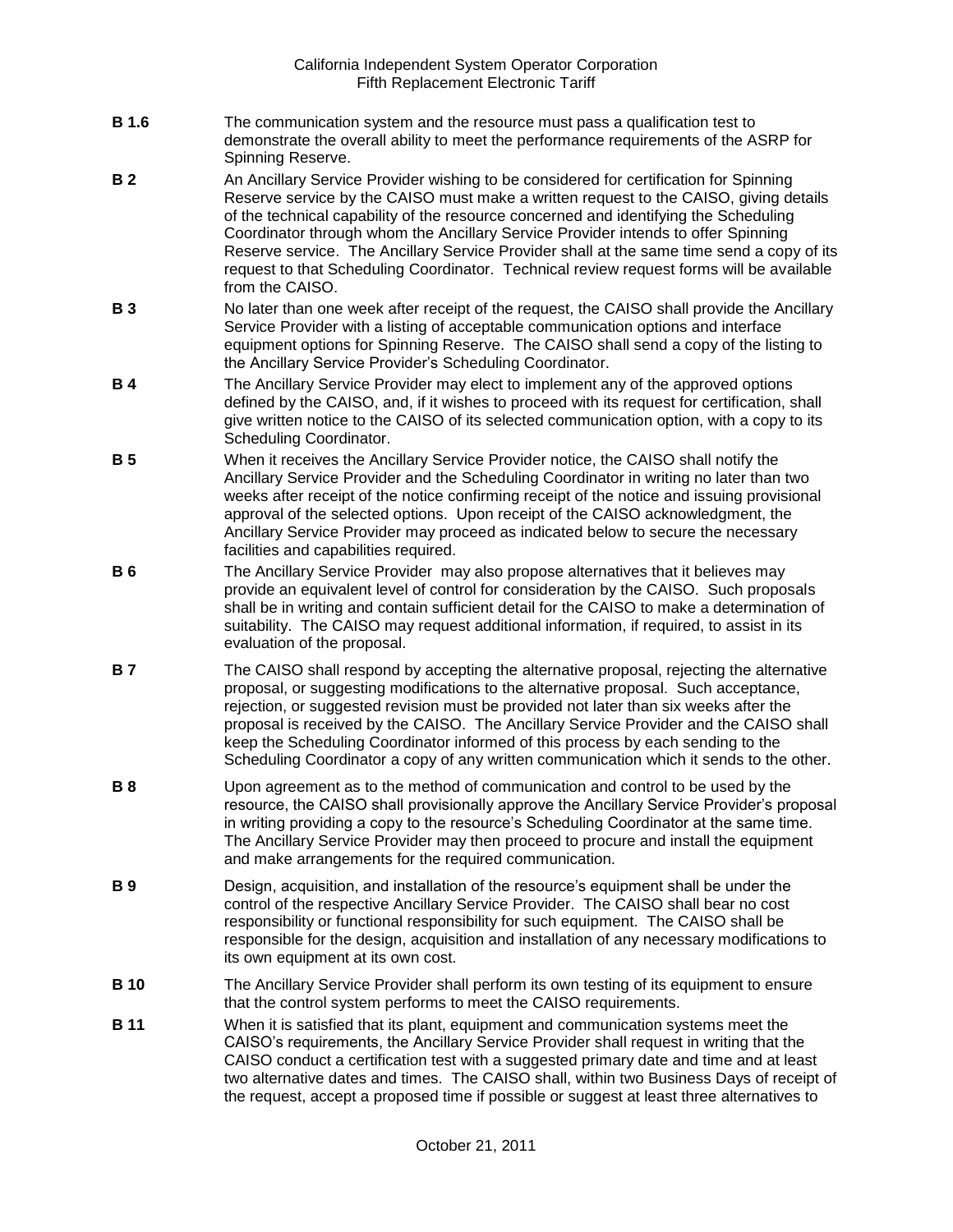the Ancillary Service Provider. If the CAISO responds by suggesting alternatives, the Ancillary Service Provider shall, within two Business Days of receipt of the CAISO's response, respond in turn by accepting a proposed alternative if possible or suggesting at least three alternatives, and this procedure shall continue until agreement is reached on the date and time of the test. The Ancillary Service Provider shall inform its Scheduling Coordinator of the agreed date and time of the test.

- **B 12** Testing shall be performed under the direction of the CAISO. Such tests shall include, but not be limited to, the following:
- **B 12.1** confirmation of control communication path performance for Dispatch Instruction;
- **B 12.2** confirmation of primary and secondary voice circuits for receipt of Dispatch Instructions;
- **B 12.3** confirmation of the resource performance to include changing the resource's real power over the range of Spinning Reserve proposed from minimum to maximum, and at different rates of change from the minimum to the maximum permitted by the design of the resource; and
- **B 12.4** testing the resource's governor or other control system performance characteristics by simulating frequency excursions outside the allowed deadband and measuring the response of the resource.
- **B 13** Upon successful completion of the test the CAISO shall certify the resource as being permitted to provide Spinning Reserve as an Ancillary Service Provider and shall provide a copy of the certificate to the Scheduling Coordinator at the same time. The Scheduling Coordinator shall request the CAISO to update its database to reflect the ability of the resource to provide Spinning Reserve.
- **B 14** The Scheduling Coordinator may bid Spinning Reserve from the certified resource into the CAISO Markets starting with the Day-Ahead Market for the hour ending 0100 on the Second Trading Day after the CAISO's database reflects the resource's certificate.
- **B 15** The certification to provide Spinning Reserve shall remain in force until withdrawn by the Scheduling Coordinator or the Ancillary Service Provider by written notice to the CAISO to take effect at the time notified in the notice, which must be the end of a Trading Day.
- **B 16** The certification may be revoked by the CAISO only under provisions of the CAISO Tariff.

### **PART C**

## **CERTIFICATION FOR NON-SPINNING RESERVE**

- **C 1** An Ancillary Service Provider wishing to provide Non-Spinning Reserve as an Ancillary Service from a resource whether pursuant to the CAISO's auction or as part of a selfprovision arrangement must meet the following requirements in order to be certified by the CAISO to provide Non-Spinning Reserve service:
- **C 1.1** the rated capacity of the resource must be 500 KW or greater (i.e. the resource must be capable of providing at least 500 KW of Spinning Reserve) unless the resource is participating in an aggregation arrangement approved by the CAISO;
- **C 1.2** the resource must be able to increase or decrease its real power (MW) as soon as possible to the value indicated in a Dispatch Instruction, reaching the indicated value within ten (10) minutes after issue of the instruction and be capable of maintaining output for thirty (30) minutes from the time the resource reaches its award capacity.
- **C 2** An Ancillary Service Provider wishing to provide Non-Spinning Reserve as an Ancillary Service, whether pursuant to a CAISO award or as part of a self-provision arrangement, must also meet the following requirements in order to be certified by the CAISO to provide Non-Spinning Reserve service:
- **C 2.1** the operator of the resource must have a means of receiving a Dispatch Instruction to initiate an increase or decrease in its real power (MW) within one (1) minute of the CAISO Control Center's determination that Non-Spinning Reserve capacity must be dispatched; and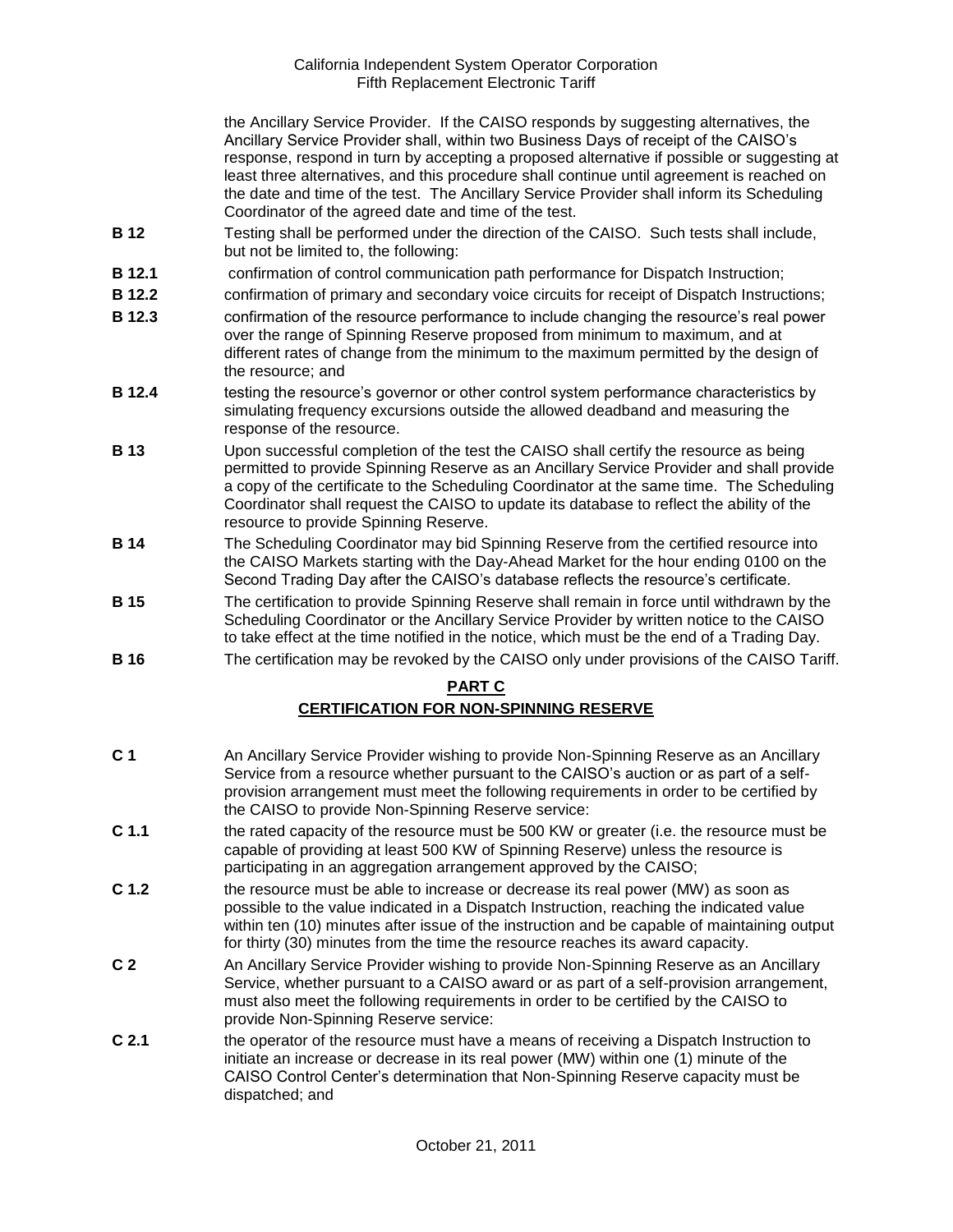- **C 2.2** the communication system and the resource must pass a qualification test to demonstrate the overall ability to meet the performance requirements for Non-Spinning Reserve.
- **C 3** An Ancillary Service Provider wishing to be considered for certification for Non-Spinning Reserve service must make a written request to the CAISO, giving details of the technical capability of the resource concerned and identifying the Scheduling Coordinator through whom the Ancillary Service Provider intends to offer Non-Spinning Reserve. The Ancillary Service Provider shall at the same time send a copy of the request to that Scheduling Coordinator. Technical review request forms will be available from the CAISO.
- **C 4** No later than one week after receipt of the Ancillary Service Provider's request, the CAISO shall provide the Ancillary Service Provider with a listing of acceptable communication options and interface equipment options for Non-Spinning Reserve. The CAISO shall send a copy of the listing to the Ancillary Service Provider's Scheduling Coordinator.
- **C 5** The Ancillary Service Provider may elect to implement any of the acceptable communication options and interface equipment options. The Ancillary Service Provider shall give written notice to the CAISO of its selected communication option and interface equipment option, with a copy to its Scheduling Coordinator.
- **C 6** When it receives the Ancillary Service Provider's notice, the CAISO shall notify the Ancillary Service Provider and the Scheduling Coordinator in writing no later than two weeks after receipt of the notice confirming receipt of the notice and issuing provisional approval of the selected options. Upon receipt of the CAISO acknowledgment the Ancillary Service Provider may proceed as indicated below to secure the necessary facilities and capabilities required.
- **C 7** The Ancillary Service Provider may also propose alternatives that it believes may provide an equivalent level of control for consideration by the CAISO. Such proposals shall be in writing and contain sufficient detail for the CAISO to make a determination of suitability. The CAISO may request additional information, if required, to assist in its evaluation of the proposal.
- **C 8** The CAISO shall respond by accepting the alternative proposal, rejecting the alternative proposal, or suggesting modifications to the alternative proposal. Such acceptance, rejection, or suggested revision must be provided not later than six weeks after the proposal is received by the CAISO. The Ancillary Service Provider and the CAISO shall keep the Scheduling Coordinator informed of this process by each sending to the Scheduling Coordinator a copy of any written communication which it sends to the other.
- **C 9** Upon agreement as to the method of communication and control to be used by the Ancillary Service Provider, the CAISO shall provisionally approve the proposal in writing providing a copy to the Ancillary Service Provider's Scheduling Coordinator at the same time. The Ancillary Service Provider may then proceed to procure and install the equipment and make arrangements for the required communication.
- **C 10** Design, acquisition, and installation of the Ancillary Service Provider's equipment shall be under the control of the Ancillary Service Provider. The CAISO shall bear no cost responsibility or functional responsibility for such equipment. The CAISO shall be responsible for the design, acquisition and installation of any necessary modifications to the CAISO's equipment at its own cost.
- **C 11** The Ancillary Service Provider shall perform its own testing of its equipment to ensure that the control system performs to meet the CAISO requirements.
- **C 12** When it is satisfied that its plant, equipment and communication systems meet the CAISO's requirements, the Ancillary Service Provider shall request in writing that the CAISO conduct a certification test with a suggested primary date and time and at least two alternative dates and times. The CAISO shall, within two Business Days of receipt of the Ancillary Service Provider's request, accept a proposed time if possible or suggest at least three alternatives. If the CAISO responds by suggesting alternatives, the Ancillary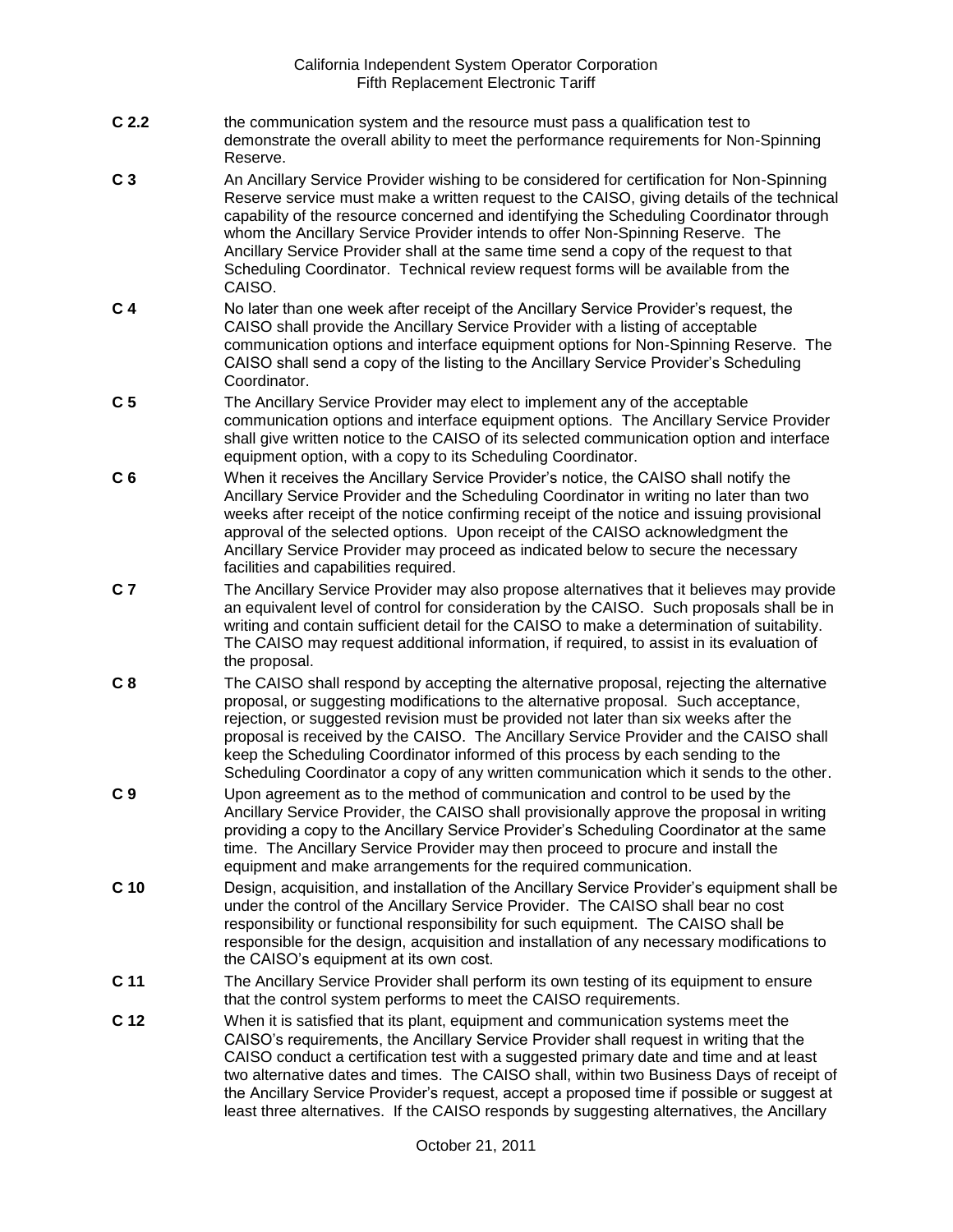Service Provider shall, within two Business Days of receipt of the CAISO's response, respond in turn by accepting a proposed alternative if possible or suggesting at least three alternatives, and this procedure shall continue until agreement is reached on the date and time of the test. The Ancillary Service Provider shall inform its Scheduling Coordinator of the agreed date and time of the test.

- **C 13** Testing shall be performed under the direction of the CAISO. Such tests shall include, but not be limited to, the following:
- **C 13.1** confirmation of control communication path performance;
- **C 13.2** confirmation of primary and secondary voice circuits for receipt of Dispatch Instructions;
- **C 13.3** confirmation of the resource control performance; and
- **C 13.4** confirmation of the range of resource control to include changing the real power (MW) over the range of Non-Spinning Reserve proposed.
- **C 14** Upon successful completion of the test, the CAISO shall certify the resource as being permitted to provide Non-Spinning Reserve as an Ancillary Service and shall provide a copy of the certificate to the Scheduling Coordinator at the same time. The Scheduling Coordinator shall request the CAISO to update its database to reflect the permission for the resource to provide Non-Spinning Reserve.
- **C 15** The Scheduling Coordinator may bid Non-Spinning Reserve service from the certified resource into the CAISO Markets starting with the Day-Ahead Market for the hour ending 0100 on the second Trading Day after the CAISO database reflects the resource's certificate.
- **C 16** The certification to provide Non-Spinning Reserve shall remain in force until withdrawn by the Scheduling Coordinator or the Ancillary Service Provider by written notice to the CAISO to take effect at the time notified in the notice, which must be the end of a Trading Day.
- **C 17** The certification may be revoked by the CAISO only under provisions of the CAISO Tariff.

## **PART D CERTIFICATION FOR VOLTAGE SUPPORT**

- **D 1** A Generator wishing to provide Voltage Support as an Ancillary Service from a Generating Unit must meet the following requirements in order to be certified by the CAISO to provide Voltage Support service:
- **D 1.1** the rated capacity of the Generating Unit must be 1 MW or greater unless the Generating Unit is participating in an aggregation arrangement approved by the CAISO;
- **D 1.2** the Generating Unit must be able to produce VARs at lagging power factors less than 0.90 and absorb VARs at leading power factors more than 0.95 within the safe operating parameters for the Generating Unit;
- **D 1.3** the Generating Unit must be able to produce or absorb VARs outside the 0.90 lag to 0.95 lead bandwidth over a range of real power outputs which the Generator expects to produce when offering Voltage Support;
- **D 1.4** the Generating Unit must be able to produce or absorb VARs at the boundary of the Generating Unit's capability curve by reducing real power output to either absorb or produce additional VARs within the safe operating parameters for the Generating Unit; and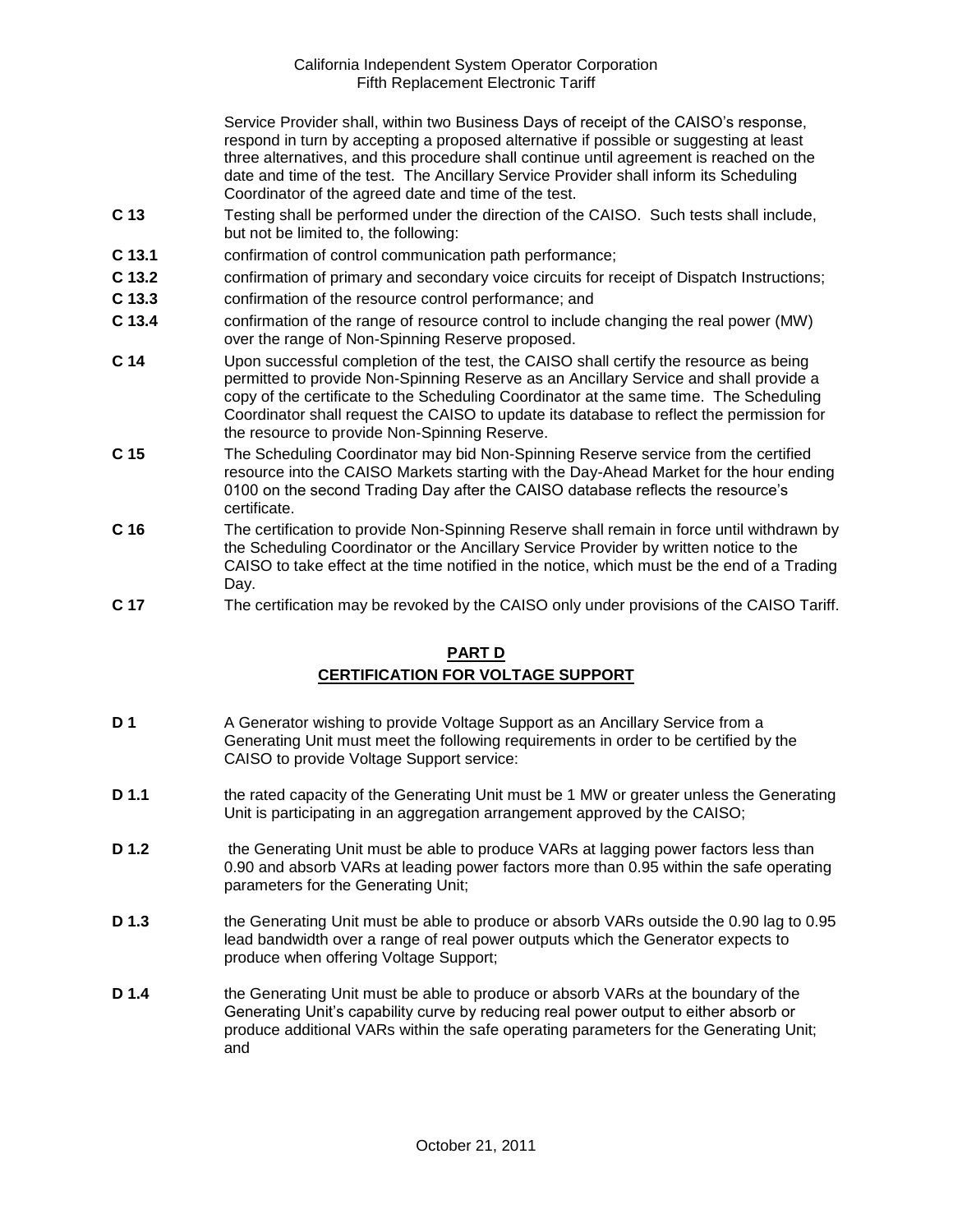- **D 1.5** metering and SCADA equipment must be in place to provide both real and reactive power data from the Generating Unit providing Voltage Support to the CAISO Control Center.
- **D 2** A Generator wishing to be considered for certification for Voltage Support service by the CAISO must make a written request to the CAISO, giving details of the technical capability of the Generating Unit concerned and identifying the Scheduling Coordinator through whom the Generator intends to offer Voltage Support service. The Generator shall at the same time send a copy of its request to that Scheduling Coordinator. The details of the Generating Unit's technical capability must include the Generating Unit name plate data, performance limits, and capability curve. The Generator must also define the operating limitations in both real and reactive power (lead and lag) to be observed when Voltage Support is being provided to the CAISO for both normal and reduced real power output conditions. Technical review request forms will be available from the CAISO.
- **D 3** No later than one week after receipt of the Generator's request, the CAISO shall provide the Generator with a listing of acceptable communication options and interface equipment options for Voltage Support. The CAISO shall send a copy of the listing to the Generator's Scheduling Coordinator.
- **D 4** The Generator may elect to implement any of the approved options defined by the CAISO, and, if it wishes to proceed with its request for certification, the Generator shall give written notice to the CAISO of its selected communication option and interface equipment option, with a copy to its Scheduling Coordinator.
- **D 5** When it receives the Generator's notice the CAISO shall notify the Generator and the Scheduling Coordinator in writing no later than two weeks after receipt of the notice confirming receipt of the notice and issuing provisional approval of the selected options. Upon receipt of the CAISO acknowledgment the Generator may proceed as indicated below to secure the necessary facilities and capabilities required.
- **D 6** The Generator may also propose alternatives that the Generator believes may provide an equivalent level of control for consideration by the CAISO. Such proposals shall be in writing no later than two weeks after receipt of the notice and contain sufficient detail for the CAISO to make a determination of suitability. The CAISO may request additional information, if required, to assist in its evaluation of the proposal.
- **D 7** The CAISO shall respond by accepting the alternative proposal, rejecting the alternative proposal, or suggesting modifications to the alternative proposal. Such acceptance, rejection, or suggested revision shall be provided not later than six weeks after the proposal is received by the CAISO. The Generator and the CAISO shall keep the Scheduling Coordinator informed of this process by each sending to the Scheduling Coordinator a copy of any written communication which it sends to the other.
- **D 8** Upon agreement as to the method of communication and control to be used by the Generator, the CAISO shall provisionally approve the proposal in writing providing a copy to the Generator's Scheduling Coordinator at the same time. The Generator may then proceed to procure and install the equipment and make arrangements for the required communication.
- **D 9** Design, acquisition, and installation of the Generator's equipment are under the control of the Generator. The CAISO shall bear no cost responsibility or functional responsibility for such equipment.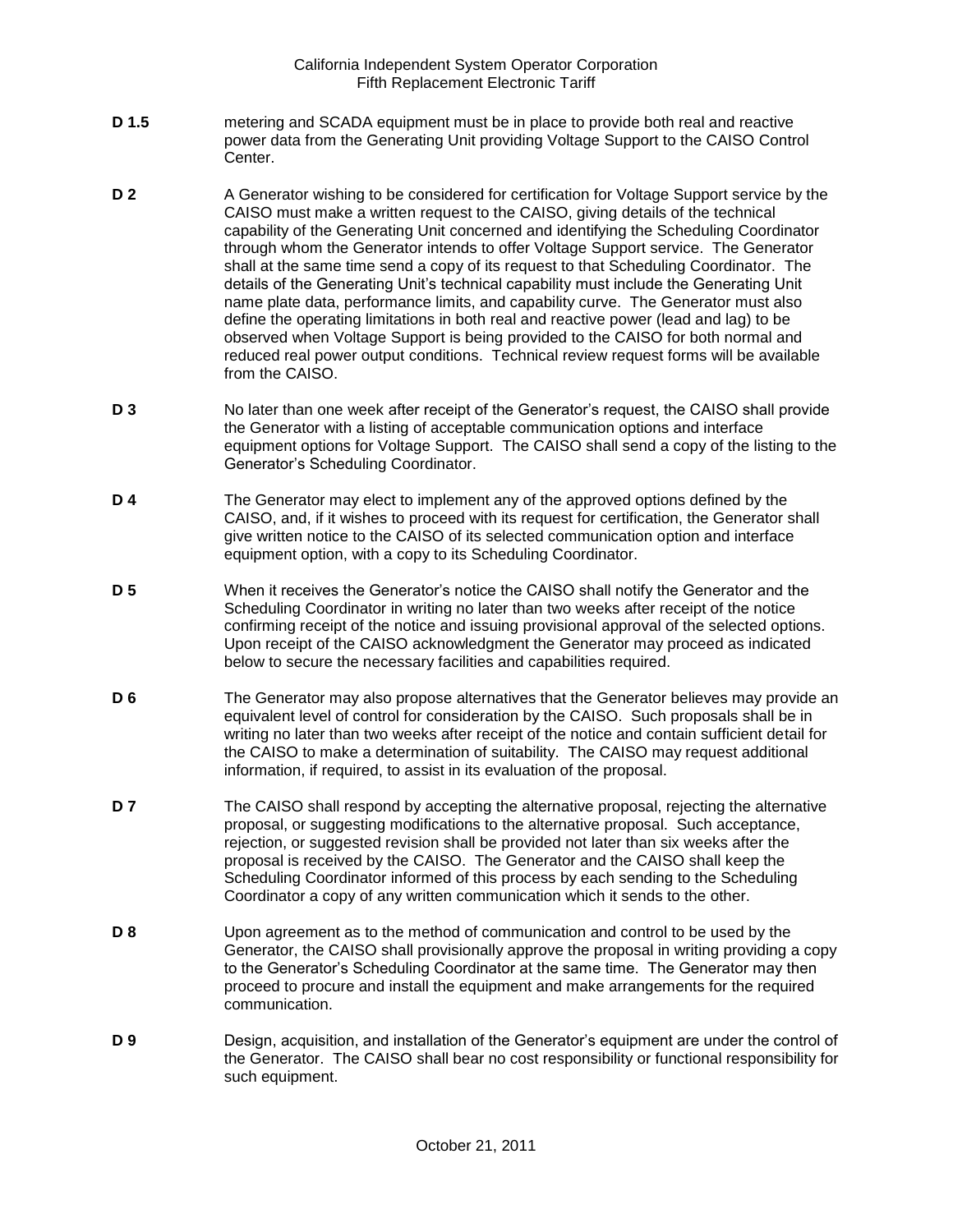- **D 10** The CAISO shall be responsible for the design, acquisition and installation of any necessary modifications to the CAISO's equipment at its own cost.
- **D 11** The Generator shall perform its own testing of its equipment to ensure that the control system performs to meet the CAISO requirements.
- **D 12** When it is satisfied that its plant, equipment and communication systems meet the CAISO's requirements, the Generator shall request in writing that the CAISO conduct a certification test with a suggested primary date and time and at least two alternative dates and times. The CAISO shall, within two Business Days of receipt of the Generator's request, accept a proposed time if possible or suggest at least three alternatives to the Generator. If the CAISO responds by suggesting alternatives, the Generator shall, within two Business Days of receipt of the CAISO's response, respond in turn by accepting a proposed alternative if possible or suggesting at least three alternatives, and this procedure shall continue until agreement is reached on the date and time of the test. The Generator shall inform its Scheduling Coordinator of the agreed date and time of the test.
- **D 13** Testing shall be performed under the direction of the CAISO. Such tests shall include, but not be limited to, the following:
- **D 13.1** confirmation of control communication path performance;
- **D 13.2** confirmation of primary and secondary voice circuits for receipt of Dispatch Instructions;
- **D 13.3** confirmation of the Generating Unit automatic voltage regulator performance; and
- **D 13.4** confirmation of the range of Voltage Support service over a range of Generating Unit real power outputs to verify the ability to both produce and absorb reactive power at different operating levels including minimum and maximum real power output.
- **D 14** Upon successful completion of the test, the CAISO shall certify the Generating Unit as being permitted to provide Voltage Support as an Ancillary Service and shall provide a copy of the certificate to the Scheduling Coordinator at the same time. The CAISO shall change the Generating Unit data base to reflect the permission for the Generating Unit to provide Voltage Support.
- **D 15** The Scheduling Coordinator may bid Energy for Voltage Support from the certified Generating Unit into the market starting with the market for the hour ending 0100 on the first Trading Day after the CAISO issues the certificate.
- **D 16** The certification to provide Voltage Support shall remain in force until withdrawn by the Scheduling Coordinator or the Generator by written notice to the CAISO to take effect at the time notified in the notice, which must be the end of a Trading Day.
- **D 17** The certification may be revoked by the CAISO only under provisions of the ASRP or other provisions of the CAISO Tariff.

## **PART E CERTIFICATION FOR BLACK START**

**E 1** A Generator wishing to provide Black Start capacity from a Generating Unit as an Ancillary Service must meet the requirements stated in Appendix D of the CAISO Tariff in order to be certified by the CAISO to provide Black Start capacity. In addition, the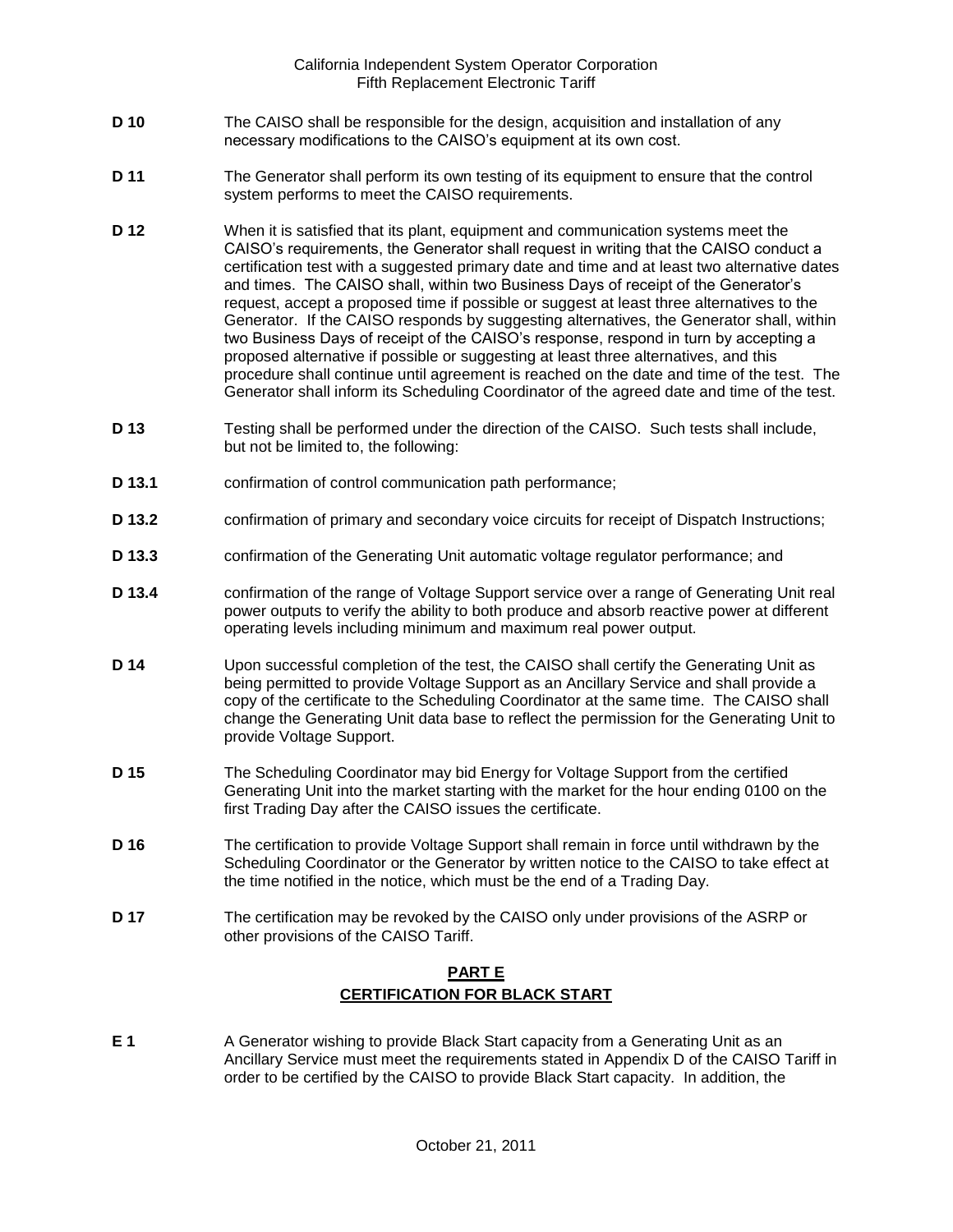Generating Unit must have a rated capacity 1 MW or greater unless the Generating Unit is participating in an aggregation arrangement approved by the CAISO.

- **E 2** A Generator wishing to be considered for certification for Black Start service by the CAISO must make a written request to the CAISO. Such request must clearly identify the facilities related to the Generating Unit from which the Generator wishes to provide Black Start and shall identify the Scheduling Coordinator through whom the Generator wishes to offer Black Start service. The Generator shall send a copy of its request to its Scheduling Coordinator at the same time as it sends it to the CAISO. The Generator's written request must include at least the following:
- **E 2.1** identification of the Generating Unit including Location Code;
- **E 2.2 a** single-line electrical diagram of the Generating Unit connections including auxiliary power busses and the connection to the station switchyard;
- **E 2.3** a description of the fuel supply used for Black Start including on-site storage and resupply requirements;
- **E 2.4** a single-line electrical diagram showing the transmission connection from the Generating Unit station switchyard to a connection point on the CAISO Controlled Grid;
- **E 2.5** a description of the Generating Unit capability to provide both real and reactive power, any Start-Up and Shut-Down requirements, any staffing limitations; and
- **E 2.6** a description of the primary, alternate and emergency back-up communications systems currently available to the Generator for communications to the CAISO Control Center.
- **E 3** Upon receipt of the Generator's written request the CAISO shall review the information provided and respond in writing within two weeks of receipt of the request, providing a copy of its response to the Generator's Scheduling Coordinator. The CAISO response may be any of the following:
- **E 3.1** acceptance of the proposal as presented;
- **E 3.2** rejection of the proposal as presented with a rationale for such rejection; or
- **E 3.3** a request for additional information needed by the CAISO to properly evaluate the request.
- **E 4** A Generator receiving a rejection may submit a written request for reconsideration by the CAISO within 60 days of the date of the rejection notice. A request for reconsideration must address the rationale provided by the CAISO. The CAISO shall respond to a request for reconsideration within 60 days of the date of that request.
- **E 5** A Generator receiving a request for additional information shall provide such information within 60 days of such request providing a copy at the same time to its Scheduling Coordinator. The CAISO shall review the information and respond within 120 days of the date of the CAISO's request for additional information providing a copy at the same time to the Generator's Scheduling Coordinator.
- **E 6** Upon acceptance by the CAISO of the Generator's request and agreement as to the method of communication and control to be used by the Generator, the CAISO shall provisionally approve the proposal in writing providing a copy at the same time to the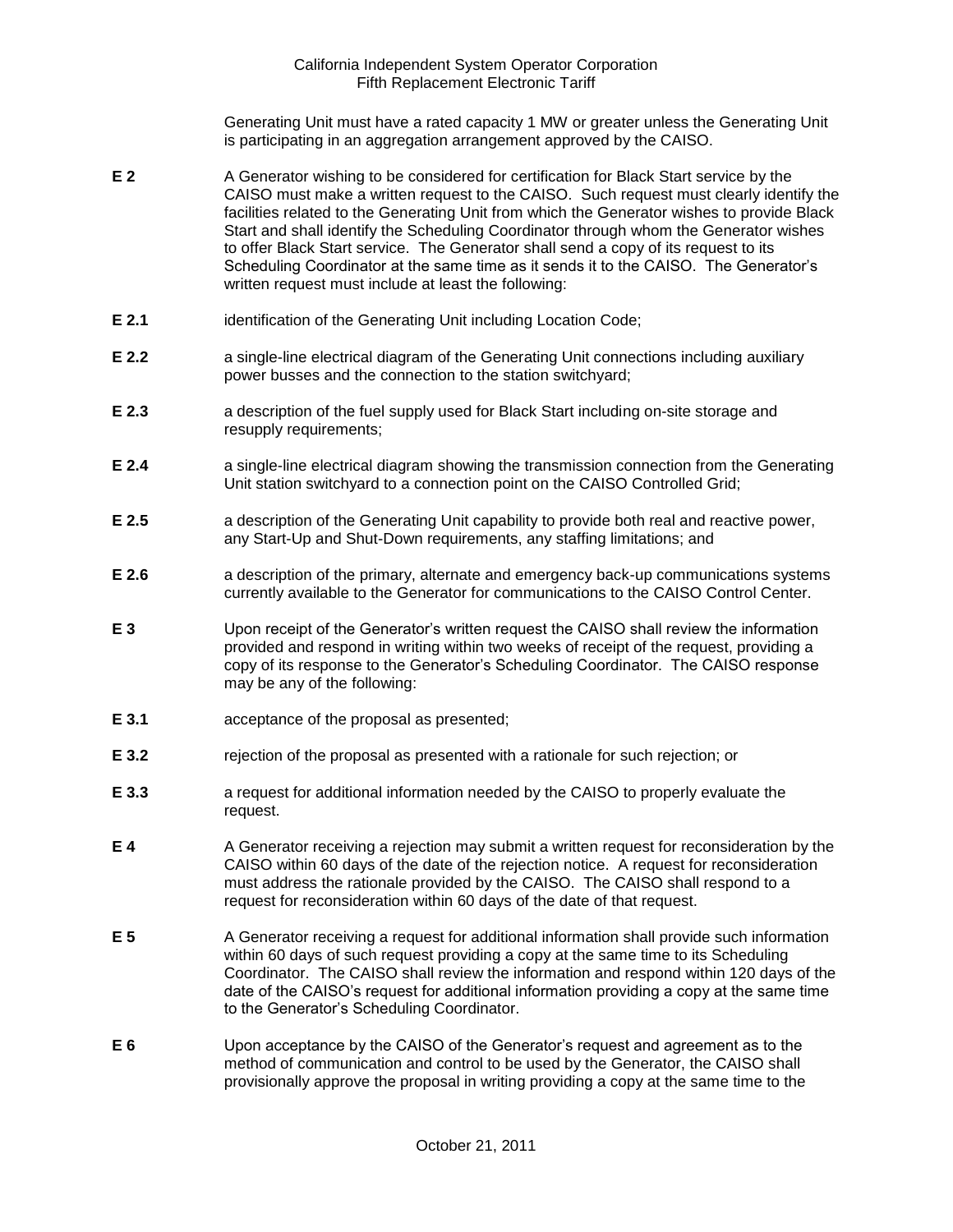Generator's Scheduling Coordinator. The Generator may then proceed to procure and install the equipment and make arrangements for the required communication.

- **E 7** Design, acquisition, and installation of the Generator's equipment shall be under the control of the Generator. The CAISO shall bear no cost responsibility or functional responsibility for such equipment. The CAISO shall be responsible for the design, acquisition and installation of any necessary modifications to its own equipment at its own cost.
- **E 8** The Generator shall perform its own testing of its equipment to ensure that the Black Start system performs to meet the CAISO requirements.
- **E 9** When it is satisfied that its plant, equipment and communication systems meet the CAISO's requirements, the Generator shall request in writing that the CAISO conduct a certification test with a suggested primary date and time and at least two alternative dates and times. The CAISO shall, within two Business Days of receipt of the Generator's request, accept a proposed time if possible or suggest at least three alternatives to the Generator. If the CAISO responds by suggesting alternatives, the Generator shall, within two Business Days of receipt of the CAISO's response, respond in turn by accepting a proposed alternative if possible or suggesting at least three alternatives, and this procedure shall continue until agreement is reached on the date and time of the test. The Generator shall inform its Scheduling Coordinator of the agreed date and time of the test.
- **E 10** Testing shall be performed under the direction of the CAISO. Such tests shall include, but not be limited to, the following:
- **E 10.1** confirmation of control communication path performance;
- **E 10.2** confirmation of primary, secondary, and emergency voice circuits for receipt of Dispatch Instructions;
- **E 10.3** confirmation of the Generating Unit performance; and
- **E 10.4** simulation of a Black Start event.
- **E 11** Upon successful completion of the test, the CAISO shall certify the Generating Unit as being permitted to provide Black Start capacity as an Ancillary Service and shall provide a copy of the certificate to the Scheduling Coordinator at the same time. The CAISO shall change its Generating Unit data base to reflect the permission for the Generating Unit to provide Black Start service.
- **E 12** The certification to provide Black Start shall remain in force until withdrawn by the Scheduling Coordinator or the Generator by written notice to the CAISO to take effect at the time noticed in the notice, which must be the end of a Trading Day.
- **E 13** The certification may be revoked by the CAISO only under provisions of the ASRP or other provisions of the CAISO Tariff.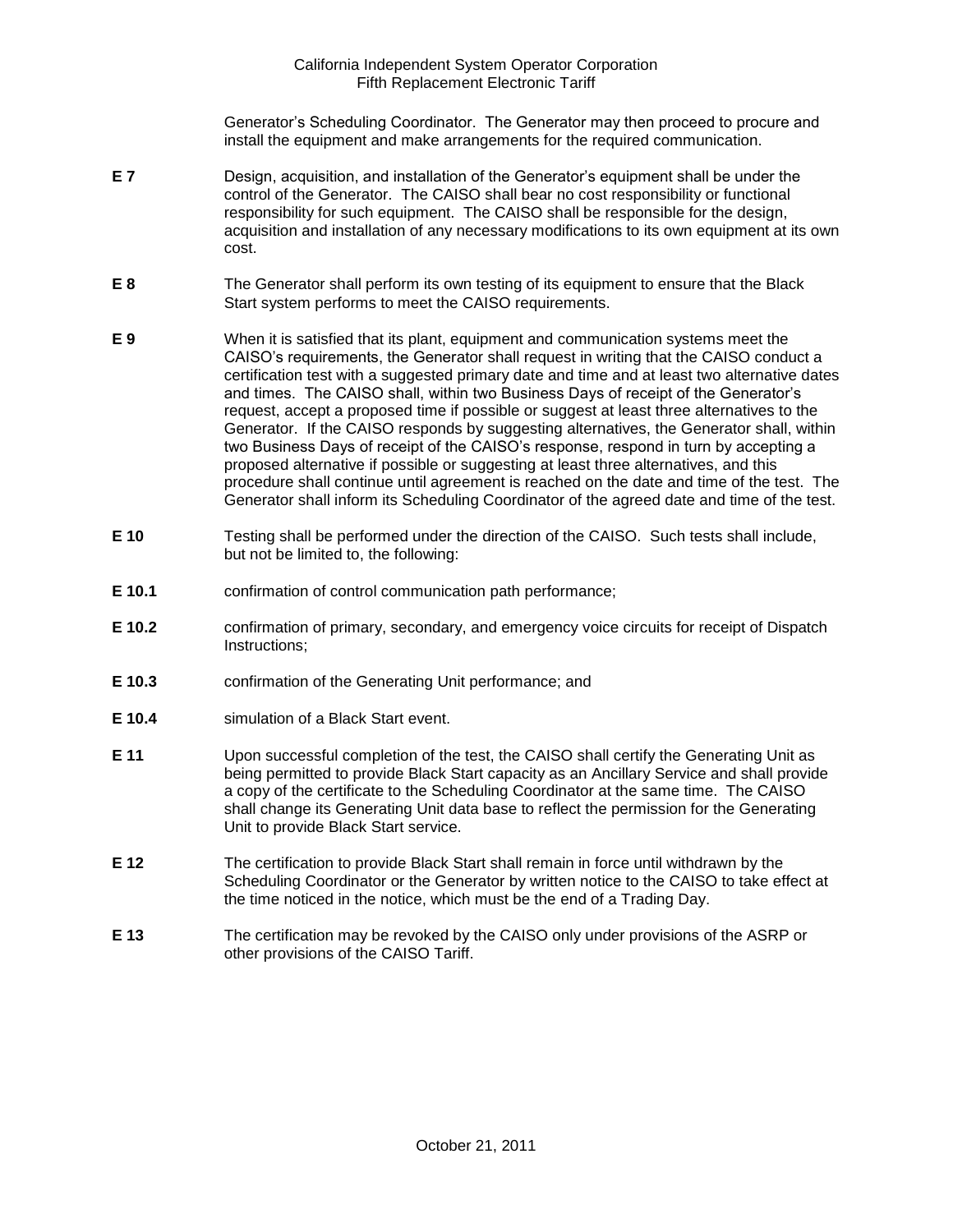## **Appendix L Method To Assess Available Transfer Capability**

#### **L.1 Description of Terms**

The following descriptions augment existing definitions found in Appendix A "Master Definitions Supplement."

**L.1.1 Available Transfer Capability (ATC)** is a measure of the transfer capability in the physical transmission network resulting from system conditions and that remains available for further commercial activity over and above already committed uses.

ATC is defined as the Total Transfer Capability (TTC) less applicable operating Transmission Constraints due to system conditions and Outages (i.e., OTC), less the Transmission Reliability Margin (TRM) (which value is set at zero), less the sum of any unused existing transmission commitments (ETComm) (i.e., transmission rights capacity for ETC or TOR), less the Capacity Benefit Margin (CBM) (which value is set at zero), less the Scheduled Net Energy from Imports/Exports, less Ancillary Service capacity from Imports.

**L.1.2 Total Transfer Capability (TTC)** is defined as the amount of electric power that can be moved or transferred reliably from one area to another area of the interconnected transmission system by way of all transmission lines (or paths) between those areas. In collaboration with owners of rated paths and the WECC Operating Transfer Capability Policy Committee (OTCPC), the CAISO utilizes rated path methodology to establish the TTC of CAISO Transmission Interfaces.

**L.1.3 Operating Transfer Capability (OTC)** is the TTC reduced by any operational Transmission Constraints caused by seasonal derates or Outages. CAISO Regional Transmission Engineers (RTE) determine OTC through studies using computer modeling.

**L.1.4 Existing Transmission Commitments (ETComm)** include Existing Contracts and Transmission Ownership Rights (TOR). The CAISO reserves transmission capacity for each ETC and TOR based on TRTC Instructions the responsible Participating Transmission Owner or Non-Participating Transmission Owner submits to the CAISO as to the amount of firm transmission capacity that should be reserved on each Transmission Interface for each hour of the Trading Day in accordance with Sections 16 and 17 of the CAISO Tariff. The types of TRTC Instructions the CAISO receives generally fall into three basic categories:

- The ETC or TOR reservation is a fixed percentage of the TTC on a line, which decreases  $\bullet$ as the TTC is derated (ex. TTC = 300 MW, ETC fixed percentage =  $2\%$ , ETC = 6 MWs. TTC derated to 200 MWs,  $ETC = 4$  MWs);
- The ETC or TOR reservation is a fixed amount of capacity, which decreases if the line's  $\bullet$ TTC is derated below the reservation level (ex. ETC = 80 MWs, TTC declines to 60 MW, ETC = OTC or 60 MWs; or
- The ETC or TOR reservation is determined by an algorithm that changes at various  $\bullet$ levels of TTC for the line (ex. Intertie TTC = 3,000 MWs, when line is operating greater than 2,000 MWs to full capacity  $ETC = 400$  MWs, when capacity is below 2000 MWs  $ETC = OTC/2000* ETC$ ).

Existing Contract capacity reservations remain reserved during the Day-Ahead Market and Hour-Ahead Scheduling Process (HASP). To the extent that the reservations are unused, they are released in realtime operations for use in the Real-Time Market.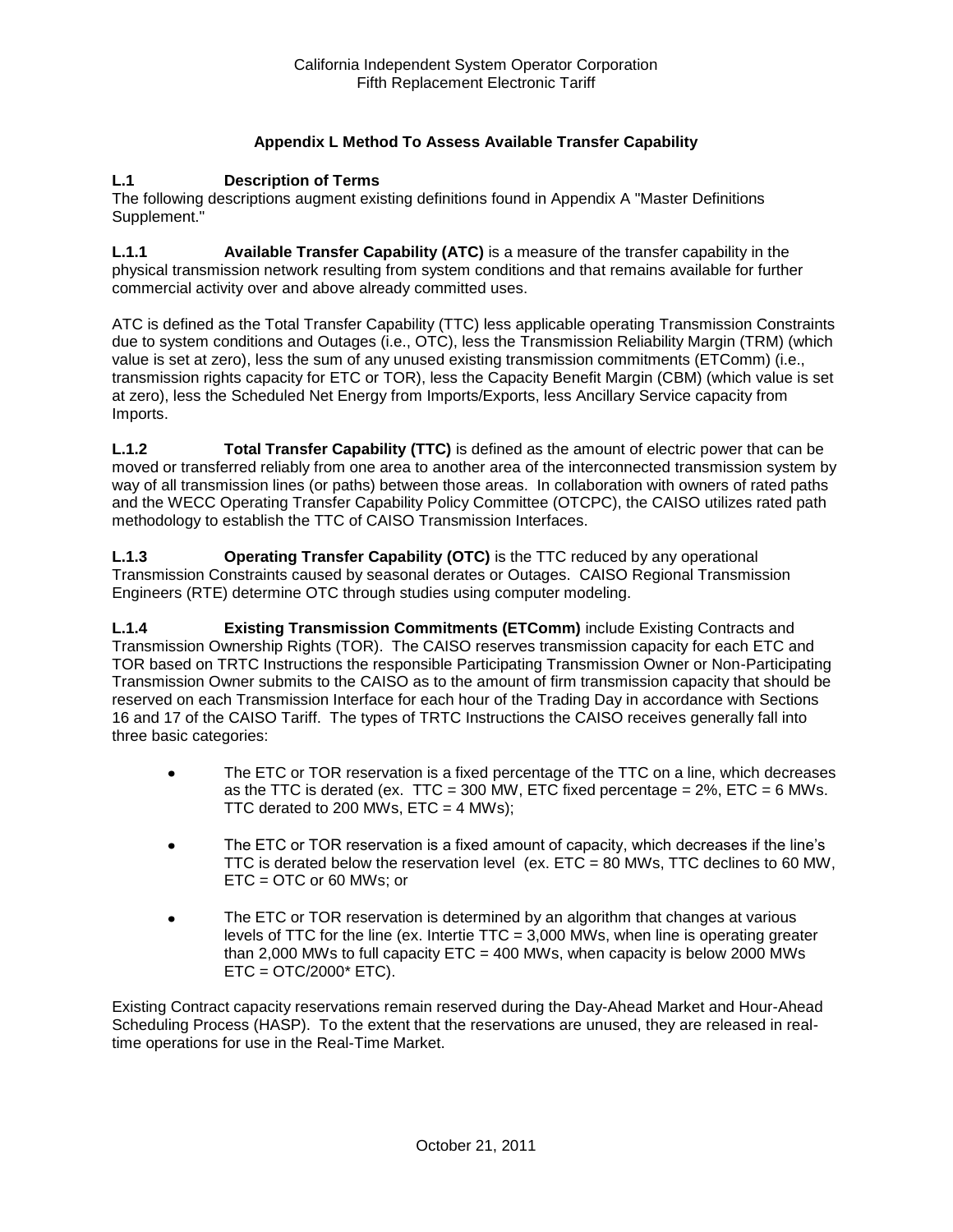Transmissions Ownership Rights capacity reservations remain reserved during the Day-Ahead Market and HASP, as well as through real-time operations. This capacity is under the control of the Non-Participating Transmission Owner and is not released to the CAISO for use in the markets.

**L.1.5 ETC Reservations Calculator (ETCC)**. The ETCC calculates the amount of firm transmission capacity reserved (in MW) for each ETC or TOR on each Transmission Interface for each hour of the Trading Day.

- **CAISO Updates to ETCC Reservations Table.** The CAISO updates the ETC and TOR  $\bullet$ reservations table (if required) prior to running the Day-Ahead Market and HASP. The amount of transmission capacity reservation for ETC and TOR rights is determined based on the OTC of each Transmission Interface and in accordance with the curtailment procedures stipulated in the existing agreements and provided to the CAISO by the responsible Participating Transmission Owner or Non-Participating Transmission Owner.
- **Market Notification.** ETC and TOR allocation (MW) information is published for all Scheduling Coordinators which have ETC or TOR scheduling responsibility in advance of the Day-Ahead Market and HASP. This information is posted on the Open Access Same-Time Information System (OASIS).
- For further information, see CAISO Operating Procedure M-423, Scheduling of Existing  $\bullet$ Transmission Contract and Transmission Ownership Rights, which is publicly available on the CAISO Website.

**L.1.6 Transmission Reliability Margin (TRM)** is that amount of transmission transfer capability necessary reserved in the Day-Ahead Market (DAM) to ensure that the interconnected transmission network is secure under a reasonable range of uncertainties in system conditions. This DAM implementation avoids Real-Time Schedule curtailments that would otherwise be necessary due to:

- Demand Forecast error
- Anticipated uncertainty in transmission system topology
- $\bullet$ Unscheduled flow
- Simultaneous path interactions  $\bullet$
- Variations in Generation Dispatch  $\bullet$
- Operating Reserve actions

The level of TRM for each Transmission Interface will be determined by CAISO Regional Transmission Engineers (RTE).

The CAISO does not use TRMs. The TRM value is set at zero.

**L.1.7 Capacity Benefit Margin (CBM)** is that amount of transmission transfer capability reserved for Load Serving Entities (LSEs) to ensure access to Generation from interconnected systems to meet generation reliability requirements. In the Day-Ahead Market, CBM may be used to provide reliable delivery of Energy to CAISO Balancing Authority Area Loads and to meet CAISO responsibility for resource reliability requirements in Real-Time. The purpose of this DAM implementation is to avoid Real-Time Schedule curtailments and firm Load interruptions that would otherwise be necessary. CBM may be used to reestablish Operating Reserves. CBM is not available for non-firm transmission in the CAISO Balancing Authority Area. CBM may be used only after:

- all non-firm sales have been terminated,
- direct-control Load management has been implemented,
- customer interruptible Demands have been interrupted,  $\bullet$
- if the LSE calling for its use is experiencing a Generation deficiency and its transmission service provider is also experiencing transmission Constraints relative to imports of Energy on its transmission system.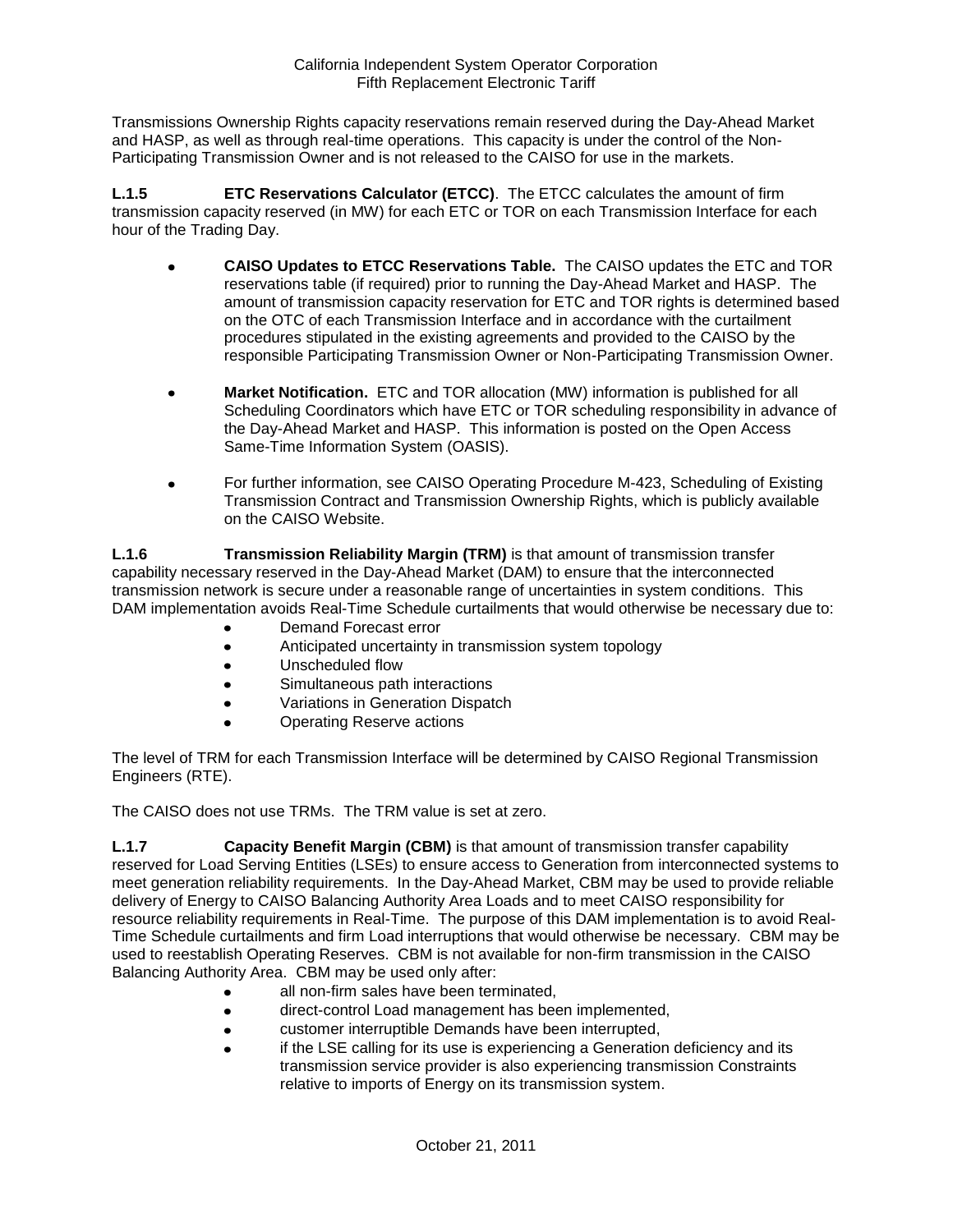The level of CBM for each Transmission Interface is determined by the amount of estimated capacity needed to serve firm Load and provide Operating Reserves based on historical, scheduled, and/or forecast data using the following equation to set the maximum CBM:

CBM = (Demand + Reserves) - Resources

Where:

- Demand = forecasted area Demand  $\bullet$
- Reserves = reserve requirements  $\bullet$
- Resources = internal area resources plus resources available on other  $\bullet$ Transmission Interfaces

The CAISO does not use CBMs. The CBM value is set at zero.

## **L.2 ATC Algorithm**

The ATC algorithm is a calculation used to determine the transfer capability remaining in the physical transmission network and available for further commercial activity over and above already committed uses. The CAISO posts the ATC values in megawatts (MW) to OASIS in conjunction with the closing events for the Day-Ahead Market and HASP Real-Time Market process.

The following OASIS ATC algorithms are used to implement the CAISO ATC calculation for the ATC rated path (Transmission Interface):

OTC = TTC – CBM – TRM - Operating Constraints

ATC Calculation For Imports: ATC = OTC – AS from Imports- Net Energy Flow - Hourly Unused TR Capacity.

ATC Calculation For Exports: ATC = OTC – Net Energy Flow - Hourly Unused TR Capacity.

ATC Calculation For Internal Paths 15 and 26: ATC = OTC – Net Energy Flow

| <b>ATC</b>                                                               | <b>ATC MW</b>        | Available Transfer Capability, in MW, per<br>Transmission Interface and path direction.                                                                   |
|--------------------------------------------------------------------------|----------------------|-----------------------------------------------------------------------------------------------------------------------------------------------------------|
| Hourly Unused TR<br>Capacity                                             | <b>USAGE MW</b>      | The sum of any unscheduled existing transmission<br>commitments (scheduled transmission rights<br>capacity for ETC or TOR), in MW, per path<br>direction. |
| <b>Scheduled Net Energy</b><br>from Imports/Exports<br>(Net Energy Flow) | <b>ENE IMPORT MW</b> | Total hourly net Energy flow for a specified<br>Transmission Interface.                                                                                   |
| AS from Imports                                                          | <b>AS IMPORT MW</b>  | Ancillary Services scheduled, in MW, as imports<br>over a specified Transmission Interface.                                                               |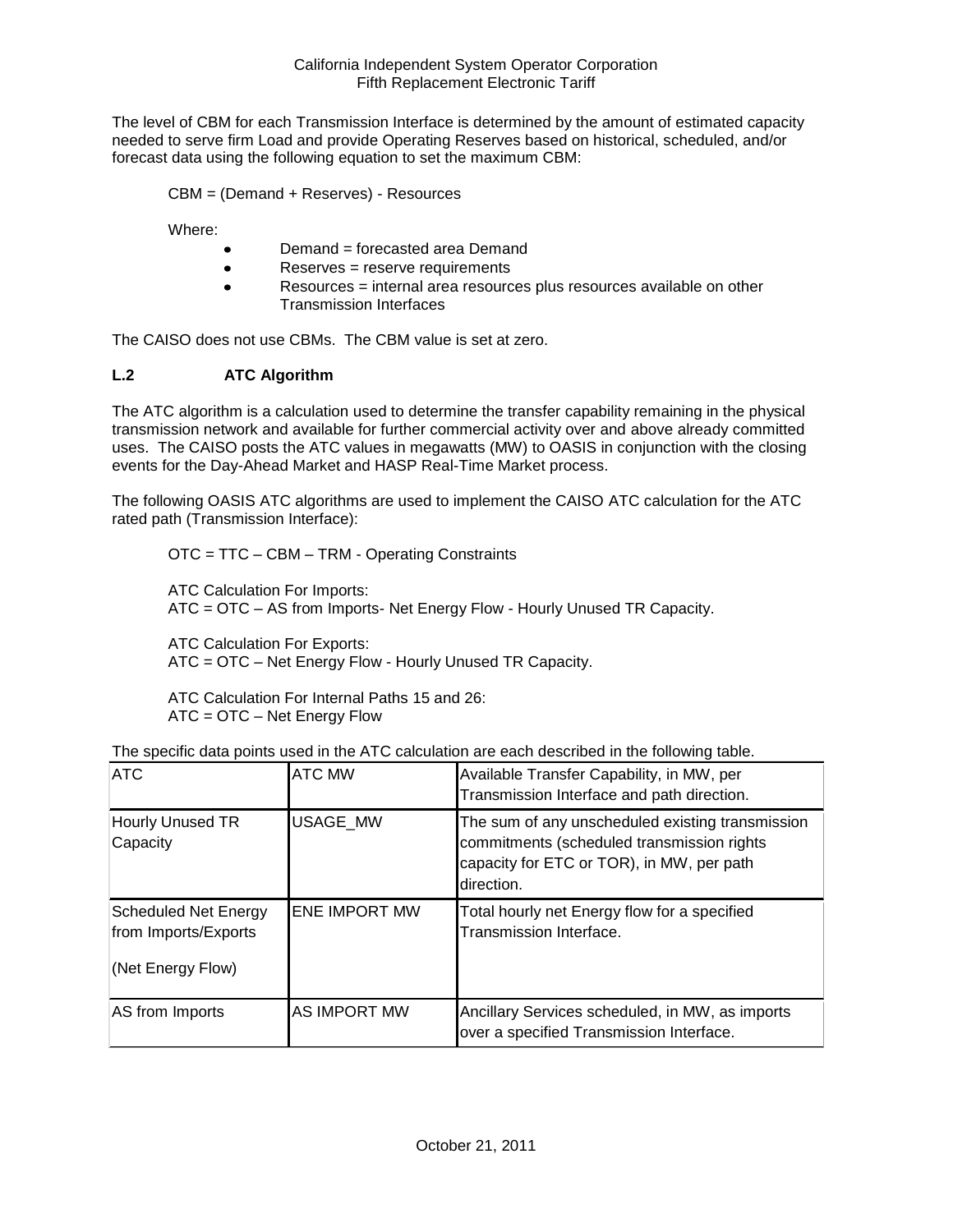| <b>OTC</b>                                   | <b>OTC MW</b> | Hourly Operating Transfer Capability of a specified<br>Transmission Interface, per path direction, with<br>consideration given to known Constraints and<br>operating limitations. |
|----------------------------------------------|---------------|-----------------------------------------------------------------------------------------------------------------------------------------------------------------------------------|
| <b>Transmission Constraint Constraint MW</b> |               | Hourly Transmission Constraints, in MW, for a<br>specific Transmission Interface and path direction.                                                                              |
| <b>CBM</b>                                   | <b>CBM MW</b> | Hourly Capacity Benefit Margin, in MW, for a<br>specified Transmission Interface, per Path<br>Direction.                                                                          |
| <b>TRM</b>                                   | TRM MW        | Hourly Transmission Reliability Margin, in MW, for a<br>specified Transmission Interface, per path direction.                                                                     |
| <b>TTC</b>                                   | <b>TTC MW</b> | Hourly Total Transfer Capability, in MW, of a<br>specified Transmission Interface, per path direction.                                                                            |

The links to the CAISO Website where the actual ATC mathematical algorithms and other ATC calculational information are located are as follows:

Operating Procedures – Transmission http://www.caiso.com/thegrid/operations/opsdoc/transmon/index.html

Operating Procedure - Total Transfer Capability Methodology http://www.caiso.com/1bfe/1bfe98134fa0.pdf

Operating Procedure - System Operating Methodology http://www.caiso.com/1c13/1c1390d420810.pdf

Business Practice Manual for Market Operations https://bpm.caiso.com/bpm/bpm/version/000000000000005

OASIS – Transmission Information http://oasis.caiso.com/mrtu-oasis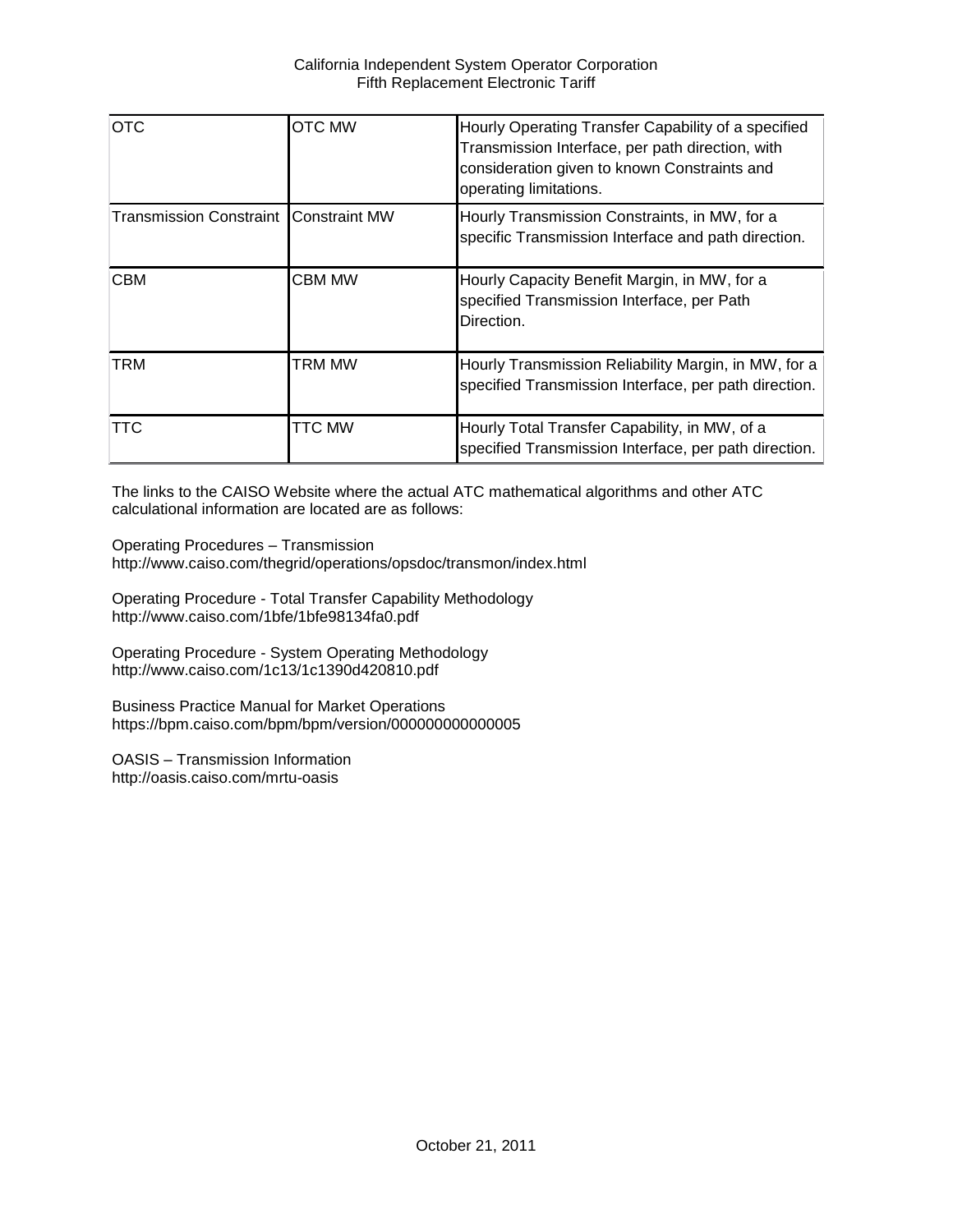### **L.3 ATC Process Flowchart**



## **Available Transmission Capability**

\* ETCC - Existing Transmission Contract Calculator

(1) WECC rated path methodology

 $(2)$  S-322

## **L.4 TTC – OTC Determination**

All transfer capabilities are developed to ensure that power flows are within their respective operating limits, both pre-Contingency and post-Contingency. Operating limits are developed based on thermal, voltage and stability concerns according to industry reliability criteria (WECC/NERC) for transmission paths. The process for developing TTC or OTC is the same with the exception of inclusion or exclusion of operating Constraints based on system conditions being studied. Accordingly, further description of the process to determine either OTC or TTC will refer only to TTC.

**L.4.1** Transfer capabilities for studied configurations may be used as a maximum transfer capability for similar conditions without conducting additional studies. Increased transfer capability for similar conditions must be supported by conducting appropriate studies.

**L.4.1.2** At the CAISO, studies for all major inter-area paths (mostly 500 kV) OTC are governed by the California Operating Studies Subcommittee (OSS) as one of four sub-regional study groups of the WECC OTCPC (i.e., for California sub-region), which provides detailed criteria and methodology. For transmission system elements below 500 kV the methodology for calculating these flow limits is detailed in Section L.4.3 and is applicable to the operating horizon.

**L.4.2** Transfer capability may be limited by the physical and electrical characteristics of the systems including any one or more of the following:

> **Thermal Limits** – Thermal limits establish the maximum amount of electric  $\bullet$ current that a transmission line or electrical facility can conduct over a specified time-period as established by the Transmission Owner.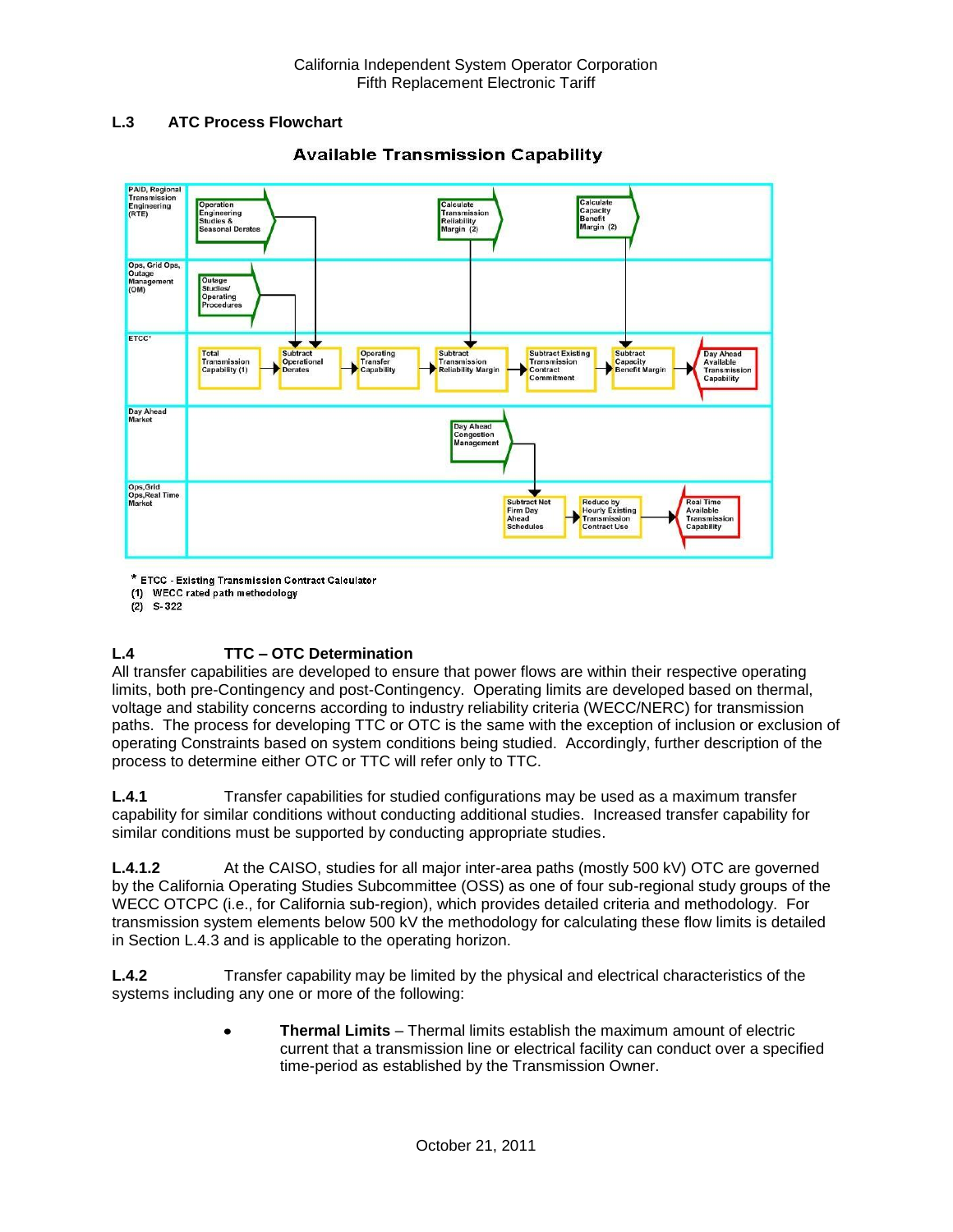- **Voltage Limits** System voltages and changes in voltages must be maintained within the range of acceptable minimum and maximum limits to avoid a widespread collapse of system voltage.
- **Stability Limits** The transmission network must be capable of surviving disturbances through the transient and dynamic time-periods (from milliseconds to several minutes, respectively) following the disturbance so as to avoid generator instability or uncontrolled, widespread interruption of electric supply to customers.

**L.4.3 Determination of transfer capability** is based on computer simulations of the operation of the interconnected transmission network under a specific set of assumed operating conditions. Each simulation represents a single "snapshot" of the operation of the interconnected network based on the projections of many factors. As such, they are viewed as reasonable indicators of network performance and may ultimately be used to determine Available Transfer Capability. The study is meant to capture the worst operating scenario based on the RTE experience and good engineering judgment.

**L.4.3.1 System Limits** – The transfer capability of the transmission network may be limited by the physical and electrical characteristics of the systems including thermal, voltage, and stability consideration. Once the critical Contingencies are identified, their impact on the network must be evaluated to determine the most restrictive of those limitations. Therefore, the TTC1 becomes:

 $TTC_1$  = lesser of {Thermal Limit, Voltage Limit, Stability Limit} following N-1<sub>worst</sub>

**L.4.3.2** Parallel path flows will be considered in determining transfer capability and must be sufficient in scope to ensure that limits throughout the interconnected network are addressed. In some cases, the parallel path flows may result in transmission limitations in systems other than the transacting systems, which can limit the TTC between two transacting areas. This will be labeled  $TTC_2$ . Combined with **Section L**.4.3.1 above TTC becomes:

TTC = lesser of  $\{TTC_1$  or  $TTC_2\}$ 

# **L.5 Developing a Power Flow Base-Case**

**L.5.1 Base-cases** will be selected used to model reality to the greatest extent possible including attributes like area Generation, area Load, Intertie flows, etc. At other times (e.g., studying longer range horizons), it is prudent to stress a base-case by making one or more attributes (Load, Generation, line flows, path flows, etc.) of that base-case more extreme than would otherwise be expected.

# **L.5.2 Power Flow Base-Cases Separated By Geographic Region**

The standard RTE base-cases are split into five geographical regions in the CAISO Controlled Grid including the Bay Area, Fresno Area, North Area, SDG&E Area, and SCE Area.

# **L.5.3 Power Flow Base-Cases Selection Methodology**

The RTE determines the studied geographical area of the procedure. This determines the study basecases from the Bay Area, Fresno Area, North Area, SCE Area, or SDG&E Area.

The transfer capability studies may require studying a series of base-cases including both peak and offpeak operation conditions.

## **L.5.4 Update a Power Flow Base-Case**

After the RTE has obtained one or more base-case studies, the base-case will be updated to represent the current grid conditions during the applicable season. The following will be considered to update the base-cases: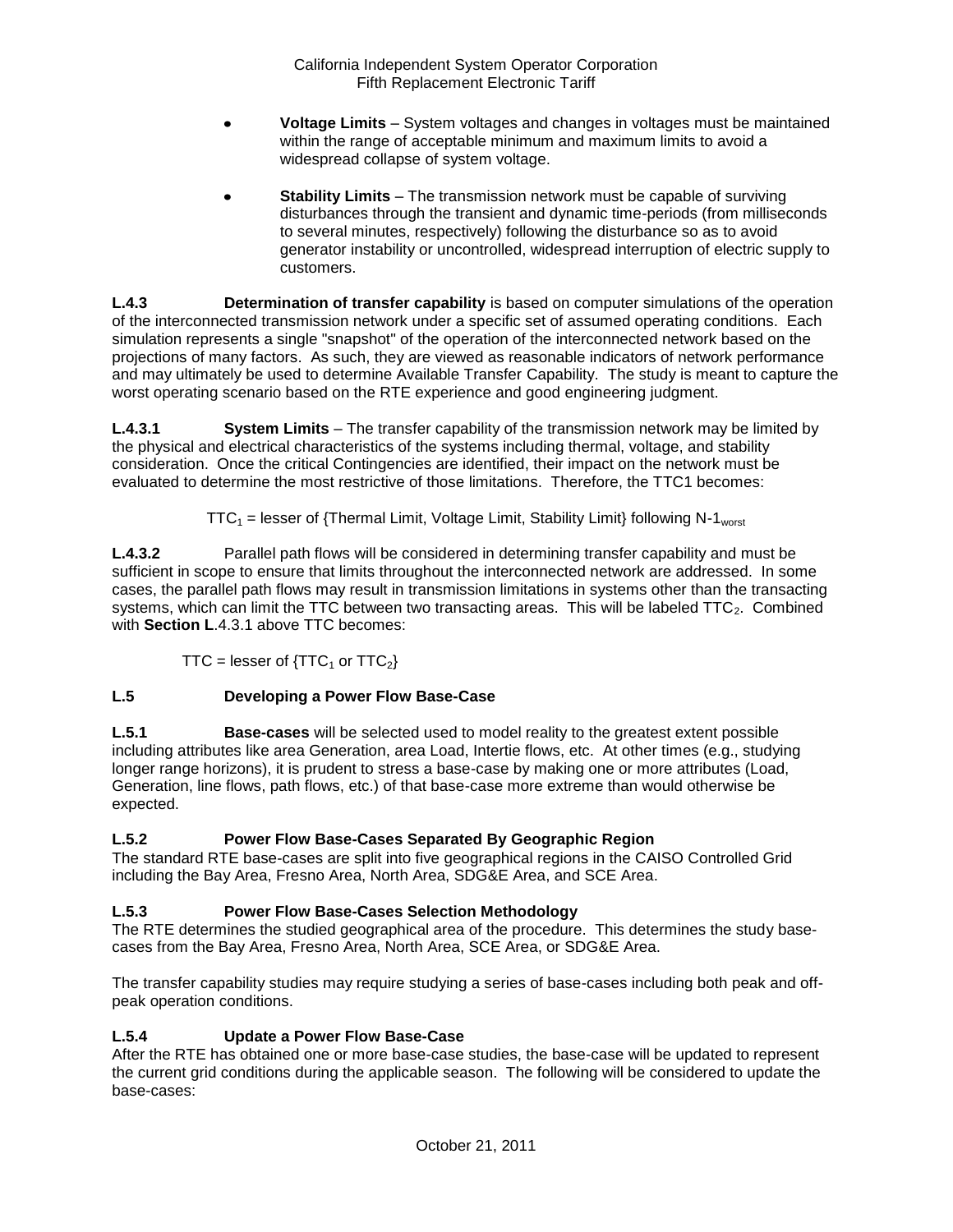- Recent transmission network changes and updates  $\bullet$
- Overlapping scheduled and Forced Outages  $\bullet$
- $\bullet$ Area Load level
- Major path flows
- Generation level
- Voltage levels
- Operating requirements

### **L.5.4.1 Outage Consideration**

Unless detailed otherwise, the RTE considers modeling Outages of:

- Transmission lines, 500 kV
- Transformers, 500/230 kV  $\bullet$
- Large Generating Units
- Generating Units within the studied area  $\bullet$
- Transmission elements within the studied area

At the judgment of the RTE, only the necessary Outages will be modeled to avoid an unnecessarily burdensome and large number of base-cases.

### **L.5.4.2 Area Load Level**

Base-case Demand levels should be appropriate to the current studied system conditions and customer Demand levels under study and may be representative of peak, off-peak or shoulder, or light Demand conditions. The RTE estimates the area Load levels to be utilized in the peak, partial-peak and/or offpeak base-cases. The RTE will utilize the current CAISO Load forecasting program (e.g., ALFS), ProcessBook (PI) or other competent method to estimate Load level for the studied area. Once the RTE has determined the correct Load levels to be utilized, the RTE may scale the scale the base-case Loads to the area studied, as appropriate.

### **L.5.4.3 Modify Path Flows**

The scheduled electric power transfers considered representative of the base system conditions under analysis and agreed upon by the parties involved will be used for modeling. As needed, the RTE may estimate select path flows depending on the studied area. In the event that it is not possible to estimate path flows, the RTE will make safe assumptions about the path flows. A safe assumption is more extreme or less extreme (as conservative to the situation) than would otherwise be expected. If path flow forecasting is necessary, if possible the RTE will trend path flows on previous similar days.

#### **L.5.4.4 Generation Level**

Utility and non-utility Generating Units will be updated to keep the swing Generating Unit at a reasonable level. The actual unit-by-unit Dispatch in the studied area is more vital than in the un-studied areas. The RTE will examine past performance of select Generating Units to estimate the Generation levels, focusing on the Generating Units within the studied area. In the judgment of the RTE, large Generating Units outside the studied area will also be considered.

### **L.5.4.5 Voltage Levels**

Studies will maintain appropriate voltage levels, based on operation procedures for critical buses for the studied base-cases. The RTE will verify that bus voltage for critical busses in within tolerance. If a bus voltage is outside the tolerance band, the RTE will model the use of voltage control devices (e.g., synchronous condensers, shunt capacitors, shunt reactors, series capacitors, generators).

#### **L.6 Contingency Analysis**

The RTE will perform Contingency analysis studies in an effort to determine the limiting conditions, especially for scheduled Outages, including pre- and post-Contingency power flow analysis modeling preand post-Contingency conditions and measuring the respective line flows, and bus voltages.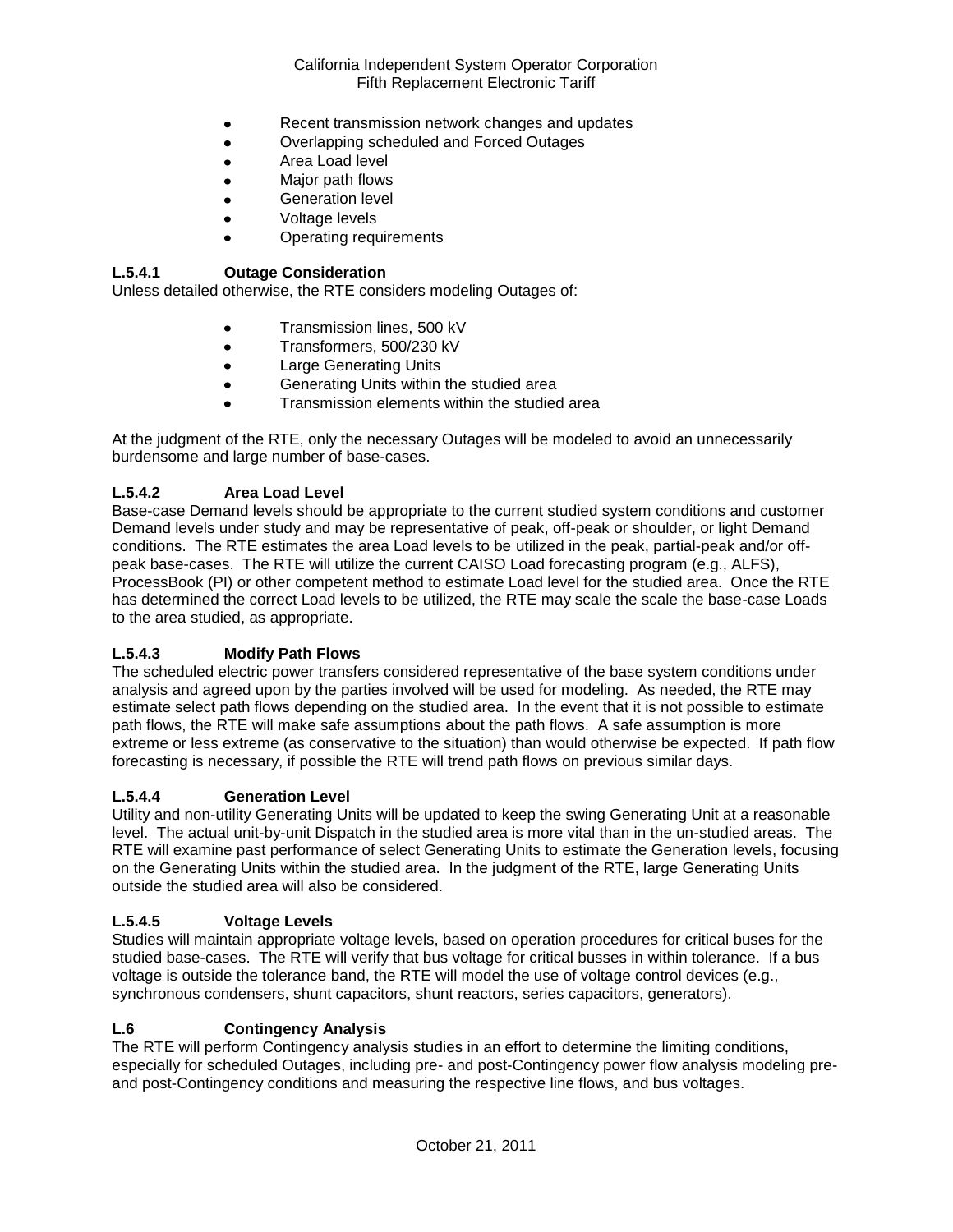Other studies like reactive margin and stability may be performed as deemed appropriate.

#### **L.6.1 Operating Criteria and Study Standards**

Using standards derived from NERC and WECC Reliability Standards and historical operating experience, the RTE will perform Contingency analysis with the following operating criteria:

#### **Pre-Contingency**

- All pre-Contingency line flows shall be at or below their normal ratings.
- All pre-Contingency bus voltages shall be within a pre-determined operating range.

#### **Post-Contingency**

- All post-Contingency line flows shall be at or below their emergency ratings.
- All post-Contingency bus voltages shall be within a pre-determined operating range.

#### **The RTE models the following Contingencies:**

- Generating Unit Outages (including combined cycle Generating Unit Outages which are considered single Contingencies).
- Line Outages
- Line Outages combined with one Generating Unit Outage
- Transformer Outages
- Synchronous condenser Outages
- Shunt capacitor or capacitor bank Outages
- Series capacitor Outages
- Static VAR compensator Outages
- Bus Outages bus Outages can be considered for the following ongoing Outage conditions.
	- o For a circuit breaker bypass-and-clear Outage, bus Contingencies shall be taken on both bus segments that the bypassed circuit breaker connects to.
	- o For a bus segment Outage, the remaining parallel bus segment shall be considered as a single Contingency.
	- o Credible overlapping Contingencies Overlapping Contingencies typically include transmission lines connected to a common tower or close proximity in the same right-of-way.

#### **L.6.2 Manual Contingency Analysis**